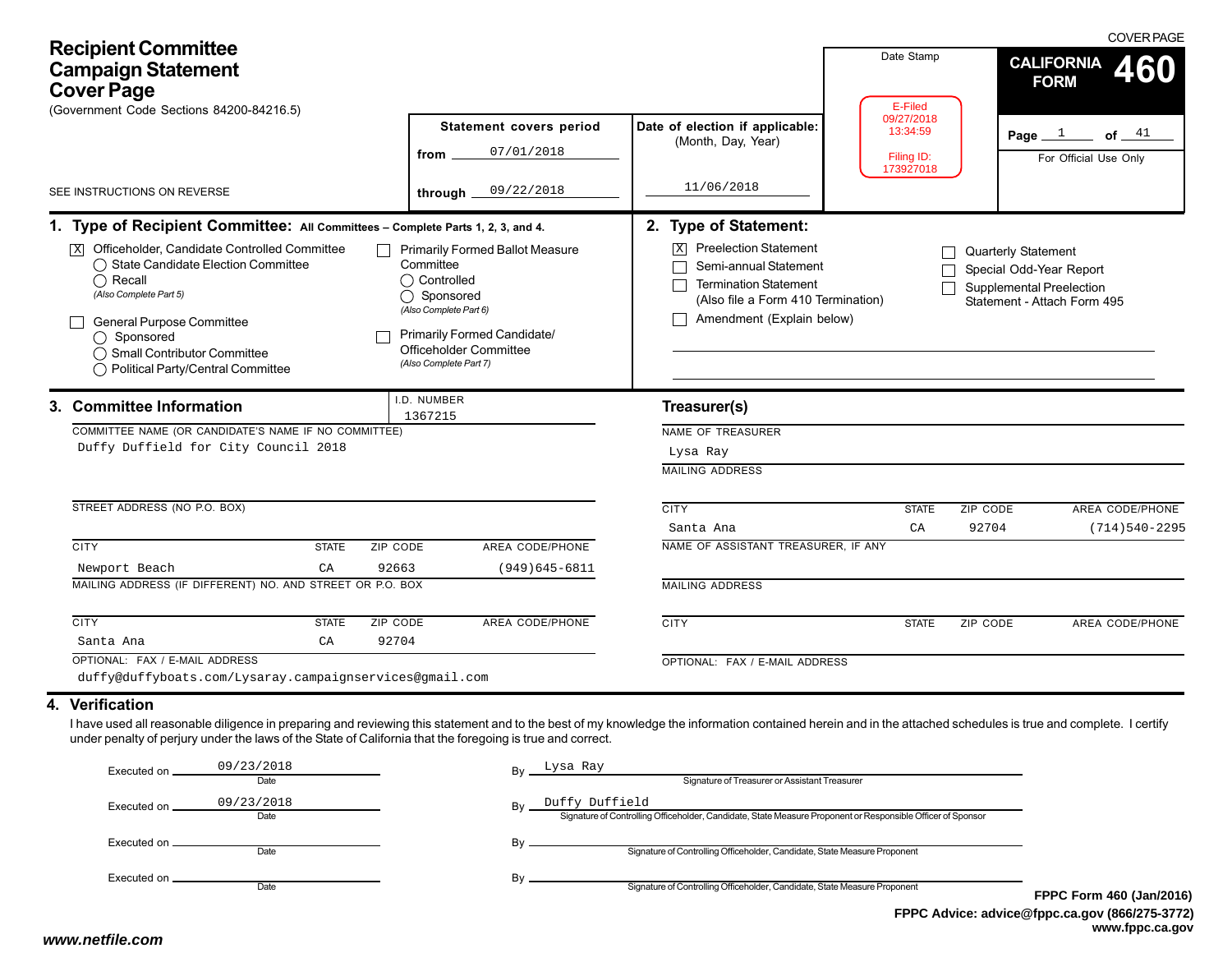# **Recipient Committee Campaign Statement Cover Page — Part 2**

## **5. Officeholder or Candidate Controlled Committee**

| NAME OF OFFICEHOLDER OR CANDIDATE                                          |              |       |  |  |  |  |  |  |  |
|----------------------------------------------------------------------------|--------------|-------|--|--|--|--|--|--|--|
| Marshall Duffy Duffield                                                    |              |       |  |  |  |  |  |  |  |
| OFFICE SOUGHT OR HELD (INCLUDE LOCATION AND DISTRICT NUMBER IF APPLICABLE) |              |       |  |  |  |  |  |  |  |
| City Council Member: City of Newport Beac District 3                       |              |       |  |  |  |  |  |  |  |
| RESIDENTIAL/BUSINESS ADDRESS (NO. AND STREET)<br><b>CITY</b>               | <b>STATE</b> | ZIP   |  |  |  |  |  |  |  |
| Newport Beach CA                                                           |              | 92663 |  |  |  |  |  |  |  |

**Related Committees Not Included in this Statement:** *List any committees not included in this statement that are controlled by you or are primarily formed to receive contributions or make expenditures on behalf of your candidacy.*

| <b>COMMITTEE NAME</b>    |                              |          | I.D. NUMBER |                       |
|--------------------------|------------------------------|----------|-------------|-----------------------|
|                          |                              |          |             |                       |
| <b>NAME OF TREASURER</b> |                              |          |             | CONTROLLED COMMITTEE? |
|                          |                              |          | <b>YES</b>  | <b>NO</b>             |
| <b>COMMITTEE ADDRESS</b> | STREET ADDRESS (NO P.O. BOX) |          |             |                       |
|                          |                              |          |             |                       |
| <b>CITY</b>              | <b>STATE</b>                 | ZIP CODE |             | AREA CODE/PHONE       |
|                          |                              |          |             |                       |
| <b>COMMITTEE NAME</b>    |                              |          | I.D. NUMBER |                       |
|                          |                              |          |             |                       |
|                          |                              |          |             |                       |
| <b>NAME OF TREASURER</b> |                              |          |             | CONTROLLED COMMITTEE? |
|                          |                              |          | <b>YES</b>  | NO.                   |
| <b>COMMITTEE ADDRESS</b> | STREET ADDRESS (NO P.O. BOX) |          |             |                       |
|                          |                              |          |             |                       |
| <b>CITY</b>              | <b>STATE</b>                 | ZIP CODE |             | AREA CODE/PHONE       |
|                          |                              |          |             |                       |

## **6. Primarily Formed Ballot Measure Committee**

NAME OF BALLOT MEASURE

| <b>BALLOT NO. OR LETTER</b> | <b>JURISDICTION</b> | <b>SUPPORT</b><br><b>OPPOSE</b> |
|-----------------------------|---------------------|---------------------------------|
|-----------------------------|---------------------|---------------------------------|

**Identify the controlling officeholder, candidate, or state measure proponent, if any.**

NAME OF OFFICEHOLDER, CANDIDATE, OR PROPONENT

| OFFICE SOUGHT OR HELD | I DISTRICT NO. IF ANY |
|-----------------------|-----------------------|
|                       |                       |

## **7. Primarily Formed Candidate/Officeholder Committee** *List names of officeholder(s) or candidate(s) for which this committee is primarily formed.*

| NAME OF OFFICEHOLDER OR CANDIDATE | OFFICE SOUGHT OR HELD | <b>SUPPORT</b><br><b>OPPOSE</b> |
|-----------------------------------|-----------------------|---------------------------------|
| NAME OF OFFICEHOLDER OR CANDIDATE | OFFICE SOUGHT OR HELD | <b>SUPPORT</b><br><b>OPPOSE</b> |
| NAME OF OFFICEHOLDER OR CANDIDATE | OFFICE SOUGHT OR HELD | <b>SUPPORT</b><br><b>OPPOSE</b> |
| NAME OF OFFICEHOLDER OR CANDIDATE | OFFICE SOUGHT OR HELD | <b>SUPPORT</b><br><b>OPPOSE</b> |

*Attach continuation sheets if necessary*

COVER PAGE - PART 2

**460**

Page <u>2</u> of  $41$ 

**CALIFORNIA FORM**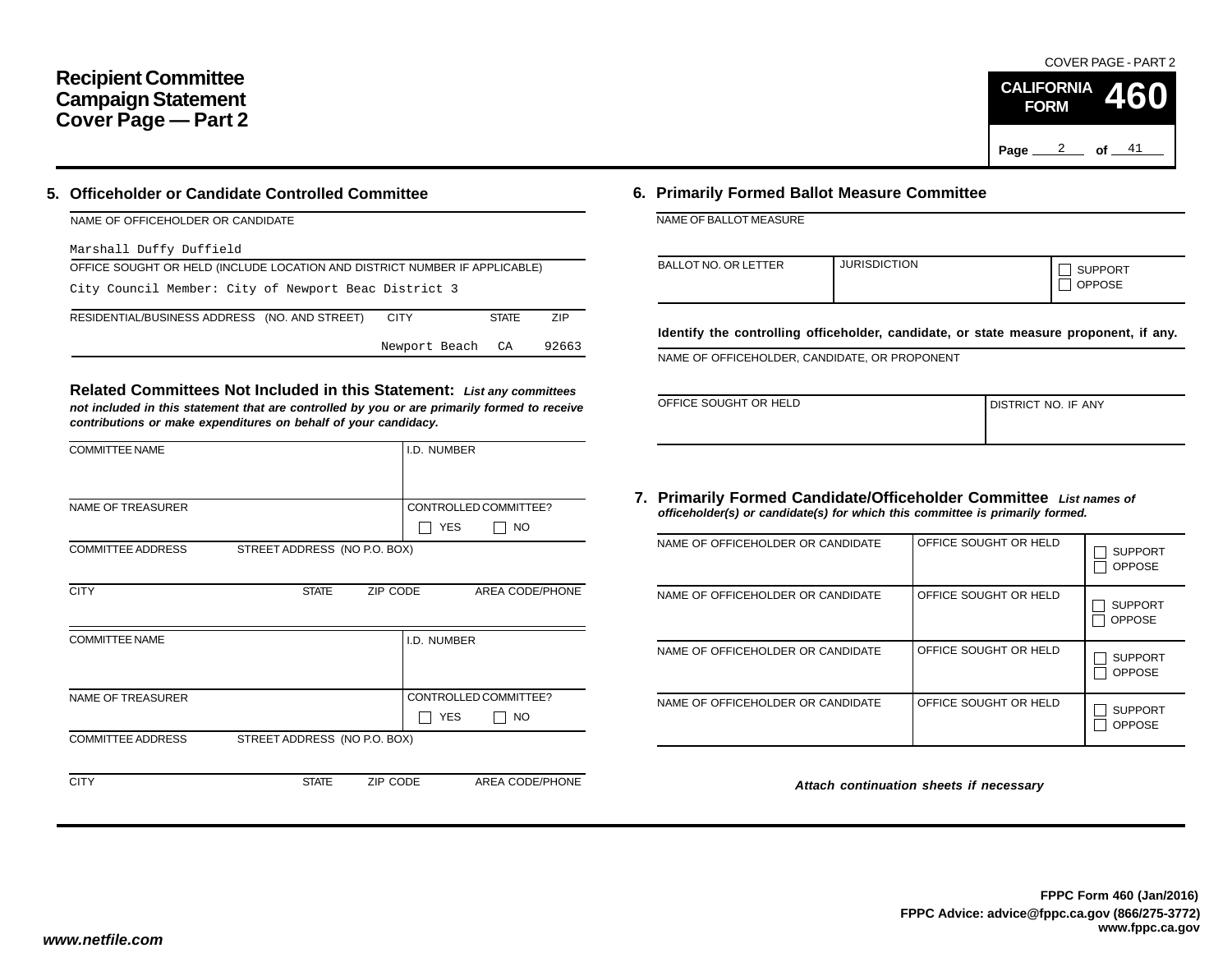| <b>Campaign Disclosure Statement</b>                                            |  |                                                                          |  |                                                            |                                  | SUMMARY PAGE                               |                                                                                                                                                                                                                                                                                                                     |  |  |  |
|---------------------------------------------------------------------------------|--|--------------------------------------------------------------------------|--|------------------------------------------------------------|----------------------------------|--------------------------------------------|---------------------------------------------------------------------------------------------------------------------------------------------------------------------------------------------------------------------------------------------------------------------------------------------------------------------|--|--|--|
| <b>Summary Page</b>                                                             |  | Amounts may be rounded<br>to whole dollars.                              |  |                                                            |                                  | Statement covers period                    | <b>CALIFORNIA</b><br>460                                                                                                                                                                                                                                                                                            |  |  |  |
|                                                                                 |  |                                                                          |  |                                                            | from $\overline{\phantom{0}}$    | 07/01/2018                                 | <b>FORM</b>                                                                                                                                                                                                                                                                                                         |  |  |  |
| SEE INSTRUCTIONS ON REVERSE                                                     |  |                                                                          |  |                                                            | through $\overline{\phantom{a}}$ | 09/22/2018                                 | Page $3$ of $41$                                                                                                                                                                                                                                                                                                    |  |  |  |
| NAME OF FILER                                                                   |  |                                                                          |  |                                                            |                                  |                                            | I.D. NUMBER                                                                                                                                                                                                                                                                                                         |  |  |  |
| Duffy Duffield for City Council 2018                                            |  |                                                                          |  |                                                            |                                  |                                            | 1367215                                                                                                                                                                                                                                                                                                             |  |  |  |
| <b>Contributions Received</b>                                                   |  | <b>Column A</b><br><b>TOTAL THIS PERIOD</b><br>(FROM ATTACHED SCHEDULES) |  | <b>Column B</b><br>CALENDAR YEAR<br>TOTAL TO DATE          |                                  | <b>General Elections</b>                   | <b>Calendar Year Summary for Candidates</b><br>Running in Both the State Primary and                                                                                                                                                                                                                                |  |  |  |
|                                                                                 |  |                                                                          |  | $\mathcal{R}$                                              | 100,267.00                       |                                            |                                                                                                                                                                                                                                                                                                                     |  |  |  |
|                                                                                 |  | 0.00                                                                     |  |                                                            | 0.00                             |                                            | $1/1$ through $6/30$<br>7/1 to Date                                                                                                                                                                                                                                                                                 |  |  |  |
|                                                                                 |  |                                                                          |  | $\mathbf{\$}$                                              | 100,267.00                       | 20. Contributions<br>Received              | $\frac{1}{2}$ $\frac{1}{2}$ $\frac{1}{2}$ $\frac{1}{2}$ $\frac{1}{2}$ $\frac{1}{2}$ $\frac{1}{2}$ $\frac{1}{2}$ $\frac{1}{2}$ $\frac{1}{2}$ $\frac{1}{2}$ $\frac{1}{2}$ $\frac{1}{2}$ $\frac{1}{2}$ $\frac{1}{2}$ $\frac{1}{2}$ $\frac{1}{2}$ $\frac{1}{2}$ $\frac{1}{2}$ $\frac{1}{2}$ $\frac{1}{2}$ $\frac{1}{2}$ |  |  |  |
|                                                                                 |  |                                                                          |  |                                                            | 4,280.87                         | 21. Expenditures                           |                                                                                                                                                                                                                                                                                                                     |  |  |  |
|                                                                                 |  |                                                                          |  | \$ 104, 547.87                                             |                                  | Made                                       | $\frac{1}{2}$ $\frac{1}{2}$ $\frac{1}{2}$ $\frac{1}{2}$ $\frac{1}{2}$ $\frac{1}{2}$ $\frac{1}{2}$ $\frac{1}{2}$ $\frac{1}{2}$ $\frac{1}{2}$ $\frac{1}{2}$ $\frac{1}{2}$ $\frac{1}{2}$ $\frac{1}{2}$ $\frac{1}{2}$ $\frac{1}{2}$ $\frac{1}{2}$ $\frac{1}{2}$ $\frac{1}{2}$ $\frac{1}{2}$ $\frac{1}{2}$ $\frac{1}{2}$ |  |  |  |
| <b>Expenditures Made</b>                                                        |  |                                                                          |  |                                                            |                                  | <b>Expenditure Limit Summary for State</b> |                                                                                                                                                                                                                                                                                                                     |  |  |  |
|                                                                                 |  |                                                                          |  |                                                            |                                  | <b>Candidates</b>                          |                                                                                                                                                                                                                                                                                                                     |  |  |  |
|                                                                                 |  | 0.00                                                                     |  |                                                            | 0.00                             |                                            | 22. Cumulative Expenditures Made*                                                                                                                                                                                                                                                                                   |  |  |  |
|                                                                                 |  |                                                                          |  | $\mathbb{S}$                                               | 35, 128.55                       |                                            | (If Subject to Voluntary Expenditure Limit)                                                                                                                                                                                                                                                                         |  |  |  |
| 9. Accrued Expenses (Unpaid Bills) Schedule F, Line 3                           |  | 0.00                                                                     |  |                                                            | 0.00                             | Date of Election                           | Total to Date                                                                                                                                                                                                                                                                                                       |  |  |  |
|                                                                                 |  |                                                                          |  |                                                            | 4,280.87                         | (mm/dd/yy)                                 |                                                                                                                                                                                                                                                                                                                     |  |  |  |
|                                                                                 |  |                                                                          |  |                                                            |                                  |                                            | $\frac{1}{2}$                                                                                                                                                                                                                                                                                                       |  |  |  |
| <b>Current Cash Statement</b>                                                   |  |                                                                          |  |                                                            |                                  | $\frac{1}{2}$                              | $\frac{1}{2}$                                                                                                                                                                                                                                                                                                       |  |  |  |
| 12. Beginning Cash Balance  Previous Summary Page, Line 16 \$ 18.931.87         |  |                                                                          |  | To calculate Column B, add                                 |                                  |                                            |                                                                                                                                                                                                                                                                                                                     |  |  |  |
|                                                                                 |  | 73,717.00                                                                |  | amounts in Column A to the<br>corresponding amounts        |                                  |                                            |                                                                                                                                                                                                                                                                                                                     |  |  |  |
|                                                                                 |  | $\mathcal{L}^{\text{max}}$ , where $\mathcal{L}^{\text{max}}$<br>0.00    |  | from Column B of your last                                 |                                  | reported in Column B.                      | *Amounts in this section may be different from amounts                                                                                                                                                                                                                                                              |  |  |  |
|                                                                                 |  | 25,487.39                                                                |  | report. Some amounts in<br>Column A may be negative        |                                  |                                            |                                                                                                                                                                                                                                                                                                                     |  |  |  |
| 16. <b>ENDING CASH BALANCE</b> Add Lines 12 + 13 + 14, then subtract Line 15 \$ |  | 87,161.48                                                                |  | figures that should be<br>subtracted from previous         |                                  |                                            |                                                                                                                                                                                                                                                                                                                     |  |  |  |
| If this is a termination statement, Line 16 must be zero.                       |  |                                                                          |  | period amounts. If this is<br>the first report being filed |                                  |                                            |                                                                                                                                                                                                                                                                                                                     |  |  |  |
|                                                                                 |  | 0.00                                                                     |  | for this calendar year, only<br>carry over the amounts     |                                  |                                            |                                                                                                                                                                                                                                                                                                                     |  |  |  |
| <b>Cash Equivalents and Outstanding Debts</b>                                   |  |                                                                          |  | from Lines 2, 7, and 9 (if<br>any).                        |                                  |                                            |                                                                                                                                                                                                                                                                                                                     |  |  |  |
|                                                                                 |  | 0.00                                                                     |  |                                                            |                                  |                                            |                                                                                                                                                                                                                                                                                                                     |  |  |  |
|                                                                                 |  | 0.00                                                                     |  |                                                            |                                  |                                            |                                                                                                                                                                                                                                                                                                                     |  |  |  |
|                                                                                 |  |                                                                          |  |                                                            |                                  |                                            | FPPC Form 460 (Jan/201                                                                                                                                                                                                                                                                                              |  |  |  |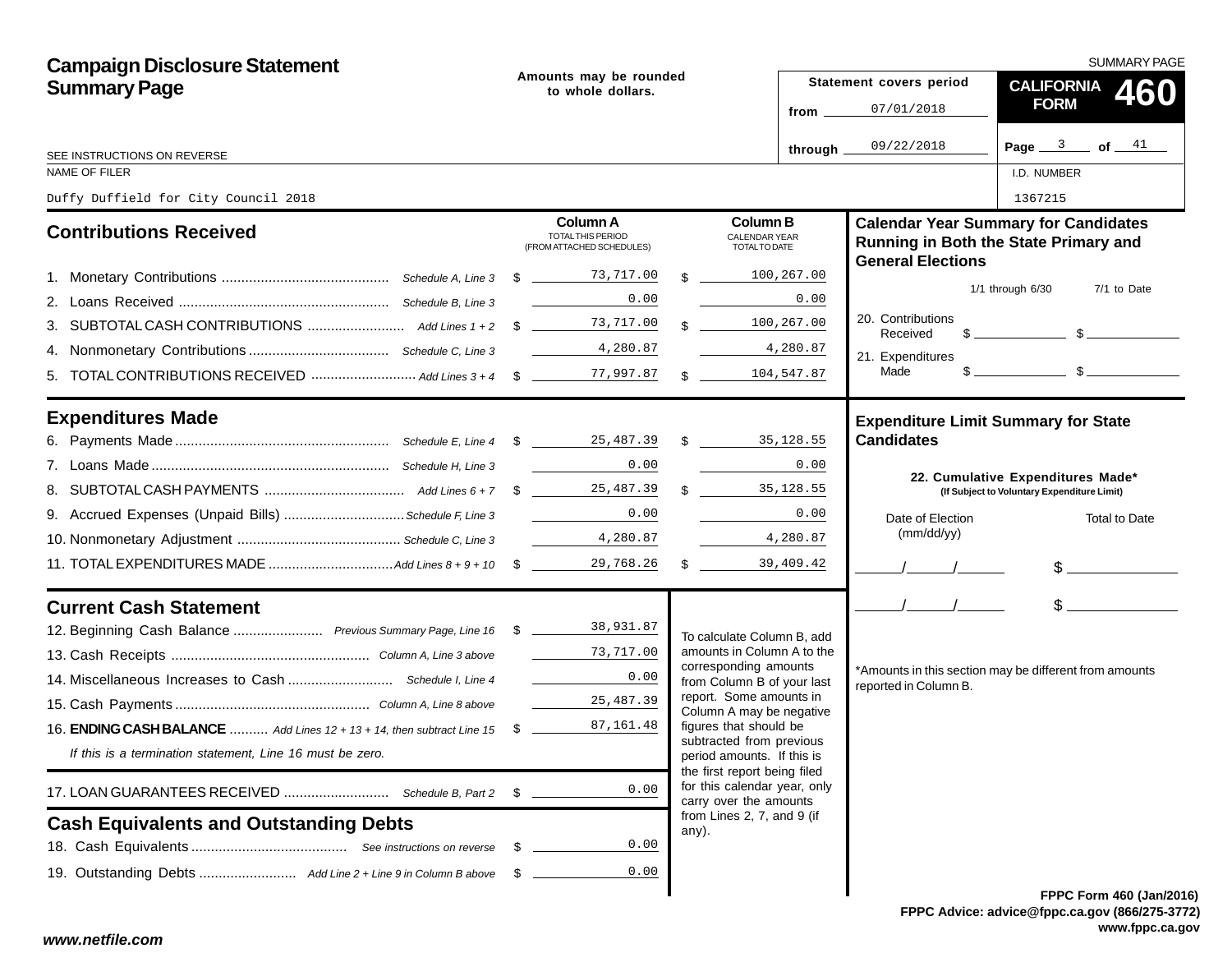| <b>Schedule A</b>                                           |                                                                                                                                                                                                                                           |                                                                    |                                                                                                     |                                          |                                                                  |                                                                                                   |                         |                                          | SCHEDULE A               |
|-------------------------------------------------------------|-------------------------------------------------------------------------------------------------------------------------------------------------------------------------------------------------------------------------------------------|--------------------------------------------------------------------|-----------------------------------------------------------------------------------------------------|------------------------------------------|------------------------------------------------------------------|---------------------------------------------------------------------------------------------------|-------------------------|------------------------------------------|--------------------------|
| <b>Monetary Contributions Received</b><br>to whole dollars. |                                                                                                                                                                                                                                           | Amounts may be rounded                                             | Statement covers period<br>07/01/2018<br>from                                                       |                                          | <b>CALIFORNIA</b><br><b>FORM</b>                                 | <b>460</b>                                                                                        |                         |                                          |                          |
|                                                             | SEE INSTRUCTIONS ON REVERSE                                                                                                                                                                                                               |                                                                    |                                                                                                     | through 09/22/2018                       |                                                                  |                                                                                                   |                         |                                          | Page $4$ of $41$         |
| NAME OF FILER                                               |                                                                                                                                                                                                                                           |                                                                    |                                                                                                     |                                          |                                                                  |                                                                                                   | I.D. NUMBER             |                                          |                          |
|                                                             | Duffy Duffield for City Council 2018                                                                                                                                                                                                      |                                                                    |                                                                                                     |                                          |                                                                  | 1367215                                                                                           |                         |                                          |                          |
| <b>DATE</b><br><b>RECEIVED</b>                              | FULL NAME, STREET ADDRESS AND ZIP CODE OF CONTRIBUTOR<br>(IF COMMITTEE, ALSO ENTER I.D. NUMBER)                                                                                                                                           | <b>CONTRIBUTOR</b><br>CODE *                                       | IF AN INDIVIDUAL, ENTER<br>OCCUPATION AND EMPLOYER<br>(IF SELF-EMPLOYED, ENTER NAME<br>OF BUSINESS) | <b>AMOUNT</b><br>RECEIVED THIS<br>PERIOD | <b>CUMULATIVE TO DATE</b><br>CALENDAR YEAR<br>(JAN. 1 - DEC. 31) |                                                                                                   |                         | PER ELECTION<br>TO DATE<br>(IF REQUIRED) |                          |
| 07/29/2018                                                  | Edward Algeo<br>Newport Beach, CA 92662                                                                                                                                                                                                   | $X$ IND<br>$\Box$ COM<br>$\Box$ OTH<br>$\Box$ PTY<br>$\square$ SCC | Finance<br>Mobilitie                                                                                | 100.00                                   |                                                                  | $100.00$ G2018                                                                                    |                         |                                          | \$100.00                 |
| 08/21/2018                                                  | Henry Arjad<br>Irvine, CA 92606                                                                                                                                                                                                           | $X$ IND<br>$\Box$ COM<br>$\Box$ OTH<br>$\Box$ PTY<br>$\square$ SCC | Exec<br>CPT Group                                                                                   | 100.00                                   |                                                                  | $100.00$ G2018                                                                                    |                         |                                          | \$100.00                 |
| 09/19/2018                                                  | Donald Ayres<br>Costa Mesa, CA 92626                                                                                                                                                                                                      | $X$ IND<br>$\Box$ COM<br>$\Box$ OTH<br>$\Box$ PTY<br>$\square$ SCC | Chairman<br>Ayres Group                                                                             | 1,000.00                                 |                                                                  | $1,000.00$ 32018                                                                                  | G2014                   |                                          | \$1,000.00<br>\$600.00   |
| 08/30/2018                                                  | Doyle Barker<br>Newport Beach, CA 92663                                                                                                                                                                                                   | $X$ IND<br>$\Box$ COM<br>$\Box$ OTH<br>$\Box$ PTY<br>$\Box$ scc    | Managing Partner, Director<br>Land Corp Inv. Partners                                               | 250.00                                   |                                                                  | 250.00 G2018                                                                                      | G2014                   |                                          | \$250.00<br>\$100.00     |
| 08/21/2018                                                  | Scott Barker<br>Corona Del Mar, CA 92625                                                                                                                                                                                                  | $X$ IND<br>$\Box$ COM<br>$\Box$ OTH<br>$\Box$ PTY<br>$\square$ SCC | Manager<br>VPM Management                                                                           | 1,100.00                                 |                                                                  | $1,100.00$ G2018                                                                                  | G2014                   |                                          | \$1,100.00<br>\$1,100.00 |
|                                                             |                                                                                                                                                                                                                                           |                                                                    | <b>SUBTOTAL \$</b>                                                                                  | 2,550.00                                 |                                                                  |                                                                                                   |                         |                                          |                          |
|                                                             | <b>Schedule A Summary</b><br>1. Amount received this period - itemized monetary contributions.                                                                                                                                            |                                                                    |                                                                                                     | 73,075.00                                |                                                                  | *Contributor Codes<br>IND-Individual<br><b>COM-Recipient Committee</b>                            | (other than PTY or SCC) |                                          |                          |
|                                                             | 2. Amount received this period – unitemized monetary contributions of less than \$100 \$<br>3. Total monetary contributions received this period.<br>(Add Lines 1 and 2. Enter here and on the Summary Page, Column A, Line 1.)  TOTAL \$ |                                                                    |                                                                                                     | 642.00<br>73,717.00                      |                                                                  | OTH - Other (e.g., business entity)<br>PTY - Political Party<br>SCC - Small Contributor Committee |                         |                                          |                          |

## *www.netfile.com*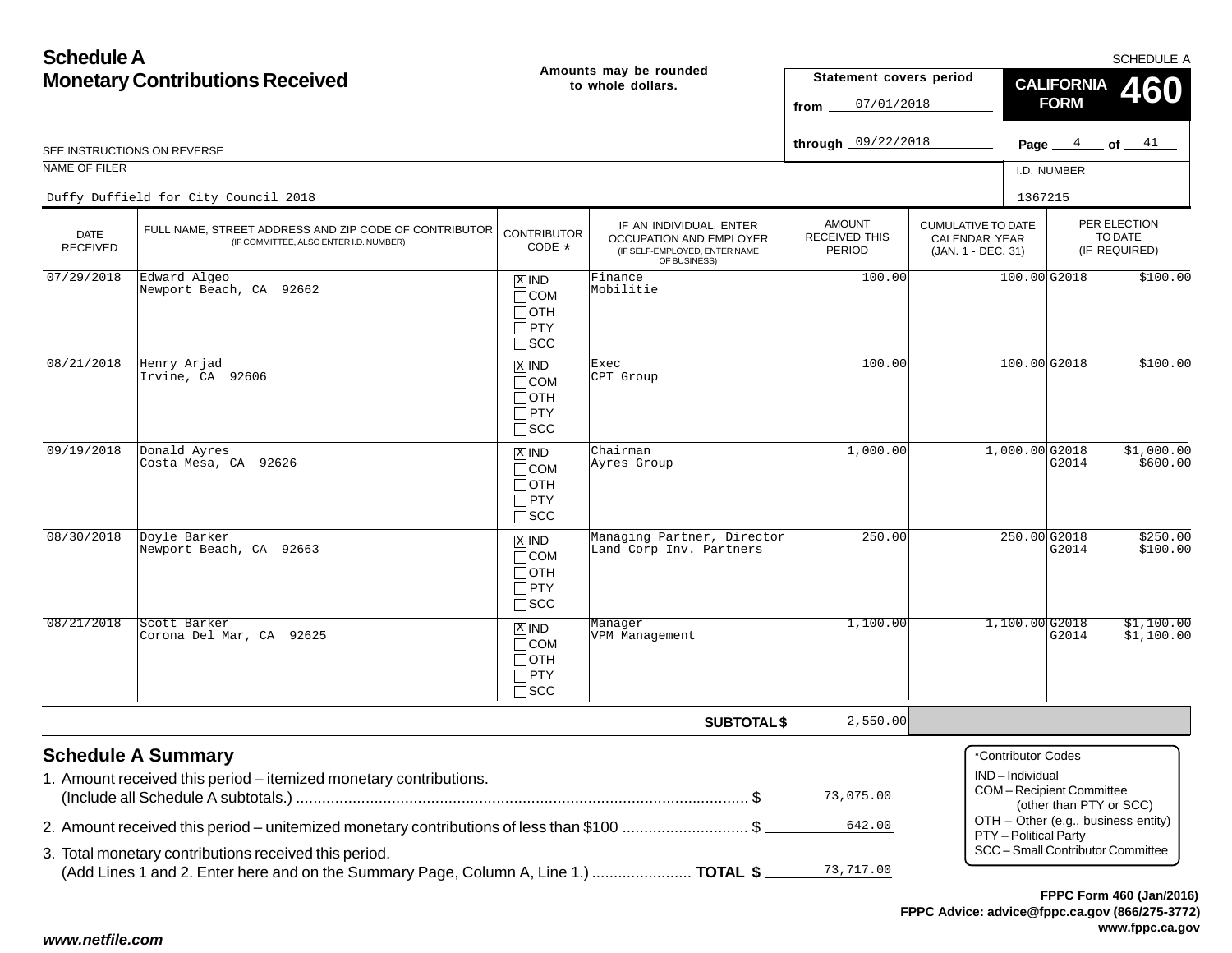| <b>Monetary Contributions Received</b> |                                                                                                 | Amounts may be rounded<br>to whole dollars.                                   |                                                                                                     | <b>Statement covers period</b><br>07/01/2018<br>from |                                                                         | <b>CALIFORNIA</b><br>460<br><b>FORM</b> |                                          |  |
|----------------------------------------|-------------------------------------------------------------------------------------------------|-------------------------------------------------------------------------------|-----------------------------------------------------------------------------------------------------|------------------------------------------------------|-------------------------------------------------------------------------|-----------------------------------------|------------------------------------------|--|
|                                        |                                                                                                 |                                                                               |                                                                                                     | 09/22/2018<br>through_                               |                                                                         |                                         | Page $5$ of $41$                         |  |
| NAME OF FILER                          |                                                                                                 |                                                                               |                                                                                                     |                                                      |                                                                         | I.D. NUMBER                             |                                          |  |
|                                        | Duffy Duffield for City Council 2018                                                            |                                                                               |                                                                                                     |                                                      |                                                                         | 1367215                                 |                                          |  |
| <b>DATE</b><br><b>RECEIVED</b>         | FULL NAME, STREET ADDRESS AND ZIP CODE OF CONTRIBUTOR<br>(IF COMMITTEE, ALSO ENTER I.D. NUMBER) | <b>CONTRIBUTOR</b><br>CODE *                                                  | IF AN INDIVIDUAL, ENTER<br>OCCUPATION AND EMPLOYER<br>(IF SELF-EMPLOYED, ENTER NAME<br>OF BUSINESS) | <b>AMOUNT</b><br>RECEIVED THIS<br>PERIOD             | <b>CUMULATIVE TO DATE</b><br><b>CALENDAR YEAR</b><br>(JAN. 1 - DEC. 31) |                                         | PER ELECTION<br>TO DATE<br>(IF REQUIRED) |  |
| 09/17/2018                             | Richard Barrett<br>Newport Beach, CA 92663                                                      | $X$ IND<br>$\Box$ COM<br>$\Box$ OTH<br>$\square$ PTY<br>$\sqcap$ scc          | Retired                                                                                             | 1,100.00                                             |                                                                         | $1,100.00$ G2018<br>G2014               | \$1,100.00<br>\$300.00                   |  |
| 07/09/2018                             | Donald Beall<br>Corona Del Mar, CA 92625                                                        | $\overline{X}$ IND<br>$\Box$ COM<br>$\Box$ oth<br>$\Box$ PTY<br>$\square$ SCC | Retired                                                                                             | 300.00                                               |                                                                         | 300.00 G2018                            | \$300.00                                 |  |
| 09/14/2018                             | H Seymour Beek<br>Newport Beach, CA 92662                                                       | $X$ IND<br>$\sqcap$ COM<br>$\Box$ OTH<br>$\Box$ PTY<br>$\sqcap$ SCC           | President<br>Balboa Island Ferry                                                                    | 250.00                                               |                                                                         | 500.00 G2018<br>G2014                   | \$500.00<br>\$1,100.00                   |  |
| 09/22/2018                             | Russell Behrens<br>Newport Beach, CA 92660                                                      | $X$ IND<br>$\Box$ COM<br>$\Box$ oth<br>$\Box$ PTY<br>$\Box$ scc               | Retired                                                                                             | 100.00                                               |                                                                         | $100.00$ G2018                          | \$100.00                                 |  |
| 09/21/2018                             | Shelley Belling<br>Newport Beach, CA 92663                                                      | $X$ IND<br>$\Box$ COM<br>$\Box$ OTH<br>$\Box$ PTY<br>$\Box$ scc               | Homemaker                                                                                           | 1,100.00                                             |                                                                         | $1,100.00$ G2018<br>G2014               | \$1,100.00<br>\$1,100.00                 |  |
|                                        |                                                                                                 |                                                                               | <b>SUBTOTAL \$</b>                                                                                  | 2,850.00                                             |                                                                         |                                         |                                          |  |

\*Contributor CodesIND – Individual COM – Recipient Committee (other than PTY or SCC) OTH – Other (e.g., business entity) PTY – Political Party SCC – Small Contributor Committee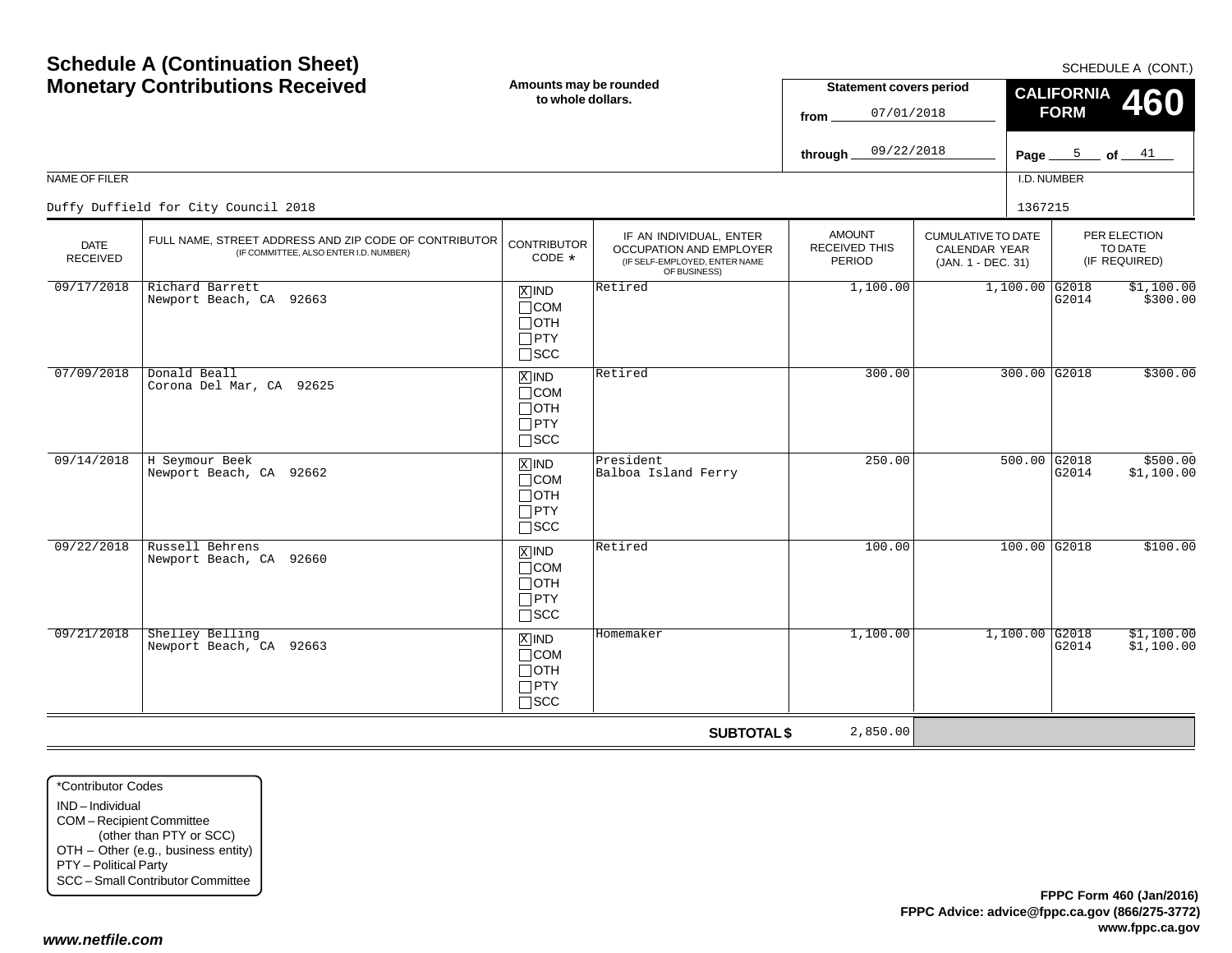| <b>Monetary Contributions Received</b> |                                                                                                 |                                                                               | Amounts may be rounded<br>to whole dollars.                                                         |                                                 | <b>Statement covers period</b><br>07/01/2018                     | <b>CALIFORNIA</b><br>460<br><b>FORM</b> |                                          |  |
|----------------------------------------|-------------------------------------------------------------------------------------------------|-------------------------------------------------------------------------------|-----------------------------------------------------------------------------------------------------|-------------------------------------------------|------------------------------------------------------------------|-----------------------------------------|------------------------------------------|--|
|                                        |                                                                                                 |                                                                               |                                                                                                     | 09/22/2018<br>through.                          |                                                                  |                                         | Page $6$ of $41$                         |  |
| NAME OF FILER                          |                                                                                                 |                                                                               |                                                                                                     |                                                 |                                                                  | I.D. NUMBER                             |                                          |  |
|                                        | Duffy Duffield for City Council 2018                                                            |                                                                               |                                                                                                     |                                                 |                                                                  | 1367215                                 |                                          |  |
| <b>DATE</b><br><b>RECEIVED</b>         | FULL NAME, STREET ADDRESS AND ZIP CODE OF CONTRIBUTOR<br>(IF COMMITTEE, ALSO ENTER I.D. NUMBER) | <b>CONTRIBUTOR</b><br>CODE *                                                  | IF AN INDIVIDUAL, ENTER<br>OCCUPATION AND EMPLOYER<br>(IF SELF-EMPLOYED, ENTER NAME<br>OF BUSINESS) | <b>AMOUNT</b><br><b>RECEIVED THIS</b><br>PERIOD | <b>CUMULATIVE TO DATE</b><br>CALENDAR YEAR<br>(JAN. 1 - DEC. 31) |                                         | PER ELECTION<br>TO DATE<br>(IF REQUIRED) |  |
| 08/05/2018                             | Kimberly Pease Bibb<br>Newport Beach, CA 92661                                                  | $X$ IND<br>$\Box$ COM<br>$\Box$ OTH<br>$\Box$ PTY<br>$\Box$ scc               | Real Estate<br>Villa Real Estate                                                                    | 500.00                                          |                                                                  | 750.00 G2018                            | \$750.00                                 |  |
| 09/14/2018                             | Kimberly Pease Bibb<br>Newport Beach, CA 92661                                                  | $\overline{X}$ IND<br>$\Box$ COM<br>$\Box$ OTH<br>$\Box$ PTY<br>$\square$ scc | Real Estate<br>Villa Real Estate                                                                    | 250.00                                          |                                                                  | 750.00 G2018                            | \$750.00                                 |  |
| 09/17/2018                             | Gregory Brakovich<br>Newport Beach, CA 92660                                                    | $X$ IND<br>$\Box$ COM<br>$\Box$ OTH<br>$\Box$ PTY<br>$\square$ SCC            | Financial Services<br>Crossroads Capital Group                                                      | 1,100.00                                        |                                                                  | $1,100.00$ G2018<br>G2014               | \$1,100.00<br>\$1,100.00                 |  |
| 09/17/2018                             | Susan Brakovich<br>Newport Beach, CA 92660                                                      | $\overline{X}$ IND<br>$\Box$ COM<br>$\Box$ OTH<br>$\Box$ PTY<br>$\square$ SCC | Homemaker                                                                                           | 1,100.00                                        |                                                                  | $1,100.00$ G2018<br>G2014               | \$1,100.00<br>\$1,100.00                 |  |
| 08/30/2018                             | Mark Bucher<br>Tustin, CA 92780                                                                 | $X$ IND<br>$\Box$ COM<br>$\Box$ OTH<br>$\Box$ PTY<br>$\Box$ scc               | Attorney<br>Self                                                                                    | 250.00                                          |                                                                  | $250.00$ G2018                          | \$250.00                                 |  |
|                                        |                                                                                                 |                                                                               | <b>SUBTOTAL \$</b>                                                                                  | 3,200.00                                        |                                                                  |                                         |                                          |  |

\*Contributor CodesIND – Individual COM – Recipient Committee (other than PTY or SCC) OTH – Other (e.g., business entity) PTY – Political Party SCC – Small Contributor Committee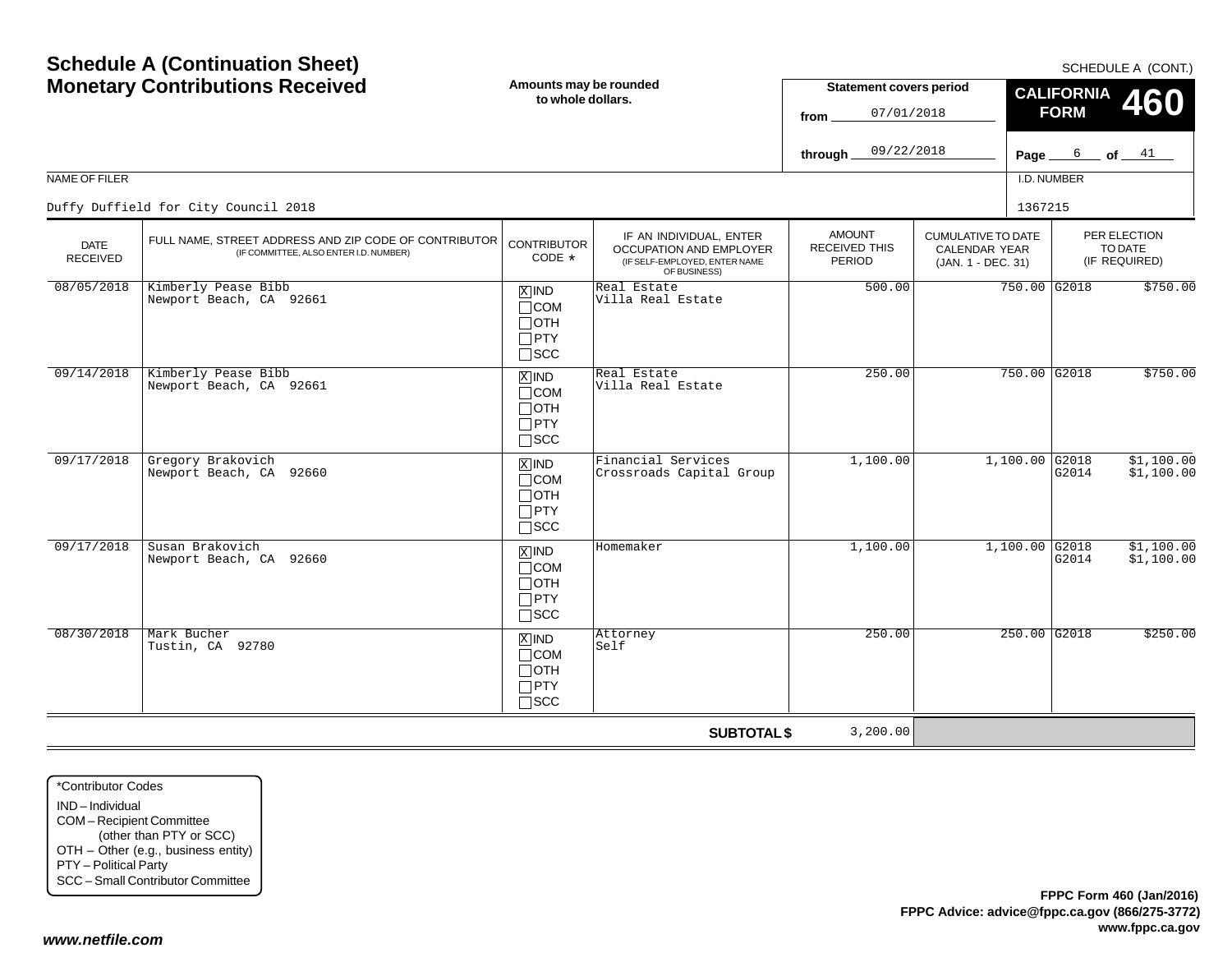| <b>Monetary Contributions Received</b> |                                                                                                 |                                                                                   | Amounts may be rounded<br>to whole dollars.                                                         |                                                 | <b>Statement covers period</b><br>07/01/2018                            | <b>CALIFORNIA</b><br>460<br><b>FORM</b> |                                          |  |
|----------------------------------------|-------------------------------------------------------------------------------------------------|-----------------------------------------------------------------------------------|-----------------------------------------------------------------------------------------------------|-------------------------------------------------|-------------------------------------------------------------------------|-----------------------------------------|------------------------------------------|--|
|                                        |                                                                                                 |                                                                                   |                                                                                                     | 09/22/2018<br>through                           |                                                                         | Page $\frac{7}{2}$ of $\frac{41}{2}$    |                                          |  |
| NAME OF FILER                          |                                                                                                 |                                                                                   |                                                                                                     |                                                 |                                                                         | I.D. NUMBER                             |                                          |  |
|                                        | Duffy Duffield for City Council 2018                                                            |                                                                                   |                                                                                                     |                                                 |                                                                         | 1367215                                 |                                          |  |
| <b>DATE</b><br><b>RECEIVED</b>         | FULL NAME, STREET ADDRESS AND ZIP CODE OF CONTRIBUTOR<br>(IF COMMITTEE, ALSO ENTER I.D. NUMBER) | <b>CONTRIBUTOR</b><br>CODE $*$                                                    | IF AN INDIVIDUAL, ENTER<br>OCCUPATION AND EMPLOYER<br>(IF SELF-EMPLOYED, ENTER NAME<br>OF BUSINESS) | <b>AMOUNT</b><br><b>RECEIVED THIS</b><br>PERIOD | <b>CUMULATIVE TO DATE</b><br><b>CALENDAR YEAR</b><br>(JAN. 1 - DEC. 31) |                                         | PER ELECTION<br>TO DATE<br>(IF REQUIRED) |  |
| 08/30/2018                             | Dan Callahan<br>Santa Ana, CA 92707                                                             | $X$ IND<br>$\Box$ COM<br>$\Box$ OTH<br>$\Box$ PTY<br>$\square$ SCC                | Partner<br>Callahan & Blaine                                                                        | 500.00                                          |                                                                         | 889.17 G2018                            | \$889.17                                 |  |
| 08/30/2018                             | Jack Cancellieri<br>Newport Beach, CA 92662                                                     | $X$ IND<br>$\Box$ COM<br>$\Box$ OTH<br>$\Box$ PTY<br>$\square$ SCC                | Produce<br>Legacy Farms                                                                             | 1,100.00                                        |                                                                         | 1,100.00 G2018<br>G2014                 | \$1,100.00<br>\$1,100.00                 |  |
| 09/17/2018                             | James Carmack<br>Newport Beach, CA 92663                                                        | $X$ IND<br>$\Box$ COM<br>$\Box$ OTH<br>$\Box$ PTY<br>$\square$ SCC                | Owner<br>Carmack Insurance                                                                          | 1,100.00                                        |                                                                         | $1,100.00$ G2018<br>G2014               | \$1,100.00<br>\$550.00                   |  |
| 09/14/2018                             | Ronald J. Cassell<br>Fullerton, CA 92831                                                        | $\boxed{\text{X}}$ IND<br>$\Box$ COM<br>$\Box$ OTH<br>$\Box$ PTY<br>$\square$ SCC | Owner<br>C & L Refrigeration                                                                        | 750.00                                          |                                                                         | 750.00 G2018<br>G2014                   | \$750.00<br>\$500.00                     |  |
| 08/30/2018                             | CIP Real Estate<br>Irvine, CA 92612                                                             | $\Box$ IND<br>$\Box$ COM<br>$X$ OTH<br>$\Box$ PTY<br>$\Box$ SCC                   |                                                                                                     | 500.00                                          |                                                                         | $500.00$ G2018                          | \$500.00                                 |  |
|                                        |                                                                                                 |                                                                                   | <b>SUBTOTAL \$</b>                                                                                  | 3,950.00                                        |                                                                         |                                         |                                          |  |

\*Contributor CodesIND – Individual COM – Recipient Committee (other than PTY or SCC) OTH – Other (e.g., business entity) PTY – Political Party SCC – Small Contributor Committee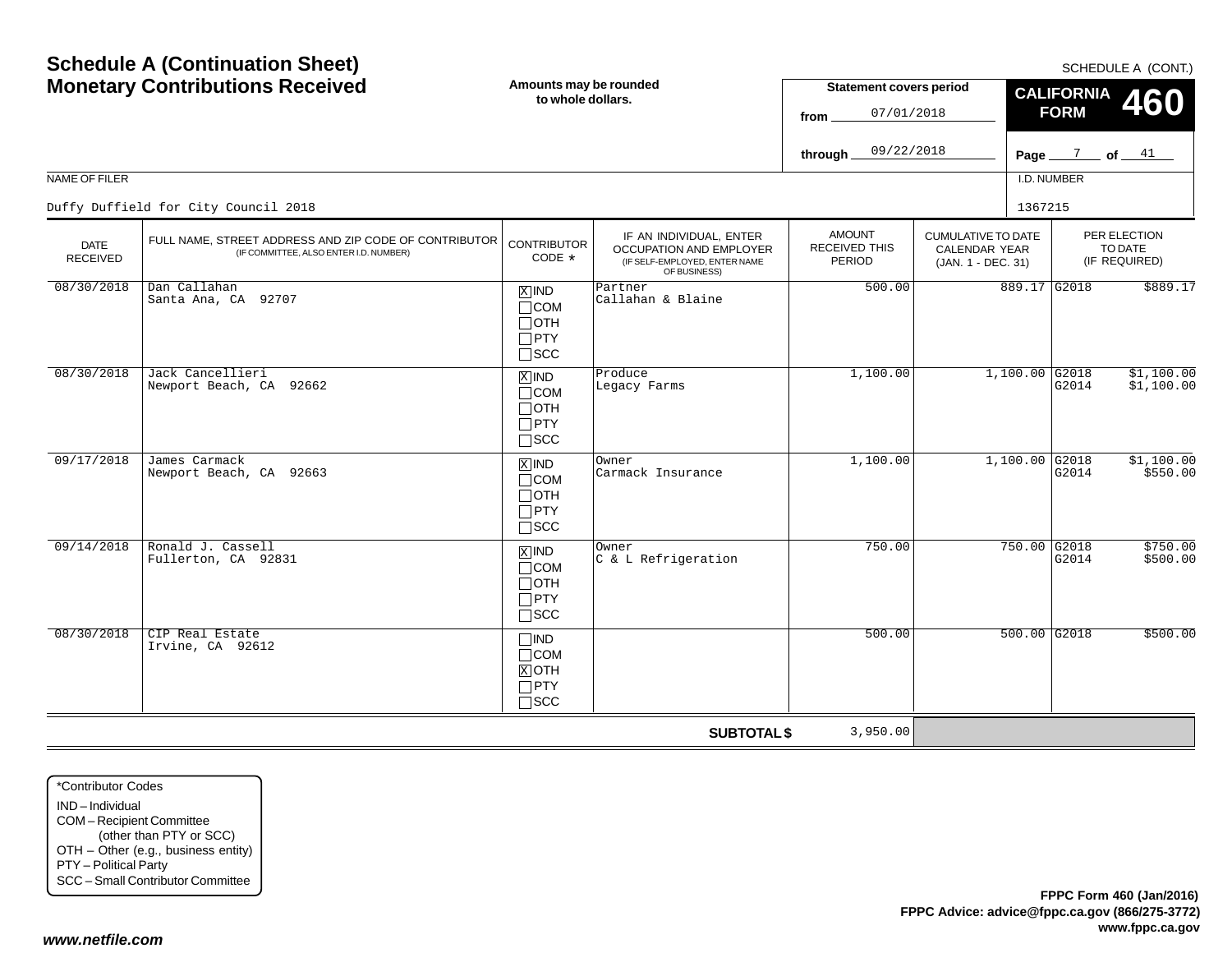| <b>Monetary Contributions Received</b> |                                                                                                 |                                                                               | Amounts may be rounded<br>to whole dollars.                                                         |                                                 | <b>Statement covers period</b><br>07/01/2018                     | <b>CALIFORNIA</b><br>460<br><b>FORM</b> |                                          |  |
|----------------------------------------|-------------------------------------------------------------------------------------------------|-------------------------------------------------------------------------------|-----------------------------------------------------------------------------------------------------|-------------------------------------------------|------------------------------------------------------------------|-----------------------------------------|------------------------------------------|--|
|                                        |                                                                                                 |                                                                               |                                                                                                     | 09/22/2018<br>through.                          |                                                                  | Page $8$ of $41$                        |                                          |  |
| NAME OF FILER                          |                                                                                                 |                                                                               |                                                                                                     |                                                 |                                                                  | I.D. NUMBER                             |                                          |  |
|                                        | Duffy Duffield for City Council 2018                                                            |                                                                               |                                                                                                     |                                                 |                                                                  | 1367215                                 |                                          |  |
| <b>DATE</b><br><b>RECEIVED</b>         | FULL NAME, STREET ADDRESS AND ZIP CODE OF CONTRIBUTOR<br>(IF COMMITTEE, ALSO ENTER I.D. NUMBER) | <b>CONTRIBUTOR</b><br>CODE *                                                  | IF AN INDIVIDUAL, ENTER<br>OCCUPATION AND EMPLOYER<br>(IF SELF-EMPLOYED, ENTER NAME<br>OF BUSINESS) | <b>AMOUNT</b><br><b>RECEIVED THIS</b><br>PERIOD | <b>CUMULATIVE TO DATE</b><br>CALENDAR YEAR<br>(JAN. 1 - DEC. 31) |                                         | PER ELECTION<br>TO DATE<br>(IF REQUIRED) |  |
| 07/09/2018                             | James Clarke<br>El Cajon, CA 92019                                                              | $X$ IND<br>$\Box$ COM<br>∏ОТН<br>$\Box$ PTY<br>$\Box$ scc                     | Executive<br>Sunburst Capital LLC                                                                   | 500.00                                          |                                                                  | 500.00 G2018                            | \$500.00                                 |  |
| 08/30/2018                             | Patrick Collins<br>Newport Beach, CA 92660                                                      | $\overline{X}$ IND<br>$\Box$ COM<br>$\Box$ OTH<br>$\Box$ PTY<br>$\square$ scc | CPA<br>Self/Patrick Collins                                                                         | 500.00                                          |                                                                  | $500.00$ G2018<br>G2014                 | \$500.00<br>\$1,100.00                   |  |
| 09/18/2018                             | Jim Connelly<br>Newport Beach, CA 92663                                                         | $X$ IND<br>$\Box$ COM<br>$\Box$ OTH<br>$\Box$ PTY<br>$\square$ SCC            | Publisher<br>Creative Teaching Press                                                                | 1,100.00                                        |                                                                  | $1,100.00$ G2018                        | \$1,100.00                               |  |
| 09/22/2018                             | Lew Coppersmith<br>Newport Beach, CA 92660                                                      | $\overline{X}$ IND<br>$\Box$ COM<br>$\Box$ OTH<br>$\Box$ PTY<br>$\square$ SCC | Retired                                                                                             | 100.00                                          |                                                                  | $100.00$ G2018<br>G2014                 | \$100.00<br>\$100.00                     |  |
| 07/29/2018                             | Jose Cordero<br>Riverside, CA 92509                                                             | $X$ IND<br>$\Box$ COM<br>$\Box$ OTH<br>$\Box$ PTY<br>$\square$ SCC            | Electrical Construction<br>Self                                                                     | 100.00                                          |                                                                  | 100.00 G2018                            | \$100.00                                 |  |
|                                        |                                                                                                 |                                                                               | <b>SUBTOTAL \$</b>                                                                                  | 2,300.00                                        |                                                                  |                                         |                                          |  |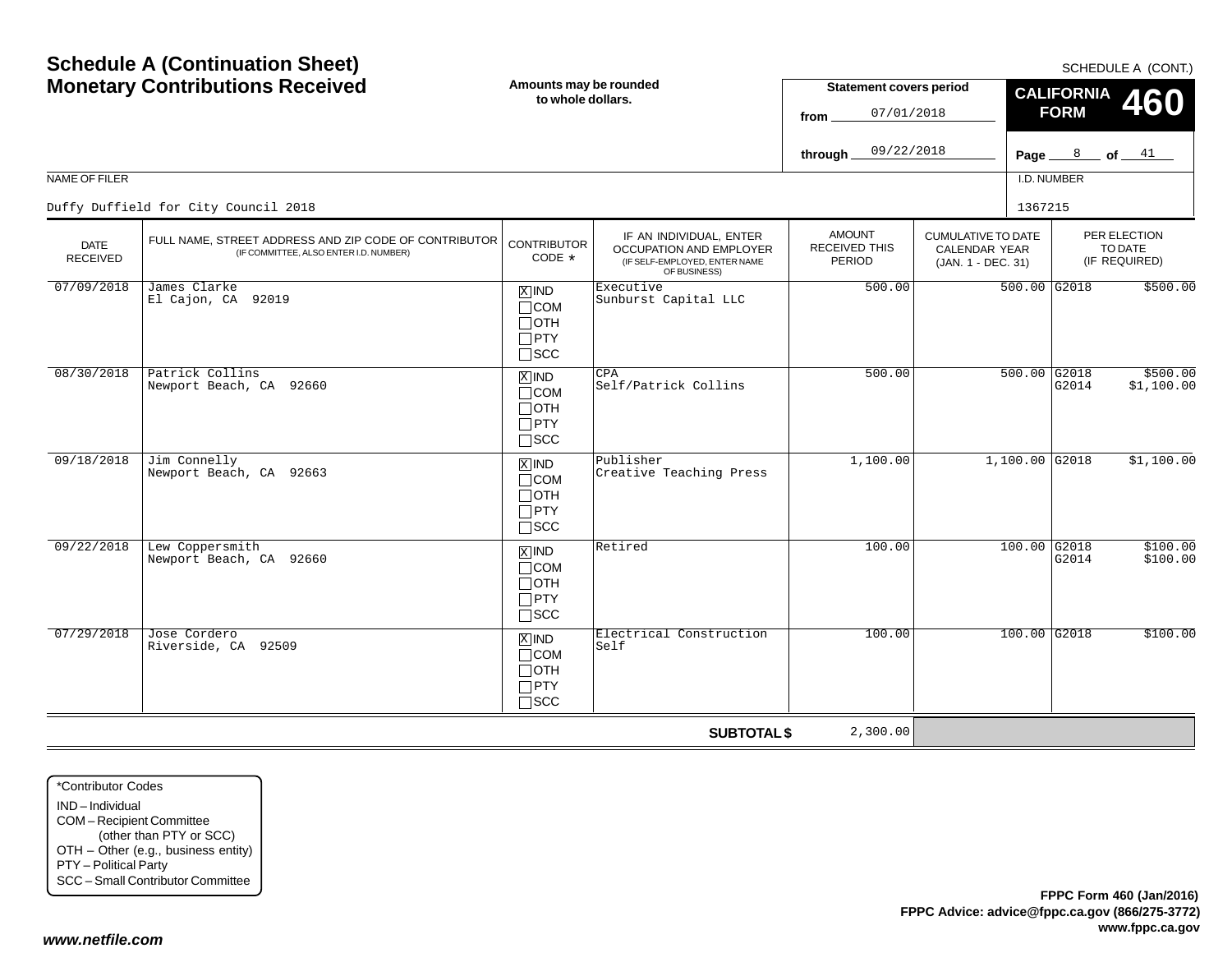|                         | <b>Monetary Contributions Received</b>                                                          | Amounts may be rounded<br>to whole dollars.                                       |                                                                                                     | <b>Statement covers period</b><br>07/01/2018<br>from |                                                                         | CALIFORNIA 460<br><b>FORM</b> |                                          |  |
|-------------------------|-------------------------------------------------------------------------------------------------|-----------------------------------------------------------------------------------|-----------------------------------------------------------------------------------------------------|------------------------------------------------------|-------------------------------------------------------------------------|-------------------------------|------------------------------------------|--|
|                         |                                                                                                 |                                                                                   |                                                                                                     | 09/22/2018<br>through $\_$                           |                                                                         | Page $9$ of $41$              |                                          |  |
| NAME OF FILER           |                                                                                                 |                                                                                   |                                                                                                     |                                                      |                                                                         | I.D. NUMBER                   |                                          |  |
|                         | Duffy Duffield for City Council 2018                                                            |                                                                                   |                                                                                                     |                                                      |                                                                         | 1367215                       |                                          |  |
| <b>DATE</b><br>RECEIVED | FULL NAME, STREET ADDRESS AND ZIP CODE OF CONTRIBUTOR<br>(IF COMMITTEE, ALSO ENTER I.D. NUMBER) | <b>CONTRIBUTOR</b><br>CODE *                                                      | IF AN INDIVIDUAL, ENTER<br>OCCUPATION AND EMPLOYER<br>(IF SELF-EMPLOYED, ENTER NAME<br>OF BUSINESS) | <b>AMOUNT</b><br><b>RECEIVED THIS</b><br>PERIOD      | <b>CUMULATIVE TO DATE</b><br><b>CALENDAR YEAR</b><br>(JAN. 1 - DEC. 31) |                               | PER ELECTION<br>TO DATE<br>(IF REQUIRED) |  |
| 09/19/2018              | Melanie Coto<br>La Canada Flintridge, CA 91011                                                  | $X$ IND<br>$\Box$ COM<br>$\Box$ OTH<br>$\Box$ PTY<br>$\Box$ scc                   | President<br>The Coto Foundation                                                                    | 500.00                                               |                                                                         | $500.00$ G2018                | \$500.00                                 |  |
| 09/07/2018              | Cindy Cotton<br>Newport Beach, CA 92661                                                         | $X$ IND<br>$\Box$ COM<br>$\Box$ OTH<br>$\Box$ PTY<br>$\square$ scc                | Retired                                                                                             | 1,100.00                                             |                                                                         | $1,100.00$ G2018<br>G2014     | \$1,100.00<br>\$1,100.00                 |  |
| 09/07/2018              | John Cotton<br>Newport Beach, CA 92661                                                          | $X$ IND<br>$\Box$ COM<br>$\Box$ OTH<br>$\Box$ PTY<br>$\square$ SCC                | Retired                                                                                             | 1,100.00                                             |                                                                         | $1,100.00$ G2018<br>G2014     | \$1,100.00<br>\$1,100.00                 |  |
| 09/06/2018              | Marshall Cox<br>Corona Del Mar, CA 92625                                                        | $\boxed{\text{X}}$ IND<br>$\Box$ COM<br>$\Box$ OTH<br>$\Box$ PTY<br>$\square$ SCC | Retired                                                                                             | 1,100.00                                             |                                                                         | $1,100.00$ G2018              | \$1,100.00                               |  |
| 08/30/2018              | Virginia Cully<br>Newport Beach, CA 92663                                                       | $X$ IND<br>$\Box$ COM<br>$\Box$ OTH<br>$\Box$ PTY<br>$\Box$ scc                   | Sales<br>Fidelity National Title                                                                    | 500.00                                               |                                                                         | 889.17 G2018                  | \$989.17                                 |  |
|                         |                                                                                                 |                                                                                   | <b>SUBTOTAL \$</b>                                                                                  | 4,300.00                                             |                                                                         |                               |                                          |  |

\*Contributor CodesIND – Individual COM – Recipient Committee (other than PTY or SCC) OTH – Other (e.g., business entity) PTY – Political Party SCC – Small Contributor Committee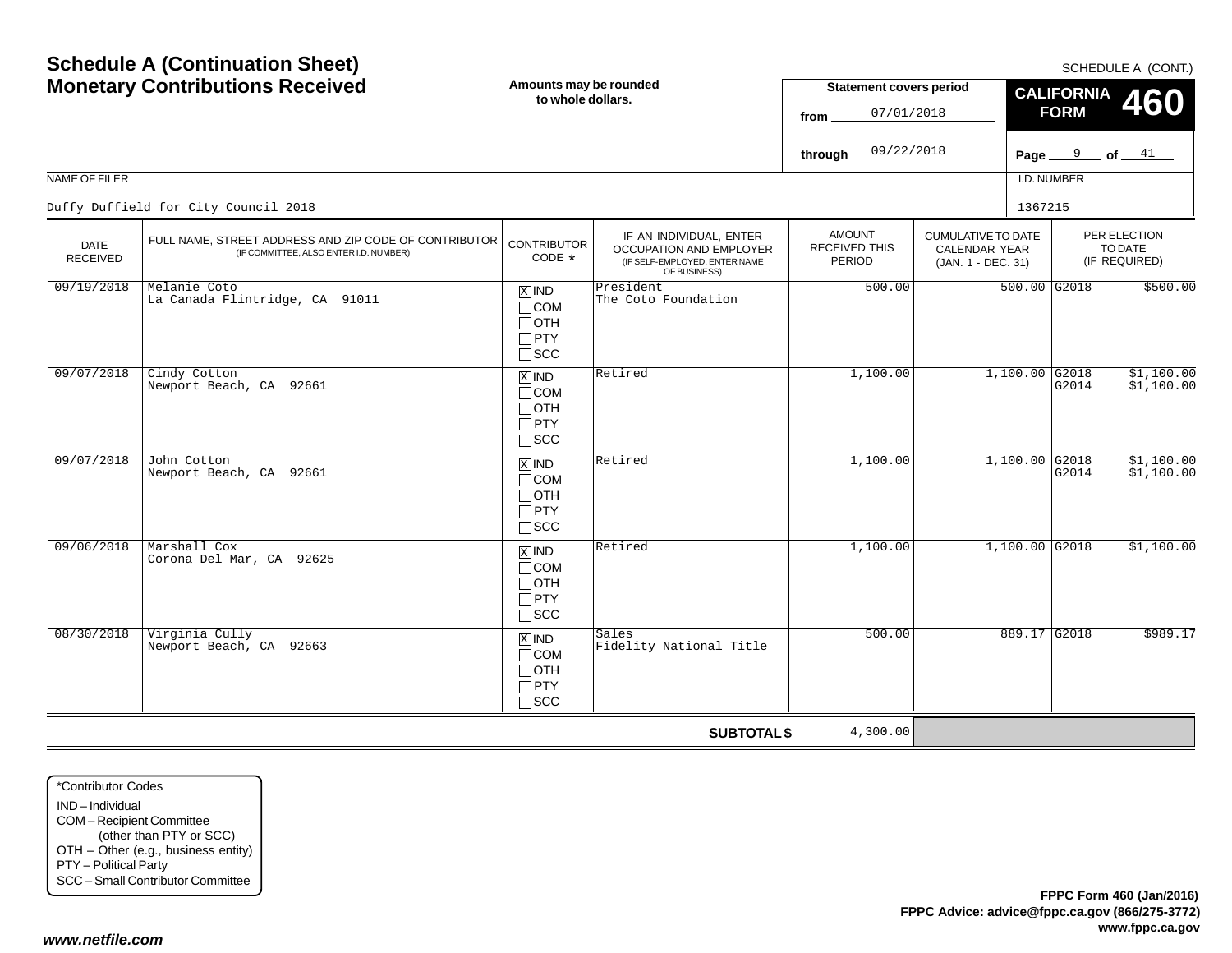|                                | <b>Monetary Contributions Received</b>                                                          | Amounts may be rounded<br>to whole dollars.                                   |                                                                                                     | <b>Statement covers period</b><br>07/01/2018<br>from |                                                                  | <b>CALIFORNIA</b><br>460<br><b>FORM</b> |                                          |  |
|--------------------------------|-------------------------------------------------------------------------------------------------|-------------------------------------------------------------------------------|-----------------------------------------------------------------------------------------------------|------------------------------------------------------|------------------------------------------------------------------|-----------------------------------------|------------------------------------------|--|
|                                |                                                                                                 |                                                                               |                                                                                                     | 09/22/2018<br>through_                               |                                                                  | Page $10$ of $41$                       |                                          |  |
| NAME OF FILER                  |                                                                                                 |                                                                               |                                                                                                     |                                                      |                                                                  | I.D. NUMBER                             |                                          |  |
|                                | Duffy Duffield for City Council 2018                                                            |                                                                               |                                                                                                     |                                                      |                                                                  | 1367215                                 |                                          |  |
| <b>DATE</b><br><b>RECEIVED</b> | FULL NAME, STREET ADDRESS AND ZIP CODE OF CONTRIBUTOR<br>(IF COMMITTEE, ALSO ENTER I.D. NUMBER) | <b>CONTRIBUTOR</b><br>CODE $*$                                                | IF AN INDIVIDUAL, ENTER<br>OCCUPATION AND EMPLOYER<br>(IF SELF-EMPLOYED, ENTER NAME<br>OF BUSINESS) | <b>AMOUNT</b><br>RECEIVED THIS<br>PERIOD             | <b>CUMULATIVE TO DATE</b><br>CALENDAR YEAR<br>(JAN. 1 - DEC. 31) |                                         | PER ELECTION<br>TO DATE<br>(IF REQUIRED) |  |
| 07/26/2018                     | Leslie Daigle<br>Newport Beach, CA 92660                                                        | $X$ IND<br>$\Box$ COM<br>$\Box$ OTH<br>$\Box$ PTY<br>$\square$ SCC            | Consultant<br> Self                                                                                 | 250.00                                               |                                                                  | 250.00 G2018                            | \$250.00                                 |  |
| 09/14/2018                     | Roger (Hank) Darnell<br>Newport Beach, CA 92661                                                 | $X$ IND<br>$\Box$ COM<br>$\Box$ OTH<br>$\Box$ PTY<br>$\square$ SCC            | Vice President<br>Majestic Realty                                                                   | 500.00                                               | $1,100.00$ G2018                                                 | G2014                                   | \$1,100.00<br>\$1,100.00                 |  |
| 09/22/2018                     | Roger (Hank) Darnell<br>Newport Beach, CA 92661                                                 | $X$ IND<br>$\Box$ COM<br>Потн<br>$\Box$ PTY<br>$\sqcap$ SCC                   | Vice President<br>Majestic Realty                                                                   | 600.00                                               | $1,100.00$ G2018                                                 | G2014                                   | \$1,100.00<br>\$1,100.00                 |  |
| 08/28/2018                     | Barbara Davis<br>Newport Beach, CA 92660                                                        | $\overline{X}$ IND<br>$\Box$ COM<br>$\Box$ OTH<br>$\Box$ PTY<br>$\square$ SCC | Retired                                                                                             | 100.00                                               |                                                                  | $100.00$ G2018<br>G2014                 | \$100.00<br>\$99.00                      |  |
| 09/14/2018                     | Roger De Young Jr.<br>Newport Beach, CA 92663                                                   | $X$ IND<br>$\Box$ COM<br>$\Box$ oth<br>$\Box$ PTY<br>$\Box$ scc               | Member<br>DeYoung Investment LLC                                                                    | 1,100.00                                             | $1,100.00$ G2018                                                 | G2014                                   | \$1,100.00<br>\$1,100.00                 |  |
|                                |                                                                                                 |                                                                               | <b>SUBTOTAL \$</b>                                                                                  | 2,550.00                                             |                                                                  |                                         |                                          |  |

\*Contributor CodesIND – Individual COM – Recipient Committee (other than PTY or SCC) OTH – Other (e.g., business entity) PTY – Political Party SCC – Small Contributor Committee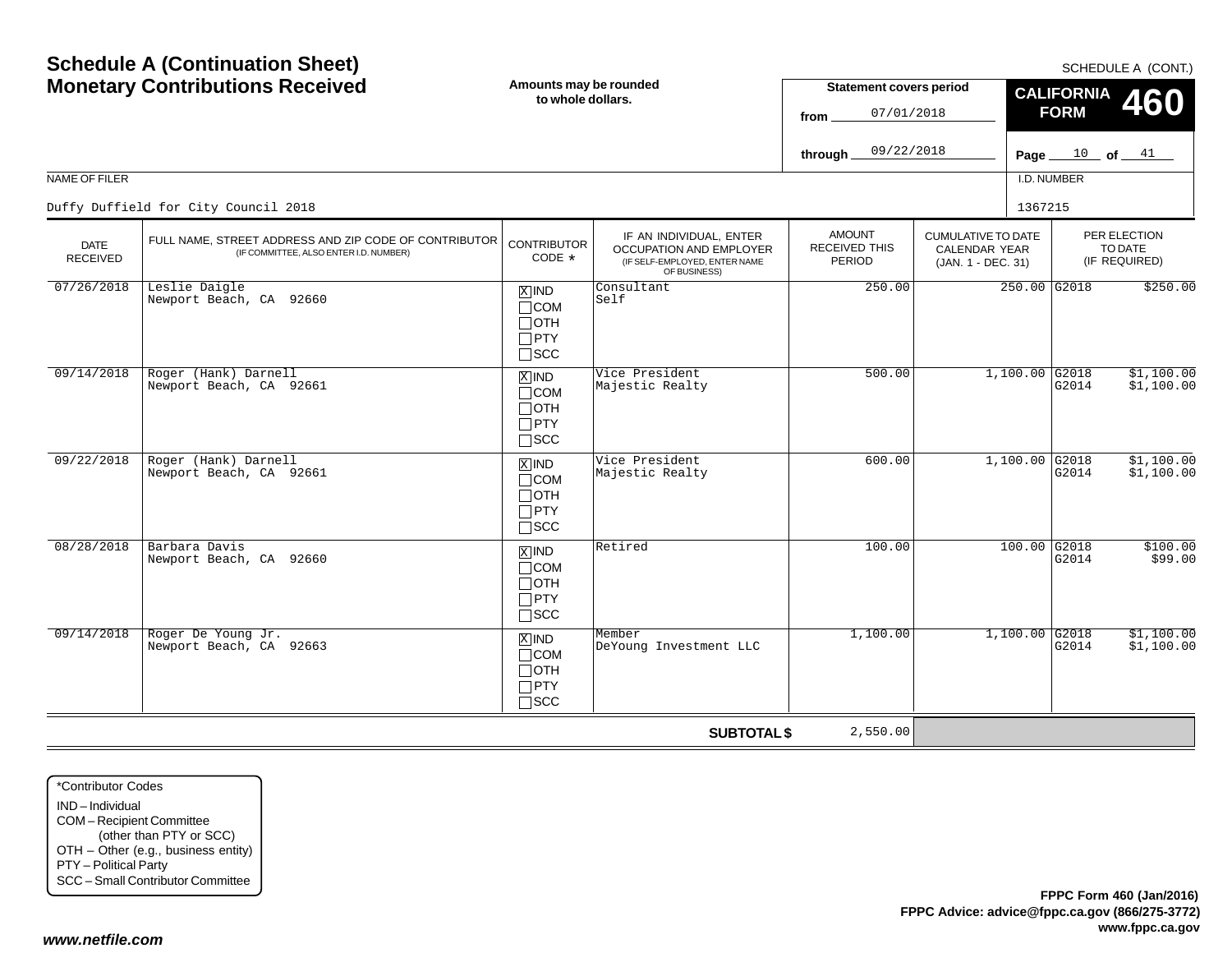|                                | <b>Monetary Contributions Received</b>                                                          | Amounts may be rounded<br>to whole dollars.                                       |                                                                                                     | <b>Statement covers period</b><br>07/01/2018<br>from |                                                                  | <b>CALIFORNIA</b><br>460<br><b>FORM</b> |                                          |  |
|--------------------------------|-------------------------------------------------------------------------------------------------|-----------------------------------------------------------------------------------|-----------------------------------------------------------------------------------------------------|------------------------------------------------------|------------------------------------------------------------------|-----------------------------------------|------------------------------------------|--|
|                                |                                                                                                 |                                                                                   |                                                                                                     |                                                      | 09/22/2018                                                       | Page $11$ of $41$                       |                                          |  |
| NAME OF FILER                  |                                                                                                 |                                                                                   |                                                                                                     |                                                      |                                                                  | I.D. NUMBER                             |                                          |  |
|                                | Duffy Duffield for City Council 2018                                                            |                                                                                   |                                                                                                     |                                                      |                                                                  | 1367215                                 |                                          |  |
| <b>DATE</b><br><b>RECEIVED</b> | FULL NAME, STREET ADDRESS AND ZIP CODE OF CONTRIBUTOR<br>(IF COMMITTEE, ALSO ENTER I.D. NUMBER) | <b>CONTRIBUTOR</b><br>CODE *                                                      | IF AN INDIVIDUAL, ENTER<br>OCCUPATION AND EMPLOYER<br>(IF SELF-EMPLOYED, ENTER NAME<br>OF BUSINESS) | <b>AMOUNT</b><br>RECEIVED THIS<br>PERIOD             | <b>CUMULATIVE TO DATE</b><br>CALENDAR YEAR<br>(JAN. 1 - DEC. 31) |                                         | PER ELECTION<br>TO DATE<br>(IF REQUIRED) |  |
| 09/14/2018                     | Sandra De Young<br>Newport Beach, CA 92663                                                      | $X$ IND<br>$\Box$ COM<br>$\Box$ OTH<br>$\Box$ PTY<br>$\square$ SCC                | Homemaker                                                                                           | 1,100.00                                             |                                                                  | $1,100.00$ G2018<br>G2014               | \$1,100.00<br>\$1,100.00                 |  |
| 09/17/2018                     | Bruce D'Eliscu<br>Newport Beach, CA 92663                                                       | $\overline{X}$ IND<br>$\Box$ COM<br>$\Box$ OTH<br>$\Box$ PTY<br>$\square$ SCC     | Real Estate<br>Ayres Group                                                                          | 1,000.00                                             |                                                                  | $1,000.00$ G2018<br>G2014               | \$1,000.00<br>\$500.00                   |  |
| 09/10/2018                     | Reggie Delpointe<br>Newport Beach, CA 92660                                                     | $X$ IND<br>$\Box$ COM<br>$\Box$ OTH<br>$\Box$ PTY<br>$\square$ SCC                | Exec VP<br>Lincoln Property Mgmt                                                                    | 250.00                                               |                                                                  | 250.00 G2018                            | \$250.00                                 |  |
| 08/28/2018                     | Scott Ayres DeYoung<br>Newport Beach, CA 92663                                                  | $\boxed{\text{X}}$ IND<br>$\Box$ COM<br>$\Box$ OTH<br>$\Box$ PTY<br>$\square$ SCC | Retired                                                                                             | 100.00                                               |                                                                  | $100.00$ G2018                          | \$100.00                                 |  |
| 08/05/2018                     | Frank DiBella<br>Whittier, CA 90602                                                             | $X$ IND<br>$\Box$ COM<br>$\Box$ OTH<br>$\Box$ PTY<br>$\Box$ SCC                   | Officer<br>Frank DiBella Accountancy                                                                | 500.00                                               |                                                                  | $500.00$ G2018                          | \$500.00                                 |  |
|                                |                                                                                                 |                                                                                   | <b>SUBTOTAL \$</b>                                                                                  | 2,950.00                                             |                                                                  |                                         |                                          |  |

\*Contributor CodesIND – Individual COM – Recipient Committee (other than PTY or SCC) OTH – Other (e.g., business entity) PTY – Political Party SCC – Small Contributor Committee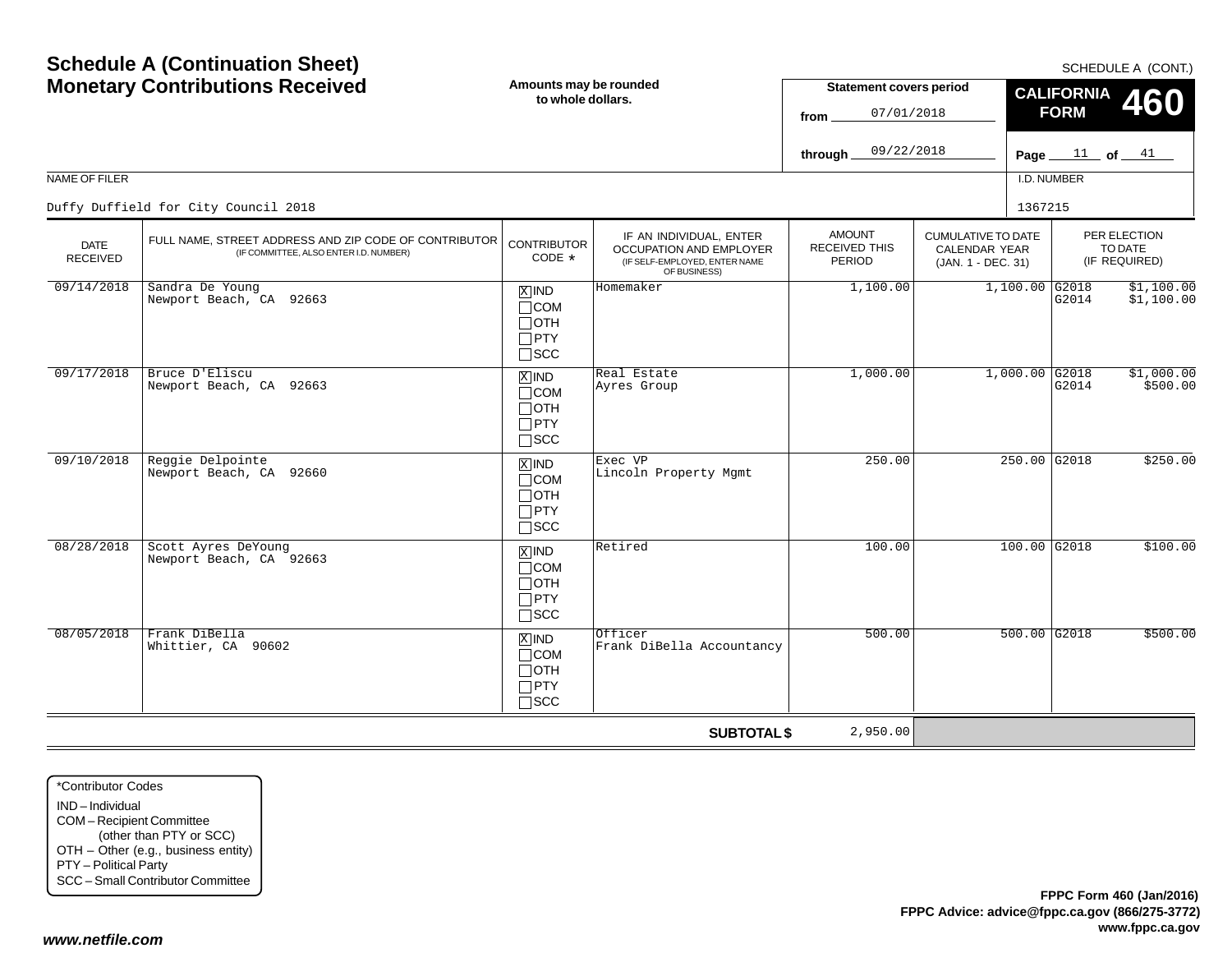|                                | <b>Monetary Contributions Received</b>                                                          | Amounts may be rounded<br>to whole dollars.                                   |                                                                                                     | <b>Statement covers period</b><br>07/01/2018<br>from |                                                                         | <b>CALIFORNIA</b><br>460<br><b>FORM</b> |                                          |  |
|--------------------------------|-------------------------------------------------------------------------------------------------|-------------------------------------------------------------------------------|-----------------------------------------------------------------------------------------------------|------------------------------------------------------|-------------------------------------------------------------------------|-----------------------------------------|------------------------------------------|--|
|                                |                                                                                                 |                                                                               |                                                                                                     | 09/22/2018<br>through.                               |                                                                         |                                         | Page $12$ of $41$                        |  |
| NAME OF FILER                  |                                                                                                 |                                                                               |                                                                                                     |                                                      |                                                                         | I.D. NUMBER                             |                                          |  |
|                                | Duffy Duffield for City Council 2018                                                            |                                                                               |                                                                                                     |                                                      |                                                                         | 1367215                                 |                                          |  |
| <b>DATE</b><br><b>RECEIVED</b> | FULL NAME, STREET ADDRESS AND ZIP CODE OF CONTRIBUTOR<br>(IF COMMITTEE, ALSO ENTER I.D. NUMBER) | <b>CONTRIBUTOR</b><br>CODE *                                                  | IF AN INDIVIDUAL, ENTER<br>OCCUPATION AND EMPLOYER<br>(IF SELF-EMPLOYED, ENTER NAME<br>OF BUSINESS) | <b>AMOUNT</b><br><b>RECEIVED THIS</b><br>PERIOD      | <b>CUMULATIVE TO DATE</b><br><b>CALENDAR YEAR</b><br>(JAN. 1 - DEC. 31) |                                         | PER ELECTION<br>TO DATE<br>(IF REQUIRED) |  |
| 09/06/2018                     | Patrick Dirk<br>Newport Beach, CA 92662                                                         | $X$ IND<br>$\Box$ COM<br>$\Box$ OTH<br>$\Box$ PTY<br>$\Box$ scc               | CEO<br>Troy Group                                                                                   | 1,000.00                                             |                                                                         | $1,000.00$ G2018<br>G2014               | \$1,000.00<br>\$1,000.00                 |  |
| 08/30/2018                     | Richard Duggan<br>Newport Beach, CA 92660                                                       | $\overline{X}$ IND<br>$\Box$ COM<br>$\Box$ OTH<br>$\Box$ PTY<br>$\square$ scc | Real Estate Investments<br>Duggan & Assoc                                                           | 250.00                                               |                                                                         | $250.00$ G2018<br>G2014                 | \$250.00<br>\$1,100.00                   |  |
| 09/15/2018                     | Frank Easterbrook<br>Newport Beach, CA 92661                                                    | $X$ IND<br>$\Box$ COM<br>$\Box$ OTH<br>$\Box$ PTY<br>$\Box$ SCC               | Owner<br>Balboa Bonds                                                                               | 500.00                                               |                                                                         | 500.00 G2018                            | \$500.00                                 |  |
| 08/31/2018                     | Camdon Eberhardt<br>La Canada Flintridge, CA 91011                                              | $X$ IND<br>$\Box$ COM<br>$\Box$ oth<br>$\Box$ PTY<br>$\square$ SCC            | Homemaker                                                                                           | 250.00                                               |                                                                         | 250.00 G2018                            | \$250.00                                 |  |
| 08/30/2018                     | Economos Dewolf<br>Orange, CA 92869                                                             | $\Box$ IND<br>$\Box$ COM<br>$X$ OTH<br>$\Box$ PTY<br>$\Box$ scc               |                                                                                                     | 500.00                                               |                                                                         | $500.00$ G2018                          | \$500.00                                 |  |
|                                |                                                                                                 |                                                                               | <b>SUBTOTAL \$</b>                                                                                  | 2,500.00                                             |                                                                         |                                         |                                          |  |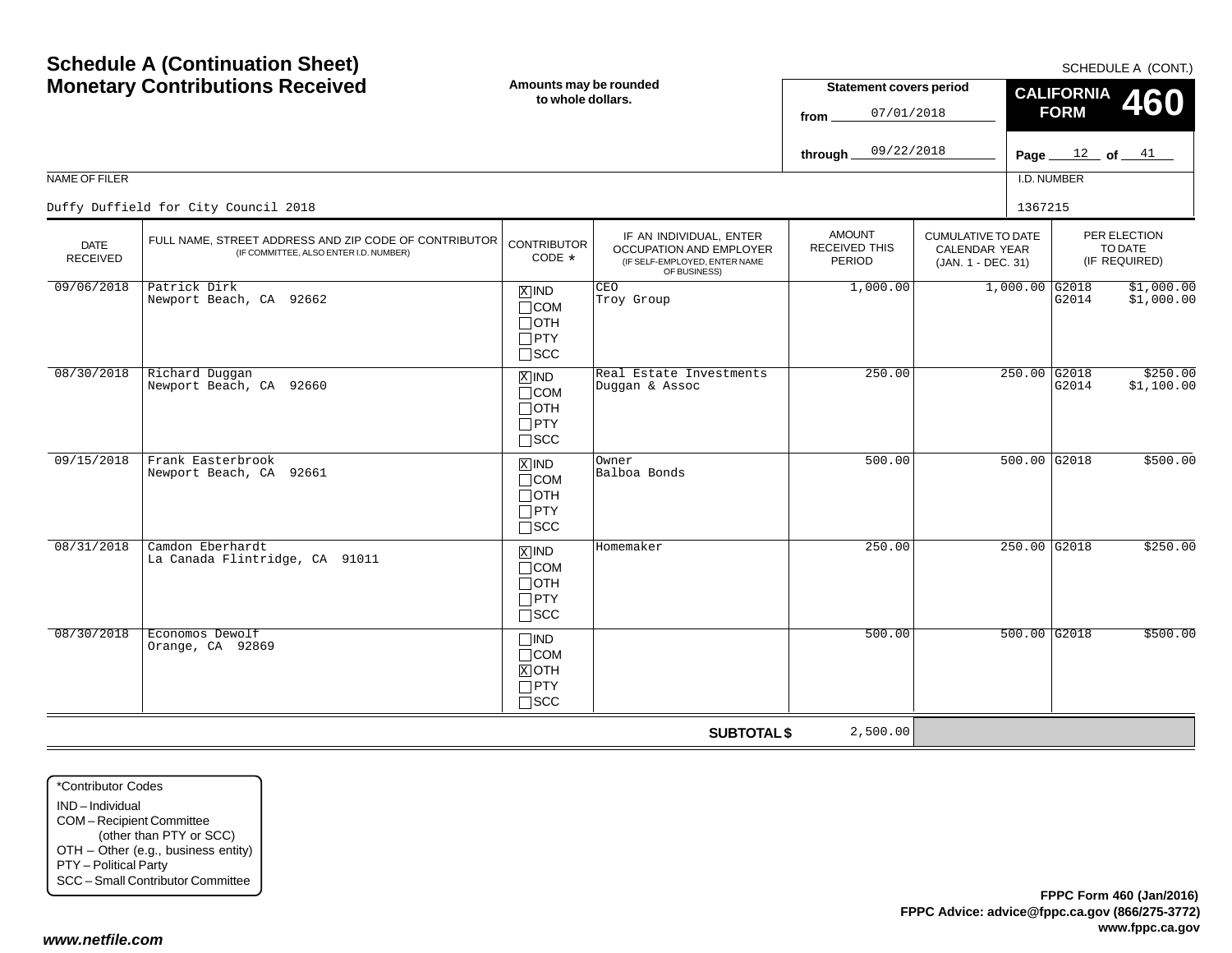| <b>Schedule A (Continuation Sheet)</b><br><b>Monetary Contributions Received</b> |                                                                                                 | Amounts may be rounded<br>to whole dollars.                                       |                                                                                                     | <b>Statement covers period</b><br>07/01/2018<br>from<br>09/22/2018<br>through |                                                                         |                | SCHEDULE A (CONT.)<br><b>CALIFORNIA</b><br><b>460</b><br><b>FORM</b><br>Page $13$ of $41$ |                                          |  |
|----------------------------------------------------------------------------------|-------------------------------------------------------------------------------------------------|-----------------------------------------------------------------------------------|-----------------------------------------------------------------------------------------------------|-------------------------------------------------------------------------------|-------------------------------------------------------------------------|----------------|-------------------------------------------------------------------------------------------|------------------------------------------|--|
| NAME OF FILER                                                                    |                                                                                                 |                                                                                   |                                                                                                     |                                                                               |                                                                         | I.D. NUMBER    |                                                                                           |                                          |  |
|                                                                                  | Duffy Duffield for City Council 2018                                                            |                                                                                   |                                                                                                     |                                                                               |                                                                         | 1367215        |                                                                                           |                                          |  |
| <b>DATE</b><br><b>RECEIVED</b>                                                   | FULL NAME, STREET ADDRESS AND ZIP CODE OF CONTRIBUTOR<br>(IF COMMITTEE, ALSO ENTER I.D. NUMBER) | <b>CONTRIBUTOR</b><br>CODE *                                                      | IF AN INDIVIDUAL, ENTER<br>OCCUPATION AND EMPLOYER<br>(IF SELF-EMPLOYED, ENTER NAME<br>OF BUSINESS) | <b>AMOUNT</b><br><b>RECEIVED THIS</b><br>PERIOD                               | <b>CUMULATIVE TO DATE</b><br><b>CALENDAR YEAR</b><br>(JAN. 1 - DEC. 31) |                |                                                                                           | PER ELECTION<br>TO DATE<br>(IF REQUIRED) |  |
| 08/24/2018                                                                       | Equity Wave Lending<br>Irvine, CA 92614                                                         | $\Box$ IND<br>$\Box$ COM<br>$X$ OTH<br>$\Box$ PTY<br>$\Box$ scc                   |                                                                                                     | 100.00                                                                        |                                                                         | 100.00 G2018   |                                                                                           | \$100.00                                 |  |
| 09/17/2018                                                                       | Marc Foster<br>Newport Beach, CA 92663                                                          | $\overline{X}$ IND<br>$\Box$ COM<br>$\Box$ OTH<br>$\Box$ PTY<br>$\square$ scc     | Financial Advisor<br>UBS Financial                                                                  | 500.00                                                                        |                                                                         | $500.00$ G2018 |                                                                                           | \$500.00                                 |  |
| 08/28/2018                                                                       | Brad Friedmutter<br>Las Vegas, NV 89103                                                         | $\overline{X}$ IND<br>$\Box$ COM<br>$\Box$ OTH<br>$\Box$ PTY<br>$\Box$ SCC        | CEO<br>Friedmutter Group                                                                            | 1,100.00                                                                      |                                                                         | 1,100.00 G2018 |                                                                                           | \$1,100.00                               |  |
| 09/05/2018                                                                       | David Godber<br>Newport Coast, CA 92657                                                         | $\boxed{\text{X}}$ IND<br>$\Box$ COM<br>$\Box$ OTH<br>$\Box$ PTY<br>$\square$ SCC | Exec VP<br>Trojan Battery Co                                                                        | 500.00                                                                        |                                                                         | $500.00$ G2018 | G2014                                                                                     | \$500.00<br>\$1,100.00                   |  |
| 09/12/2018                                                                       | William Grant<br>Anaheim, CA 92802                                                              | $X$ IND<br>$\Box$ COM<br>$\Box$ OTH<br>$\Box$ PTY<br>$\square$ SCC                | Veterinarian<br>Community Veterinary Hosp                                                           | 500.00                                                                        |                                                                         | $500.00$ G2018 |                                                                                           | \$500.00                                 |  |
|                                                                                  |                                                                                                 |                                                                                   | <b>SUBTOTAL \$</b>                                                                                  | 2,700.00                                                                      |                                                                         |                |                                                                                           |                                          |  |

\*Contributor CodesIND – Individual COM – Recipient Committee (other than PTY or SCC) OTH – Other (e.g., business entity) PTY – Political Party SCC – Small Contributor Committee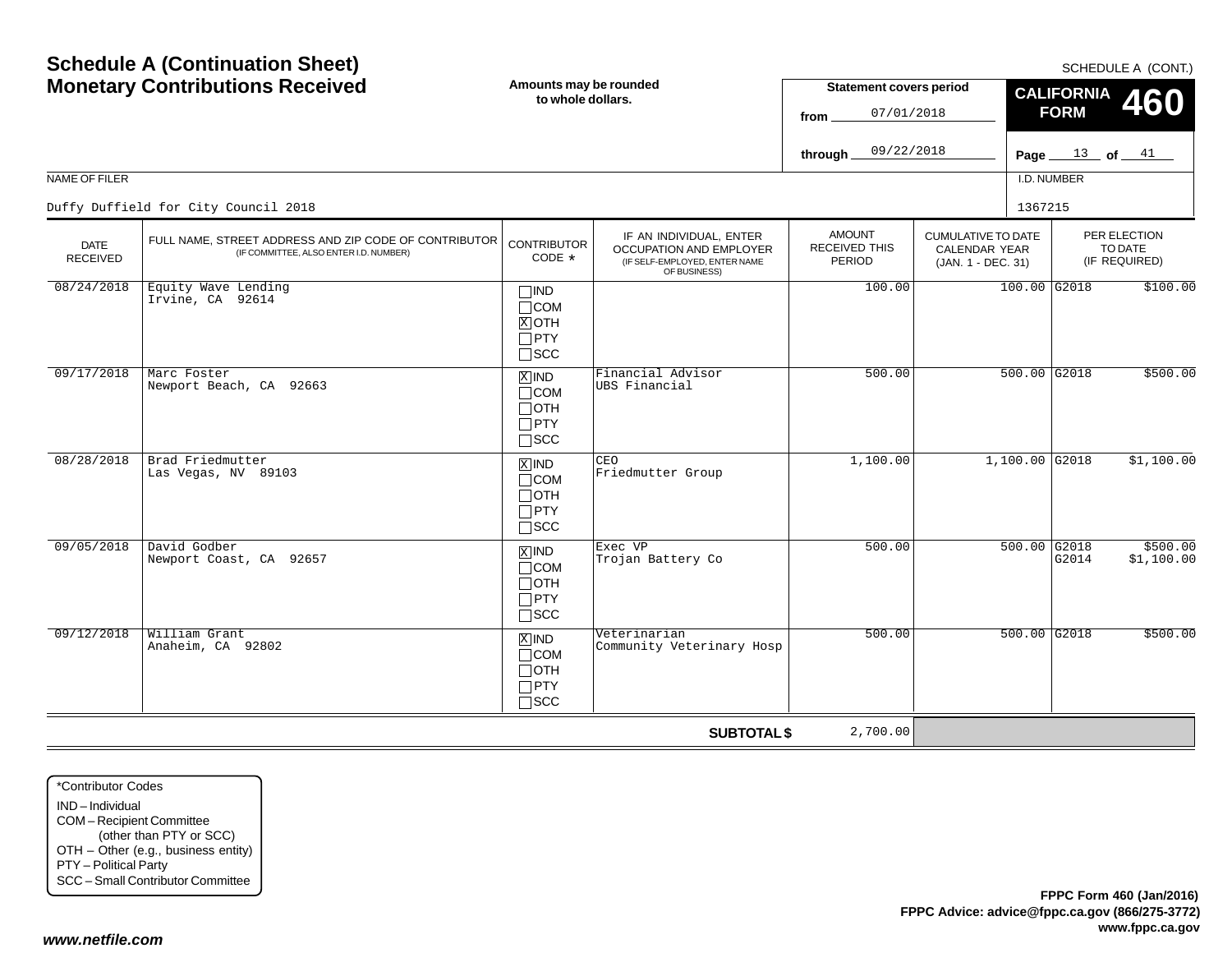| <b>Schedule A (Continuation Sheet)</b><br><b>Monetary Contributions Received</b><br>NAME OF FILER<br>Duffy Duffield for City Council 2018 |                                                                                                 | Amounts may be rounded<br>to whole dollars.                               |                                                                                                     |                                                        | <b>Statement covers period</b><br>07/01/2018<br>09/22/2018              | <b>CALIFORNIA</b><br><b>FORM</b><br>Page $_{-}$<br>I.D. NUMBER<br>1367215 | SCHEDULE A (CONT.)<br>460<br>$\frac{14}{14}$ of $\frac{41}{14}$ |
|-------------------------------------------------------------------------------------------------------------------------------------------|-------------------------------------------------------------------------------------------------|---------------------------------------------------------------------------|-----------------------------------------------------------------------------------------------------|--------------------------------------------------------|-------------------------------------------------------------------------|---------------------------------------------------------------------------|-----------------------------------------------------------------|
| <b>DATE</b><br><b>RECEIVED</b>                                                                                                            | FULL NAME, STREET ADDRESS AND ZIP CODE OF CONTRIBUTOR<br>(IF COMMITTEE, ALSO ENTER I.D. NUMBER) | <b>CONTRIBUTOR</b><br>$CODE *$                                            | IF AN INDIVIDUAL, ENTER<br>OCCUPATION AND EMPLOYER<br>(IF SELF-EMPLOYED, ENTER NAME<br>OF BUSINESS) | <b>AMOUNT</b><br><b>RECEIVED THIS</b><br><b>PERIOD</b> | <b>CUMULATIVE TO DATE</b><br><b>CALENDAR YEAR</b><br>(JAN. 1 - DEC. 31) |                                                                           | PER ELECTION<br>TO DATE<br>(IF REQUIRED)                        |
| 08/05/2018                                                                                                                                | James Grass<br>Riverside, CA 92503                                                              | $X$ IND<br>$\Box$ COM<br>$\Box$ OTH<br>$\Box$ PTY<br>$\square$ SCC        | Retired                                                                                             | 100.00                                                 |                                                                         | 100.00 G2018                                                              | \$100.00                                                        |
| 09/14/2018                                                                                                                                | Robert Gross<br>97186                                                                           | $X$ IND<br>$\Box$ COM<br>$\Box$ OTH<br>$\Box$ PTY<br>$\Box$ scc           | Exec<br>Salon Success Academy                                                                       | 100.00                                                 |                                                                         | $100.00$ G2018                                                            | \$100.00                                                        |
| 09/05/2018                                                                                                                                | Seth Hall<br>Newport Beach, CA 92663                                                            | $X$ IND<br>$\Box$ COM<br>$\Box$ OTH<br>$\Box$ PTY<br>$\Box$ SCC           | Exec<br>Source One Spares                                                                           | 250.00                                                 |                                                                         | 250.00 G2018                                                              | \$250.00                                                        |
| 09/14/2018                                                                                                                                | Thomas Harrison<br>Redondo Beach, CA 90277                                                      | $\sqrt{X}$ IND<br>$\Box$ COM<br>$\Box$ OTH<br>$\Box$ PTY<br>$\square$ SCC | Real Estate Invesment<br>Harvest Capital Partners                                                   | 500.00                                                 |                                                                         | $500.00$ G2018                                                            | \$500.00                                                        |
| 09/14/2018                                                                                                                                | Michael Hawkins<br>Newport Beach, CA 92661                                                      | $X$ IND<br>$\Box$ COM<br>$\Box$ OTH<br>$\Box$ PTY<br>$\Box$ SCC           | Retired                                                                                             | 100.00                                                 |                                                                         | 100.00 G2018                                                              | \$100.00                                                        |
|                                                                                                                                           |                                                                                                 |                                                                           | <b>SUBTOTAL \$</b>                                                                                  | 1,050.00                                               |                                                                         |                                                                           |                                                                 |

\*Contributor CodesIND – Individual COM – Recipient Committee (other than PTY or SCC) OTH – Other (e.g., business entity) PTY – Political Party SCC – Small Contributor Committee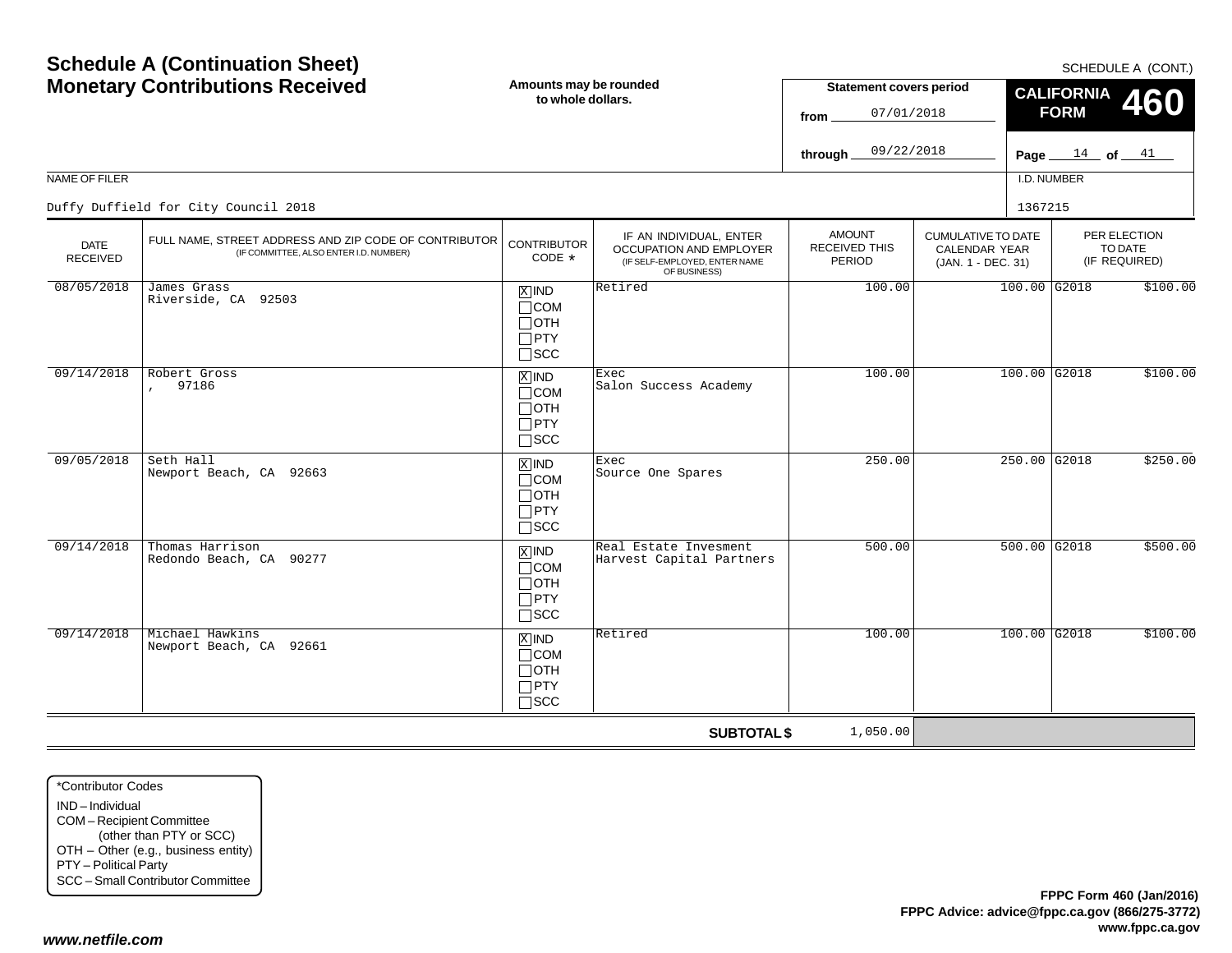|                                | <b>Monetary Contributions Received</b>                                                          | Amounts may be rounded<br>to whole dollars.                                     |                                                                                                     | <b>Statement covers period</b><br>07/01/2018<br>from   |                                                                  | <b>CALIFORNIA</b><br>460<br><b>FORM</b> |                                          |  |
|--------------------------------|-------------------------------------------------------------------------------------------------|---------------------------------------------------------------------------------|-----------------------------------------------------------------------------------------------------|--------------------------------------------------------|------------------------------------------------------------------|-----------------------------------------|------------------------------------------|--|
|                                |                                                                                                 |                                                                                 |                                                                                                     | 09/22/2018<br>through_                                 |                                                                  | Page $15$ of $41$                       |                                          |  |
| NAME OF FILER                  |                                                                                                 |                                                                                 |                                                                                                     |                                                        |                                                                  | I.D. NUMBER                             |                                          |  |
|                                | Duffy Duffield for City Council 2018                                                            |                                                                                 |                                                                                                     |                                                        |                                                                  | 1367215                                 |                                          |  |
| <b>DATE</b><br><b>RECEIVED</b> | FULL NAME, STREET ADDRESS AND ZIP CODE OF CONTRIBUTOR<br>(IF COMMITTEE, ALSO ENTER I.D. NUMBER) | <b>CONTRIBUTOR</b><br>CODE $*$                                                  | IF AN INDIVIDUAL, ENTER<br>OCCUPATION AND EMPLOYER<br>(IF SELF-EMPLOYED, ENTER NAME<br>OF BUSINESS) | <b>AMOUNT</b><br><b>RECEIVED THIS</b><br><b>PERIOD</b> | <b>CUMULATIVE TO DATE</b><br>CALENDAR YEAR<br>(JAN. 1 - DEC. 31) |                                         | PER ELECTION<br>TO DATE<br>(IF REQUIRED) |  |
| 09/12/2018                     | Michael Hayde<br>Irvine, CA 92618                                                               | $X$ IND<br>$\Box$ COM<br>$\Box$ OTH<br>$\Box$ PTY<br>$\square$ SCC              | President<br>Western National Group                                                                 | 1,000.00                                               |                                                                  | $1,000.00$ G2018                        | \$1,000.00                               |  |
| 09/17/2018                     | William Hendricksen<br>Newport Beach, CA 92660                                                  | $\overline{X}$ IND<br>$\sqcap$ COM<br>$\Box$ OTH<br>$\Box$ PTY<br>$\square$ SCC | Retired                                                                                             | 500.00                                                 |                                                                  | $1,500.00$ G2018                        | \$1,500.00                               |  |
| 08/30/2018                     | Gavin Herbert<br>Corona Del Mar, CA 92625                                                       | $X$ IND<br>$\Box$ COM<br>$\sqcap$ OTH<br>$\Box$ PTY<br>$\square$ SCC            | Retired                                                                                             | 500.00                                                 |                                                                  | 500.00 G2018                            | \$500.00                                 |  |
| 09/17/2018                     | Gary Hill<br>Newport Beach, CA 92663                                                            | $X$ IND<br>$\sqcap$ COM<br>$\Box$ oth<br>$\Box$ PTY<br>$\square$ SCC            | Owner<br>Hills Boat Service                                                                         | 1,100.00                                               |                                                                  | $1,100.00$ G2018<br>G2014               | \$1,100.00<br>\$1,100.00                 |  |
| 09/17/2018                     | Mark Hillgren<br>Newport Beach, CA 92660                                                        | $X$ IND<br>$\Box$ COM<br>$\Box$ OTH<br>$\Box$ PTY<br>$\sqcap$ SCC               | Owner<br>Aidarex Pharmaceuticals                                                                    | 1,100.00                                               |                                                                  | $1,100.00$ G2018<br>G2014               | \$1,100.00<br>\$1,100.00                 |  |
|                                |                                                                                                 |                                                                                 | <b>SUBTOTAL \$</b>                                                                                  | 4,200.00                                               |                                                                  |                                         |                                          |  |

\*Contributor CodesIND – Individual COM – Recipient Committee (other than PTY or SCC) OTH – Other (e.g., business entity) PTY – Political Party SCC – Small Contributor Committee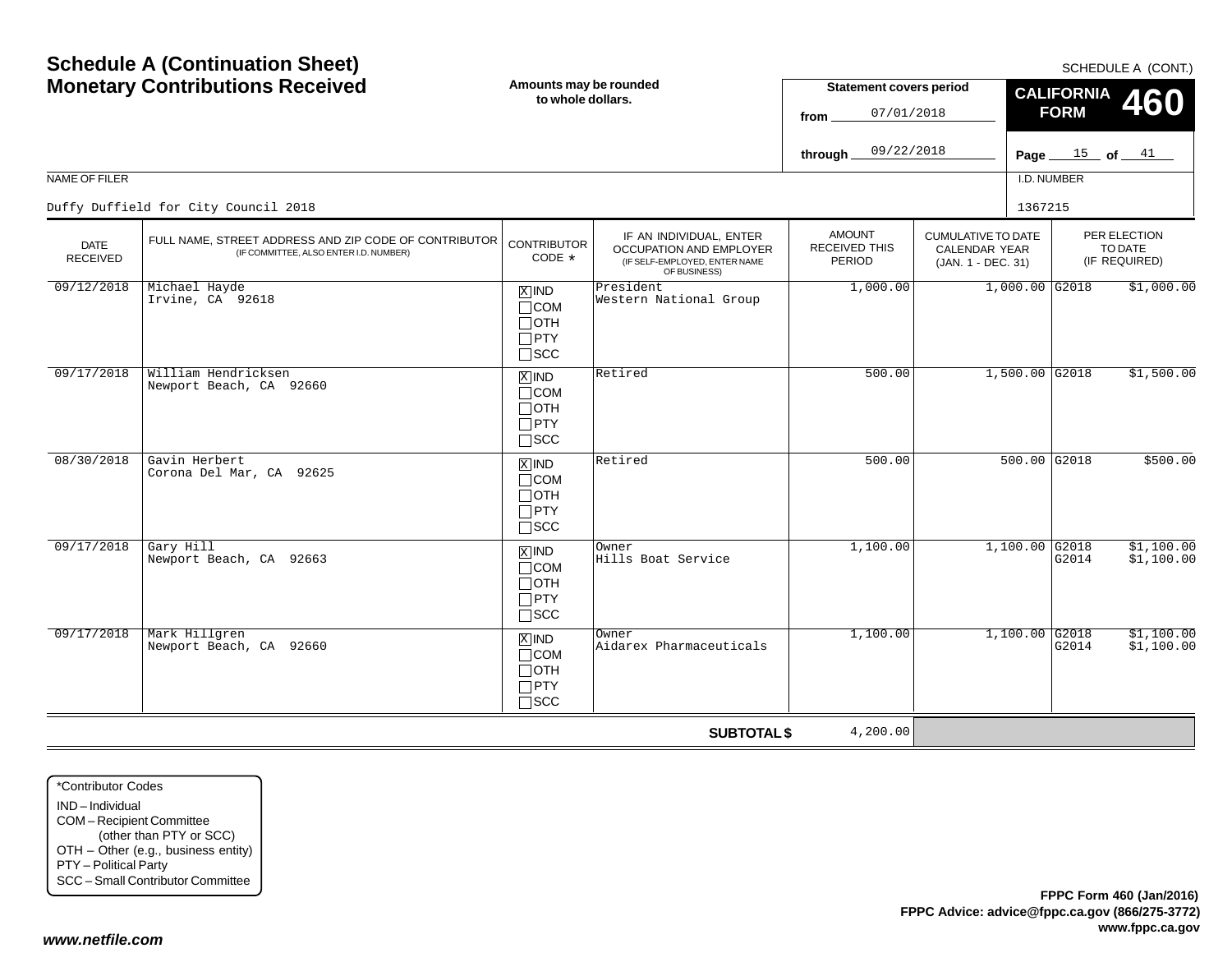|                                | <b>Monetary Contributions Received</b>                                                          | Amounts may be rounded<br>to whole dollars.                                   |                                                                                                     | <b>Statement covers period</b><br>07/01/2018<br>from |                                                                  | <b>CALIFORNIA</b><br>460<br><b>FORM</b> |                                          |  |
|--------------------------------|-------------------------------------------------------------------------------------------------|-------------------------------------------------------------------------------|-----------------------------------------------------------------------------------------------------|------------------------------------------------------|------------------------------------------------------------------|-----------------------------------------|------------------------------------------|--|
|                                |                                                                                                 |                                                                               |                                                                                                     | 09/22/2018<br>through                                |                                                                  | Page $16$ of $11$                       |                                          |  |
| NAME OF FILER                  |                                                                                                 |                                                                               |                                                                                                     |                                                      |                                                                  | I.D. NUMBER                             |                                          |  |
|                                | Duffy Duffield for City Council 2018                                                            |                                                                               |                                                                                                     |                                                      |                                                                  | 1367215                                 |                                          |  |
| <b>DATE</b><br><b>RECEIVED</b> | FULL NAME, STREET ADDRESS AND ZIP CODE OF CONTRIBUTOR<br>(IF COMMITTEE, ALSO ENTER I.D. NUMBER) | <b>CONTRIBUTOR</b><br>CODE *                                                  | IF AN INDIVIDUAL, ENTER<br>OCCUPATION AND EMPLOYER<br>(IF SELF-EMPLOYED, ENTER NAME<br>OF BUSINESS) | <b>AMOUNT</b><br>RECEIVED THIS<br>PERIOD             | <b>CUMULATIVE TO DATE</b><br>CALENDAR YEAR<br>(JAN. 1 - DEC. 31) |                                         | PER ELECTION<br>TO DATE<br>(IF REQUIRED) |  |
| 09/17/2018                     | Susan Hillgren<br>Newport Beach, CA 92660                                                       | $X$ IND<br>$\Box$ COM<br>$\Box$ OTH<br>$\Box$ PTY<br>$\Box$ scc               | Homemaker                                                                                           | 1,100.00                                             |                                                                  | $1,100.00$ G2018<br>G2014               | \$1,100.00<br>\$1,100.00                 |  |
| 08/30/2018                     | Charles Hofgaarden<br>La Canada Flintridge, CA 91011                                            | $\overline{X}$ IND<br>$\Box$ COM<br>$\Box$ OTH<br>$\Box$ PTY<br>$\square$ SCC | Retired                                                                                             | 100.00                                               |                                                                  | $100.00$ G2018<br>G2014                 | \$100.00<br>\$100.00                     |  |
| 09/07/2018                     | Thomas Hogan<br>Newport Beach, CA 92661                                                         | $X$ IND<br>$\Box$ COM<br>Потн<br>$\Box$ PTY<br>$\square$ SCC                  | Owner<br>Hogan Edgecomb Consulting                                                                  | 250.00                                               |                                                                  | 250.00 G2018<br>G2014                   | \$250.00<br>\$500.00                     |  |
| 09/14/2018                     | Hohberg Poultry Ranches<br>Ontario, CA 91761                                                    | $\Box$ IND<br>$\Box$ COM<br>$X$ OTH<br>$\Box$ PTY<br>$\Box$ SCC               |                                                                                                     | 1,000.00                                             |                                                                  | $1,000.00$ G2018                        | \$1,000.00                               |  |
| 08/05/2018                     | Susan Hori<br>Newport Beach, CA 92660                                                           | $X$ IND<br>$\Box$ COM<br>$\Box$ OTH<br>$\Box$ PTY<br>$\Box$ scc               | Attorney<br>Manatt Phelps & Phillips                                                                | 125.00                                               |                                                                  | 125.00 G2018                            | \$125.00                                 |  |
|                                |                                                                                                 |                                                                               | <b>SUBTOTAL \$</b>                                                                                  | 2,575.00                                             |                                                                  |                                         |                                          |  |

\*Contributor CodesIND – Individual COM – Recipient Committee (other than PTY or SCC) OTH – Other (e.g., business entity) PTY – Political Party SCC – Small Contributor Committee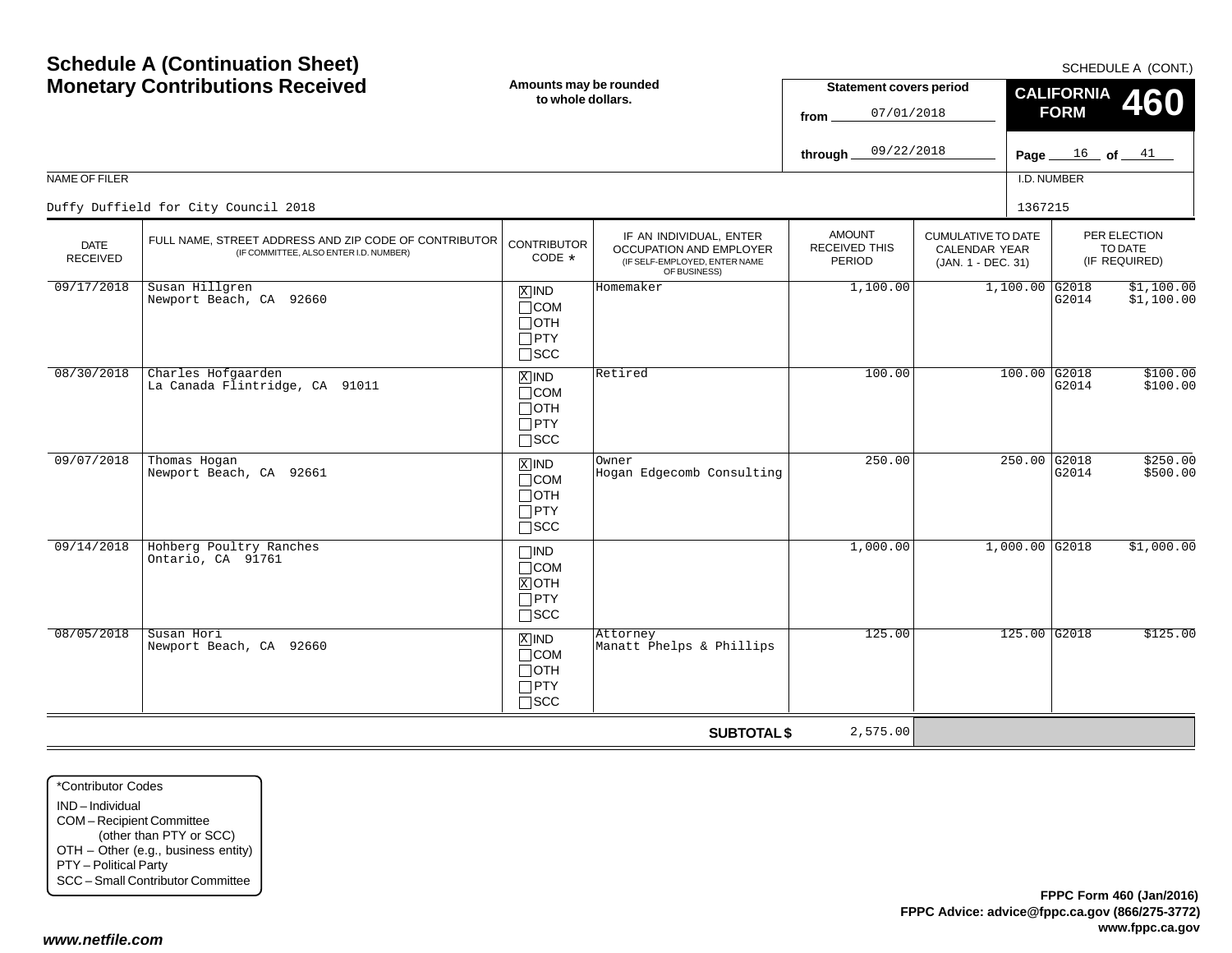|                         | <b>Monetary Contributions Received</b>                                                          | Amounts may be rounded<br>to whole dollars.                           |                                                                                                     | <b>Statement covers period</b><br>07/01/2018<br>from |                                                                         | <b>CALIFORNIA</b><br>460<br><b>FORM</b> |                                          |  |
|-------------------------|-------------------------------------------------------------------------------------------------|-----------------------------------------------------------------------|-----------------------------------------------------------------------------------------------------|------------------------------------------------------|-------------------------------------------------------------------------|-----------------------------------------|------------------------------------------|--|
|                         |                                                                                                 |                                                                       |                                                                                                     | 09/22/2018<br>through_                               |                                                                         | Page $17$ of $41$                       |                                          |  |
| NAME OF FILER           |                                                                                                 |                                                                       |                                                                                                     |                                                      |                                                                         | I.D. NUMBER                             |                                          |  |
|                         | Duffy Duffield for City Council 2018                                                            |                                                                       |                                                                                                     |                                                      |                                                                         | 1367215                                 |                                          |  |
| <b>DATE</b><br>RECEIVED | FULL NAME, STREET ADDRESS AND ZIP CODE OF CONTRIBUTOR<br>(IF COMMITTEE, ALSO ENTER I.D. NUMBER) | <b>CONTRIBUTOR</b><br>CODE *                                          | IF AN INDIVIDUAL, ENTER<br>OCCUPATION AND EMPLOYER<br>(IF SELF-EMPLOYED, ENTER NAME<br>OF BUSINESS) | <b>AMOUNT</b><br><b>RECEIVED THIS</b><br>PERIOD      | <b>CUMULATIVE TO DATE</b><br><b>CALENDAR YEAR</b><br>(JAN. 1 - DEC. 31) |                                         | PER ELECTION<br>TO DATE<br>(IF REQUIRED) |  |
| 08/30/2018              | William Hughes, Jr.<br>Newport Beach, CA 92660                                                  | $X$ IND<br>$\Box$ COM<br>$\Box$ OTH<br>$\square$ PTY<br>$\square$ SCC | Owner/Chairman<br>Hughes Investments                                                                | 250.00                                               |                                                                         | 250.00 G2018<br>G2014                   | \$250.00<br>\$100.00                     |  |
| 08/30/2018              | Kart King<br>Santa Ana, CA 92707                                                                | $\Box$ IND<br>$\Box$ COM<br>$X$ OTH<br>$\Box$ PTY<br>$\square$ scc    |                                                                                                     | 500.00                                               |                                                                         | $500.00$ G2018                          | \$500.00                                 |  |
| 09/15/2018              | Ronald Kent<br>Moreno Valley, CA 92557                                                          | $X$ IND<br>$\Box$ COM<br>$\Box$ OTH<br>$\Box$ PTY<br>$\Box$ scc       | Doctor<br>Self                                                                                      | 500.00                                               |                                                                         | 500.00 G2018<br>G2014                   | \$500.00<br>\$300.00                     |  |
| 08/05/2018              | LS Architects Laidlaw Schultz Architects<br>Corona Del Mar, CA 92625                            | $\square$ ind<br>$\Box$ COM<br>$X$ OTH<br>$\Box$ PTY<br>$\Box$ SCC    |                                                                                                     | 500.00                                               |                                                                         | $500.00$ G2018                          | \$500.00                                 |  |
| 08/30/2018              | Law Office of Burleigh Brewer<br>Newport Beach, CA 92660                                        | $\square$ IND<br>$\Box$ COM<br>$X$ OTH<br>$\Box$ PTY<br>$\Box$ scc    |                                                                                                     | 500.00                                               |                                                                         | 889.17 G2018                            | \$989.17                                 |  |
|                         |                                                                                                 |                                                                       | <b>SUBTOTAL \$</b>                                                                                  | 2,250.00                                             |                                                                         |                                         |                                          |  |

\*Contributor CodesIND – Individual COM – Recipient Committee (other than PTY or SCC) OTH – Other (e.g., business entity) PTY – Political Party SCC – Small Contributor Committee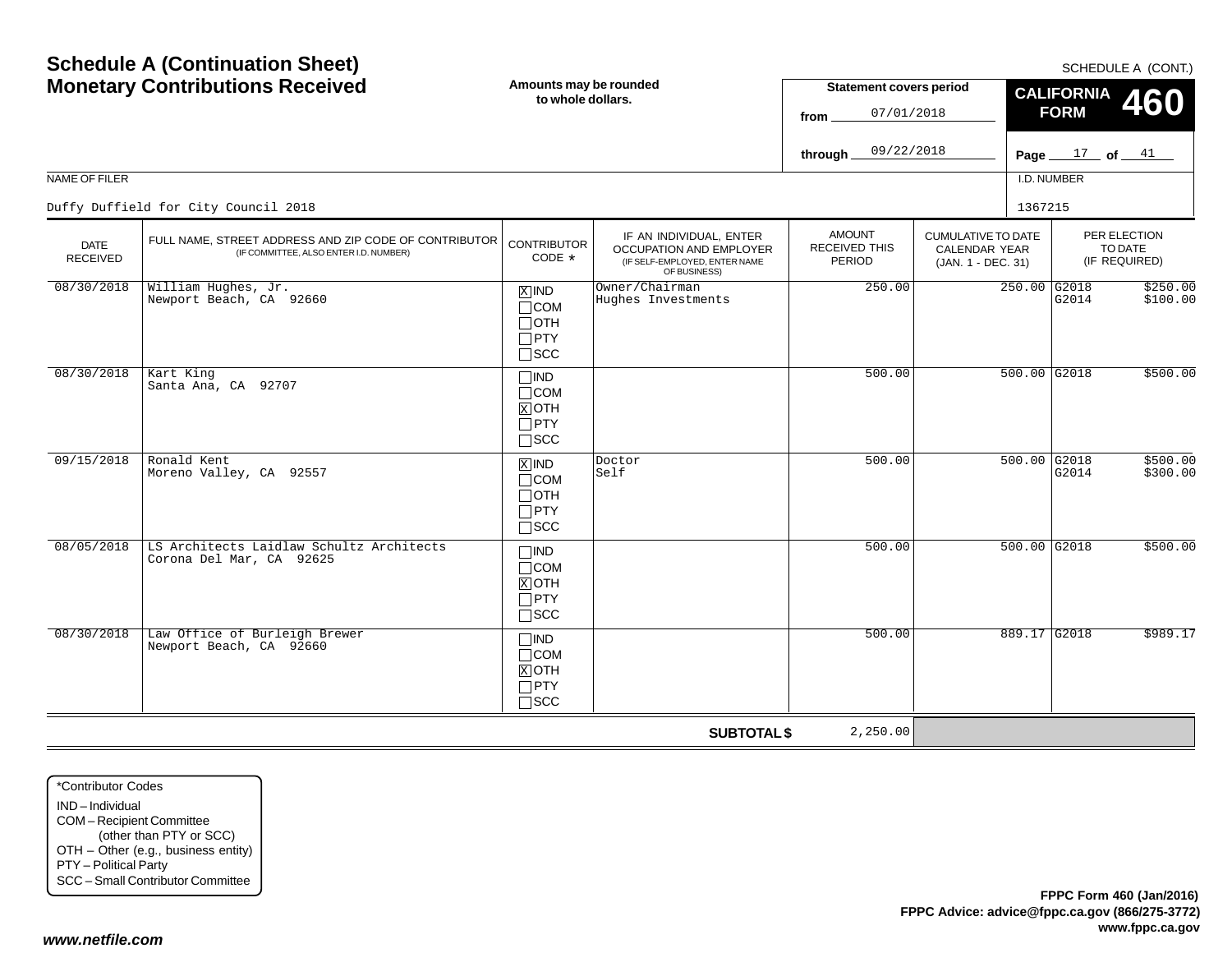|                                | <b>Monetary Contributions Received</b>                                                          | Amounts may be rounded<br>to whole dollars.                                   |                                                                                                     | <b>Statement covers period</b><br>07/01/2018<br>from |                                                                         | <b>CALIFORNIA</b><br>460<br><b>FORM</b> |                                          |  |
|--------------------------------|-------------------------------------------------------------------------------------------------|-------------------------------------------------------------------------------|-----------------------------------------------------------------------------------------------------|------------------------------------------------------|-------------------------------------------------------------------------|-----------------------------------------|------------------------------------------|--|
|                                |                                                                                                 |                                                                               |                                                                                                     | 09/22/2018<br>through                                |                                                                         |                                         | Page $18$ of $11$                        |  |
| NAME OF FILER                  |                                                                                                 |                                                                               |                                                                                                     |                                                      |                                                                         | I.D. NUMBER                             |                                          |  |
|                                | Duffy Duffield for City Council 2018                                                            |                                                                               |                                                                                                     |                                                      |                                                                         | 1367215                                 |                                          |  |
| <b>DATE</b><br><b>RECEIVED</b> | FULL NAME, STREET ADDRESS AND ZIP CODE OF CONTRIBUTOR<br>(IF COMMITTEE, ALSO ENTER I.D. NUMBER) | <b>CONTRIBUTOR</b><br>CODE $*$                                                | IF AN INDIVIDUAL, ENTER<br>OCCUPATION AND EMPLOYER<br>(IF SELF-EMPLOYED, ENTER NAME<br>OF BUSINESS) | <b>AMOUNT</b><br><b>RECEIVED THIS</b><br>PERIOD      | <b>CUMULATIVE TO DATE</b><br><b>CALENDAR YEAR</b><br>(JAN. 1 - DEC. 31) |                                         | PER ELECTION<br>TO DATE<br>(IF REQUIRED) |  |
| 09/10/2018                     | Jeffrey Lewis<br>Newport Beach, CA 92663                                                        | $X$ IND<br>$\Box$ COM<br>$\Box$ OTH<br>$\Box$ PTY<br>$\square$ scc            | Owner<br>Apex Asset Management                                                                      | 1,000.00                                             |                                                                         | $1,000.00$ G2018<br>G2014               | \$1,000.00<br>\$500.00                   |  |
| 09/14/2018                     | Thomas Linden<br>Newport Beach, CA 92660                                                        | $X$ IND<br>$\Box$ COM<br>$\sqcap$ OTH<br>$\Box$ PTY<br>$\sqsupset$ SCC        | Owner<br>Linco                                                                                      | 500.00                                               |                                                                         | $500.00$ G2018<br>G2014                 | \$500.00<br>\$500.00                     |  |
| 08/30/2018                     | Robert Loewen<br>Laguna Beach, CA 92651                                                         | $X$ IND<br>$\Box$ COM<br>$\Box$ OTH<br>$\Box$ PTY<br>$\sqcap$ scc             | Exec<br>Lincoln Club of OC                                                                          | 250.00                                               |                                                                         | 639.17 G2018                            | \$639.17                                 |  |
| 08/05/2018                     | Devin Lucas<br>San Clemente, CA 92672                                                           | $\overline{X}$ IND<br>$\Box$ COM<br>$\Box$ OTH<br>$\Box$ PTY<br>$\square$ SCC | Realtor<br>Self                                                                                     | 100.00                                               |                                                                         | $100.00$ G2018                          | \$100.00                                 |  |
| 08/30/2018                     | R Lucas<br>Newport Beach, CA 92660                                                              | $X$ IND<br>$\Box$ COM<br>$\Box$ oth<br>$\Box$ PTY<br>$\square$ scc            | Retired                                                                                             | 100.00                                               |                                                                         | $100.00$ G2018                          | \$100.00                                 |  |
|                                |                                                                                                 |                                                                               | <b>SUBTOTAL \$</b>                                                                                  | 1,950.00                                             |                                                                         |                                         |                                          |  |

\*Contributor CodesIND – Individual COM – Recipient Committee (other than PTY or SCC) OTH – Other (e.g., business entity) PTY – Political Party SCC – Small Contributor Committee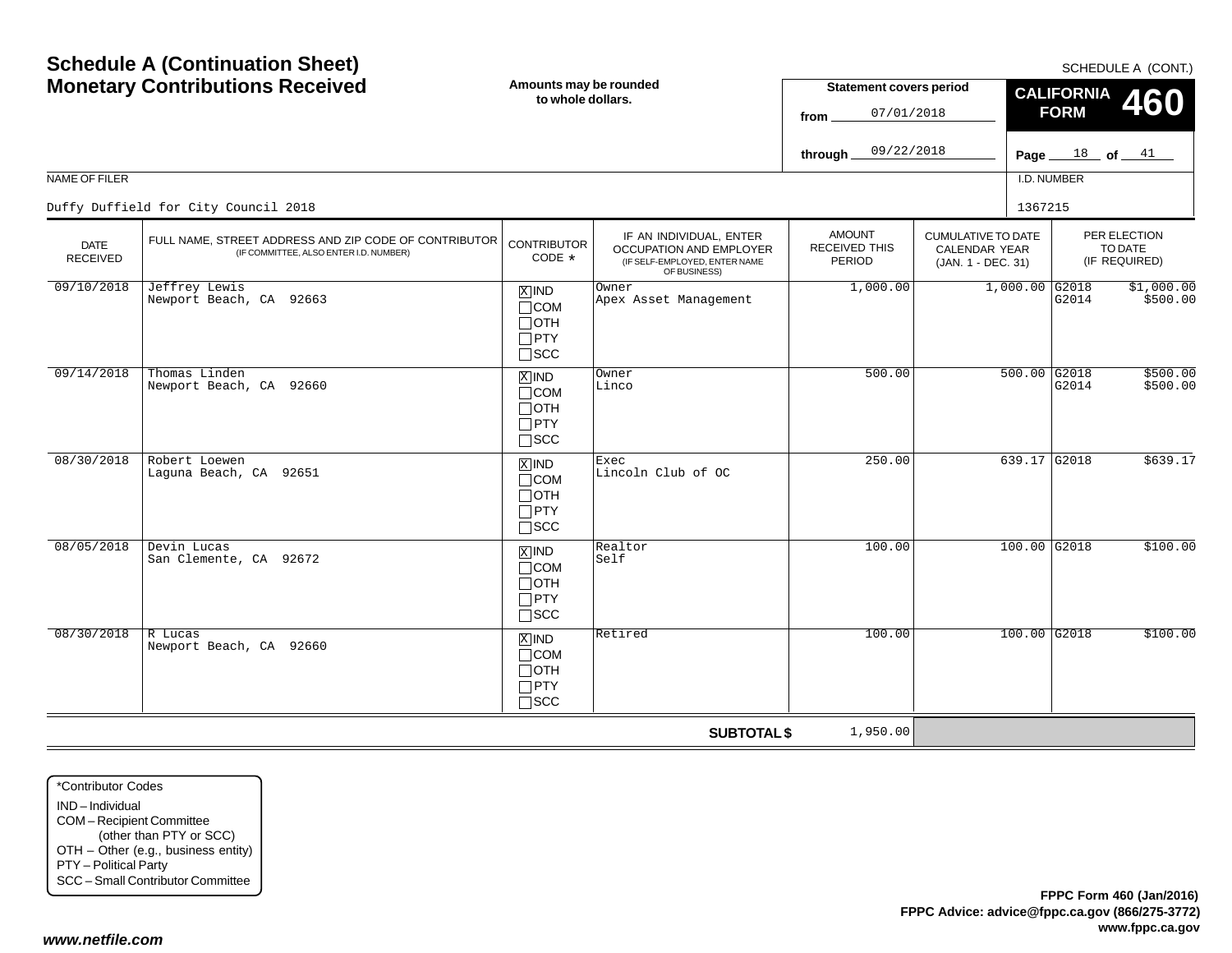|                                | <b>Monetary Contributions Received</b>                                                          | Amounts may be rounded<br>to whole dollars.                                             |                                                                                                            | <b>Statement covers period</b><br>07/01/2018<br>from   |                                                                  | <b>CALIFORNIA</b><br><b>FORM</b> | <b>JUILDULL A (UUIVI.)</b><br>460        |
|--------------------------------|-------------------------------------------------------------------------------------------------|-----------------------------------------------------------------------------------------|------------------------------------------------------------------------------------------------------------|--------------------------------------------------------|------------------------------------------------------------------|----------------------------------|------------------------------------------|
|                                |                                                                                                 |                                                                                         |                                                                                                            | 09/22/2018<br>through.                                 |                                                                  | Page $19$ of $41$                |                                          |
| NAME OF FILER                  |                                                                                                 |                                                                                         |                                                                                                            |                                                        |                                                                  | I.D. NUMBER                      |                                          |
|                                | Duffy Duffield for City Council 2018                                                            |                                                                                         |                                                                                                            |                                                        |                                                                  | 1367215                          |                                          |
| <b>DATE</b><br><b>RECEIVED</b> | FULL NAME, STREET ADDRESS AND ZIP CODE OF CONTRIBUTOR<br>(IF COMMITTEE, ALSO ENTER I.D. NUMBER) | <b>CONTRIBUTOR</b><br>CODE *                                                            | IF AN INDIVIDUAL, ENTER<br><b>OCCUPATION AND EMPLOYER</b><br>(IF SELF-EMPLOYED, ENTER NAME<br>OF BUSINESS) | <b>AMOUNT</b><br><b>RECEIVED THIS</b><br><b>PERIOD</b> | <b>CUMULATIVE TO DATE</b><br>CALENDAR YEAR<br>(JAN. 1 - DEC. 31) |                                  | PER ELECTION<br>TO DATE<br>(IF REQUIRED) |
| 09/15/2018                     | Keith Lumpkin<br>Newport Beach, CA 92663                                                        | $X$ IND<br>$\sqcap$ COM<br>$\Box$ OTH<br>$\sqcap$ PTY<br>$\sqcap$ scc                   | Owner<br>Horton Converse Pharmacies                                                                        | 500.00                                                 |                                                                  | $500.00$ G2018                   | \$500.00                                 |
| 09/12/2018                     | Phillip Lyons<br>Newport Beach, CA 92660                                                        | $X$ IND<br>$\sqcap$ COM<br>$\sqcap$ OTH<br>$\Box$ PTY<br>$\Box$ scc                     | Investor<br>Self/Phillip Lyons                                                                             | 1,000.00                                               |                                                                  | $1,000.00$ G2018<br>G2014        | \$1,000.00<br>\$1,000.00                 |
| 09/14/2018                     | Robin MacGillivray<br>Alamo, CA 94507                                                           | $X$ IND<br>$\Box$ COM<br>$\Box$ OTH<br>$\Box$ PTY<br>$\Box$ SCC                         | Homemaker                                                                                                  | 100.00                                                 |                                                                  | $100.00$ G2018                   | \$100.00                                 |
| 09/06/2018                     | Paul Marshall<br>Newport Beach, CA 92661                                                        | $\boxed{\text{X}}$ IND<br>$\sqcap$ COM<br>$\sqcap$ OTH<br>$\sqcap$ PTY<br>$\square$ SCC | Real Estate<br>MPD                                                                                         | 500.00                                                 |                                                                  | $500.00$ G2018                   | \$500.00                                 |
| 08/30/2018                     | Sean Matsler<br>Newport Beach, CA 92660                                                         | $X$ IND<br>$\Box$ COM<br>$\Box$ OTH<br>$\Box$ PTY<br>$\sqcap$ scc                       | Partner<br>Cox Castle Nicholson                                                                            | 500.00                                                 |                                                                  | 889.17 G2018                     | \$889.17                                 |
|                                |                                                                                                 |                                                                                         | <b>SUBTOTAL \$</b>                                                                                         | 2,600.00                                               |                                                                  |                                  |                                          |

\*Contributor CodesIND – Individual COM – Recipient Committee (other than PTY or SCC) OTH – Other (e.g., business entity) PTY – Political Party SCC – Small Contributor Committee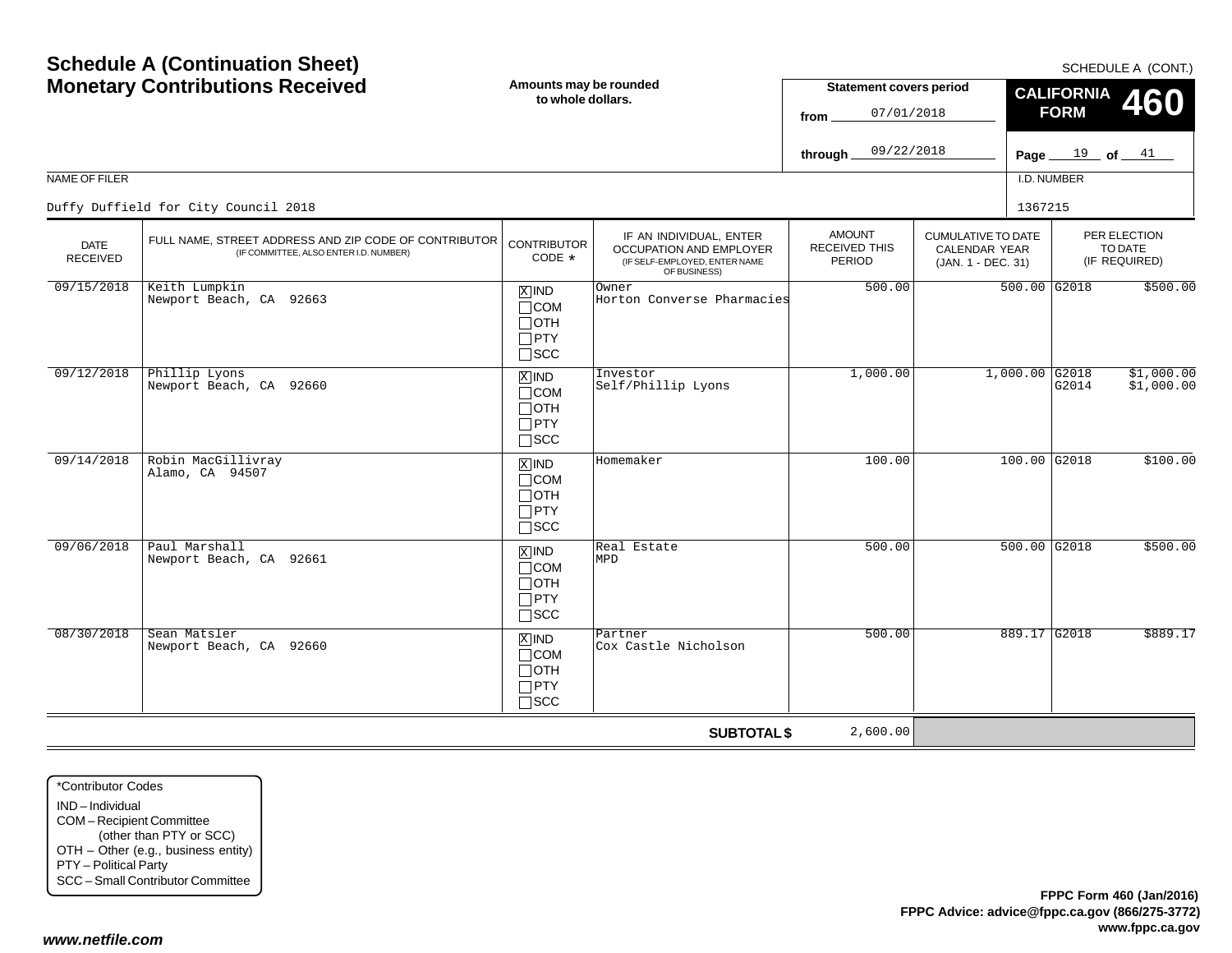| <b>Schedule A (Continuation Sheet)</b><br><b>Monetary Contributions Received</b><br>NAME OF FILER<br>Duffy Duffield for City Council 2018 |                                                                                                 | Amounts may be rounded<br>to whole dollars.                                       |                                                                                                     | <b>Statement covers period</b><br>07/01/2018<br>from<br>09/22/2018<br>through. |                                                                         | SCHEDULE A (CONT.)<br><b>CALIFORNIA</b><br><b>FORM</b><br>$\frac{20}{ }$ of $\frac{41}{ }$<br>Page $_{-}$<br>I.D. NUMBER |                         |                                          |
|-------------------------------------------------------------------------------------------------------------------------------------------|-------------------------------------------------------------------------------------------------|-----------------------------------------------------------------------------------|-----------------------------------------------------------------------------------------------------|--------------------------------------------------------------------------------|-------------------------------------------------------------------------|--------------------------------------------------------------------------------------------------------------------------|-------------------------|------------------------------------------|
| <b>DATE</b><br><b>RECEIVED</b>                                                                                                            | FULL NAME, STREET ADDRESS AND ZIP CODE OF CONTRIBUTOR<br>(IF COMMITTEE, ALSO ENTER I.D. NUMBER) | <b>CONTRIBUTOR</b><br>CODE *                                                      | IF AN INDIVIDUAL, ENTER<br>OCCUPATION AND EMPLOYER<br>(IF SELF-EMPLOYED, ENTER NAME<br>OF BUSINESS) | <b>AMOUNT</b><br>RECEIVED THIS<br>PERIOD                                       | <b>CUMULATIVE TO DATE</b><br><b>CALENDAR YEAR</b><br>(JAN. 1 - DEC. 31) | 1367215                                                                                                                  |                         | PER ELECTION<br>TO DATE<br>(IF REQUIRED) |
| 09/06/2018                                                                                                                                | Edward Means<br>Newport Beach, CA 92661                                                         | $\overline{X}$ IND<br>$\Box$ COM<br>$\Box$ OTH<br>$\Box$ PTY<br>$\square$ SCC     | Environmental Consultant<br>Means Consulting                                                        | 250.00                                                                         |                                                                         |                                                                                                                          | $250.00$ G2018          | \$250.00                                 |
| 09/10/2018                                                                                                                                | Cheryl Melville<br>Rancho Palos Verdes, CA 90275                                                | $\overline{X}$ IND<br>$\Box$ COM<br>$\Box$ OTH<br>$\Box$ PTY<br>$\square$ scc     | Retired                                                                                             | 100.00                                                                         |                                                                         |                                                                                                                          | 100.00 G2018            | \$100.00                                 |
| 08/21/2018                                                                                                                                | Bruce Ogilvie<br>Irvine, CA 92603                                                               | $\overline{X}$ IND<br>$\Box$ COM<br>$\Box$ OTH<br>$\Box$ PTY<br>$\Box$ scc        | Retired                                                                                             | 500.00                                                                         |                                                                         |                                                                                                                          | $500.00$ G2018<br>G2014 | \$500.00<br>\$1,100.00                   |
| 08/28/2018                                                                                                                                | Tom O'Loughlin<br>Newport Beach, CA 92661                                                       | $\boxed{\text{X}}$ IND<br>$\Box$ COM<br>$\Box$ OTH<br>$\Box$ PTY<br>$\square$ scc | Retired                                                                                             | 100.00                                                                         |                                                                         |                                                                                                                          | $100.00$ G2018<br>G2014 | \$100.00<br>\$200.00                     |
| 08/30/2018                                                                                                                                | Mark Osgood<br>Newport Beach, CA 92660                                                          | $X$ IND<br>$\Box$ COM<br>$\Box$ OTH<br>$\Box$ PTY<br>$\Box$ SCC                   | Principal<br>MDO Capital                                                                            | 500.00                                                                         |                                                                         |                                                                                                                          | 889.17 G2018            | \$889.17                                 |
|                                                                                                                                           |                                                                                                 |                                                                                   | <b>SUBTOTAL \$</b>                                                                                  | 1,450.00                                                                       |                                                                         |                                                                                                                          |                         |                                          |

\*Contributor CodesIND – IndividualCOM – Recipient Committee (other than PTY or SCC) OTH – Other (e.g., business entity) PTY – Political Party SCC – Small Contributor Committee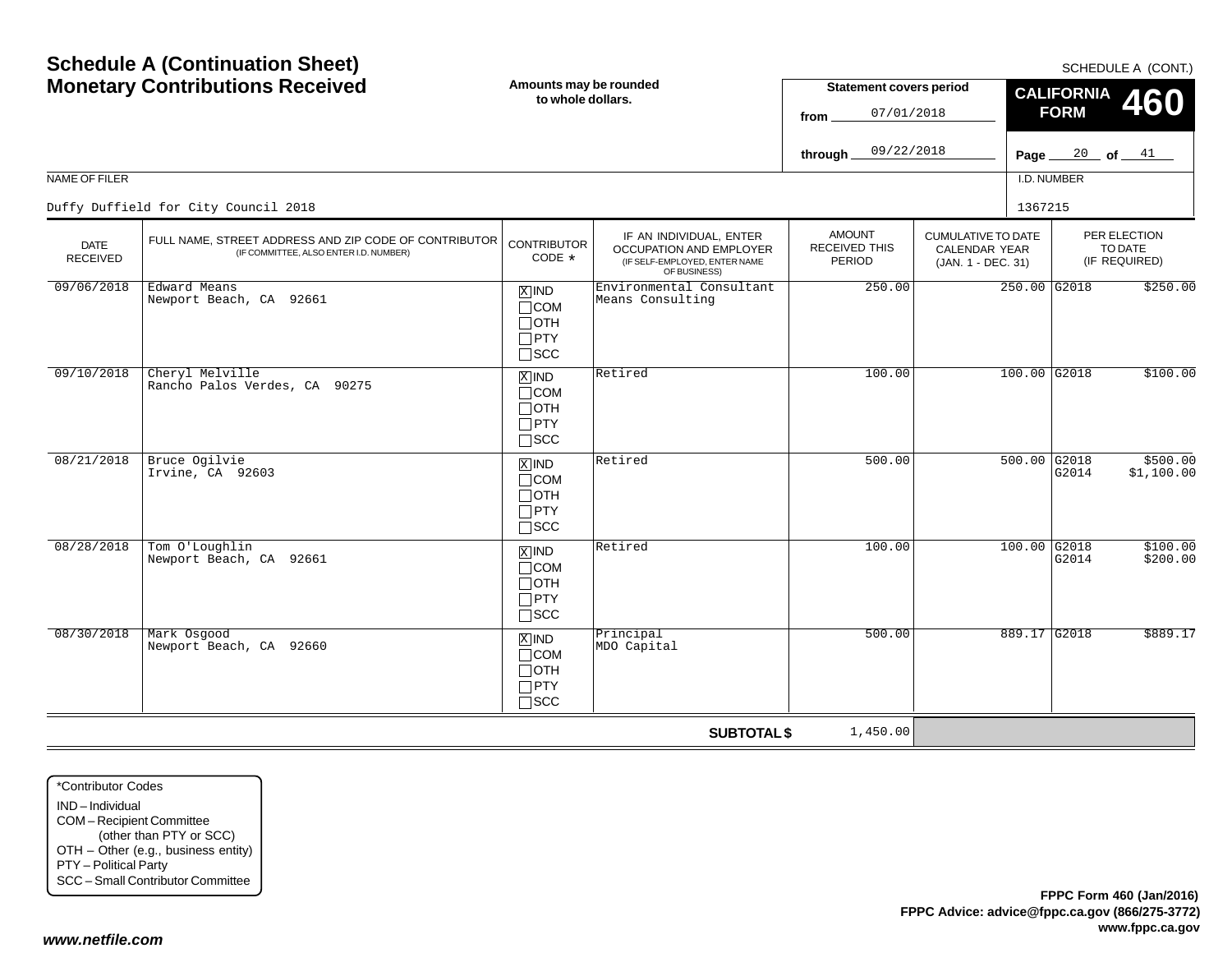|                                | <b>Monetary Contributions Received</b>                                                          | Amounts may be rounded<br>to whole dollars.                            |                                                                                                     | <b>Statement covers period</b><br>07/01/2018<br>from |                                                                         | CALIFORNIA 460<br><b>FORM</b> |                                          |  |
|--------------------------------|-------------------------------------------------------------------------------------------------|------------------------------------------------------------------------|-----------------------------------------------------------------------------------------------------|------------------------------------------------------|-------------------------------------------------------------------------|-------------------------------|------------------------------------------|--|
|                                |                                                                                                 |                                                                        |                                                                                                     | 09/22/2018<br>through_                               |                                                                         | Page $21$ of $41$             |                                          |  |
| NAME OF FILER                  |                                                                                                 |                                                                        |                                                                                                     |                                                      |                                                                         | I.D. NUMBER                   |                                          |  |
|                                | Duffy Duffield for City Council 2018                                                            |                                                                        |                                                                                                     |                                                      |                                                                         | 1367215                       |                                          |  |
| <b>DATE</b><br><b>RECEIVED</b> | FULL NAME, STREET ADDRESS AND ZIP CODE OF CONTRIBUTOR<br>(IF COMMITTEE, ALSO ENTER I.D. NUMBER) | <b>CONTRIBUTOR</b><br>CODE *                                           | IF AN INDIVIDUAL, ENTER<br>OCCUPATION AND EMPLOYER<br>(IF SELF-EMPLOYED, ENTER NAME<br>OF BUSINESS) | <b>AMOUNT</b><br>RECEIVED THIS<br><b>PERIOD</b>      | <b>CUMULATIVE TO DATE</b><br><b>CALENDAR YEAR</b><br>(JAN. 1 - DEC. 31) |                               | PER ELECTION<br>TO DATE<br>(IF REQUIRED) |  |
| 07/09/2018                     | Jordan Otterbein<br>Newport Beach, CA 92663                                                     | $X$ IND<br>$\sqcap$ COM<br>$\sqcap$ OTH<br>$\Box$ PTY<br>$\sqcap$ scc  | Owner<br>A Restaurant                                                                               | 500.00                                               |                                                                         | $500.00$ G2018                | \$500.00                                 |  |
| 09/20/2018                     | Peter Pallette<br>Newport Beach, CA 92661                                                       | $X$ IND<br>$\sqcap$ COM<br>$\sqcap$ OTH<br>$\Box$ PTY<br>$\sqcap$ scc  | Retired                                                                                             | 250.00                                               |                                                                         | 250.00 G2018<br>G2014         | \$250.00<br>\$500.00                     |  |
| 07/13/2018                     | Peninsula Custom Home Builders, Inc.<br>Newport Beach, CA 92663                                 | $\Box$ IND<br>$\sqcap$ COM<br>$X$ OTH<br>$\sqcap$ PTY<br>$\square$ scc |                                                                                                     | 500.00                                               |                                                                         | $1,600.00$ G2018              | \$1,600.00                               |  |
| 09/14/2018                     | Peninsula Custom Home Builders, Inc.<br>Newport Beach, CA 92663                                 | $\neg$ IND<br>$\sqcap$ COM<br>$X$ OTH<br>$\Box$ PTY<br>$\sqcap$ scc    |                                                                                                     | 1,100.00                                             |                                                                         | $1,600.00$ G2018              | \$1,600.00                               |  |
| 08/30/2018                     | Polaris Properties<br>Newport Beach, CA 92660                                                   | $\Box$ IND<br>$\Box$ COM<br>$X$ OTH<br>$\Box$ PTY<br>$\sqcap$ scc      |                                                                                                     | 500.00                                               |                                                                         | $500.00$ G2018                | \$500.00                                 |  |
|                                |                                                                                                 |                                                                        | <b>SUBTOTAL \$</b>                                                                                  | 2,850.00                                             |                                                                         |                               |                                          |  |

\*Contributor CodesIND – Individual COM – Recipient Committee (other than PTY or SCC) OTH – Other (e.g., business entity) PTY – Political Party SCC – Small Contributor Committee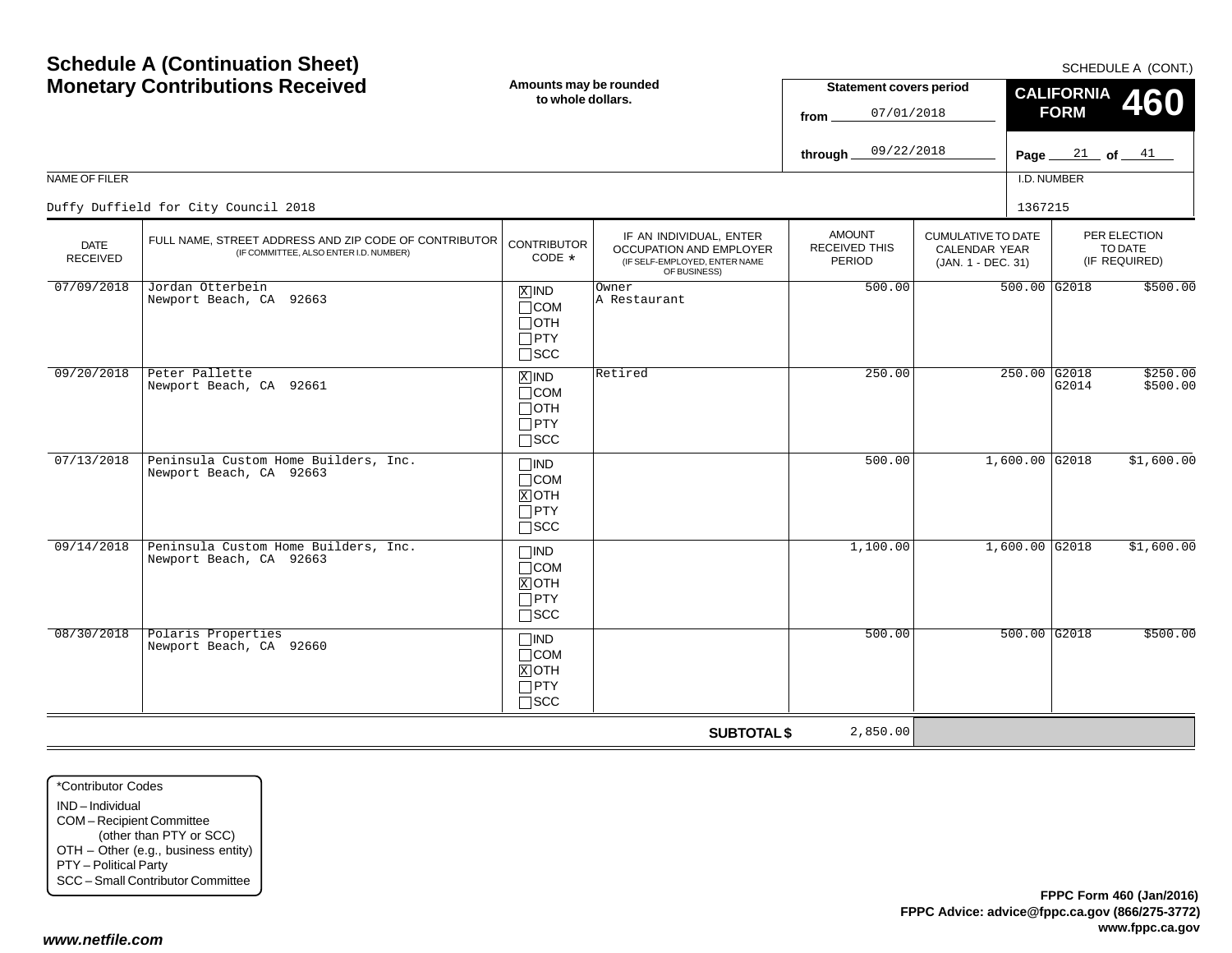|                         | <b>Monetary Contributions Received</b>                                                          |                                                                               | Amounts may be rounded<br>to whole dollars.                                                         | <b>Statement covers period</b><br>07/01/2018<br>from |                                                                         |                  | <b>CALIFORNIA</b><br><b>FORM</b> | <b>460</b>                               |
|-------------------------|-------------------------------------------------------------------------------------------------|-------------------------------------------------------------------------------|-----------------------------------------------------------------------------------------------------|------------------------------------------------------|-------------------------------------------------------------------------|------------------|----------------------------------|------------------------------------------|
|                         |                                                                                                 |                                                                               |                                                                                                     | 09/22/2018<br>through_                               |                                                                         |                  | Page $22$ of $41$                |                                          |
| <b>NAME OF FILER</b>    |                                                                                                 |                                                                               |                                                                                                     |                                                      |                                                                         | I.D. NUMBER      |                                  |                                          |
|                         | Duffy Duffield for City Council 2018                                                            |                                                                               |                                                                                                     |                                                      |                                                                         | 1367215          |                                  |                                          |
| <b>DATE</b><br>RECEIVED | FULL NAME, STREET ADDRESS AND ZIP CODE OF CONTRIBUTOR<br>(IF COMMITTEE, ALSO ENTER I.D. NUMBER) | <b>CONTRIBUTOR</b><br>CODE $*$                                                | IF AN INDIVIDUAL, ENTER<br>OCCUPATION AND EMPLOYER<br>(IF SELF-EMPLOYED, ENTER NAME<br>OF BUSINESS) | <b>AMOUNT</b><br><b>RECEIVED THIS</b><br>PERIOD      | <b>CUMULATIVE TO DATE</b><br><b>CALENDAR YEAR</b><br>(JAN. 1 - DEC. 31) |                  |                                  | PER ELECTION<br>TO DATE<br>(IF REQUIRED) |
| 08/20/2018              | Allyson Presta<br>Newport Beach, CA 92660                                                       | $X$ IND<br>$\Box$ COM<br>$\Box$ OTH<br>$\square$ PTY<br>$\square$ SCC         | Property Management<br>Self                                                                         | 1,100.00                                             |                                                                         | $1,100.00$ G2018 |                                  | \$1,100.00                               |
| 08/20/2018              | Ron Presta<br>Newport Beach, CA 92660                                                           | $\overline{X}$ IND<br>$\Box$ COM<br>$\Box$ OTH<br>$\Box$ PTY<br>$\square$ SCC | Investor<br>Ron Presta Properties                                                                   | 1,100.00                                             |                                                                         | $1,100.00$ G2018 | G2014                            | \$1,100.00<br>\$1,100.00                 |
| 09/22/2018              | David Pyle<br>Irvine, CA 92617                                                                  | $X$ IND<br>$\Box$ COM<br>$\Box$ OTH<br>$\Box$ PTY<br>$\square$ SCC            | Founder<br>American Career College                                                                  | 1,100.00                                             |                                                                         | $1,100.00$ G2018 |                                  | \$1,100.00                               |
| 09/10/2018              | RAD & Assoc<br>Huntington Beach, CA 92647                                                       | $\square$ IND<br>$\Box$ COM<br>$X$ OTH<br>$\Box$ PTY<br>$\Box$ scc            |                                                                                                     | 100.00                                               |                                                                         | $100.00$ G2018   |                                  | \$100.00                                 |
| 09/10/2018              | Debra Rastello<br>Glenbrook, NV 89413                                                           | $X$ IND<br>$\Box$ COM<br>$\Box$ OTH<br>$\Box$ PTY<br>$\Box$ scc               | Homemaker                                                                                           | 1,100.00                                             |                                                                         | $1,100.00$ G2018 | G2014                            | \$1,100.00<br>\$1,100.00                 |
|                         |                                                                                                 |                                                                               | <b>SUBTOTAL \$</b>                                                                                  | 4,500.00                                             |                                                                         |                  |                                  |                                          |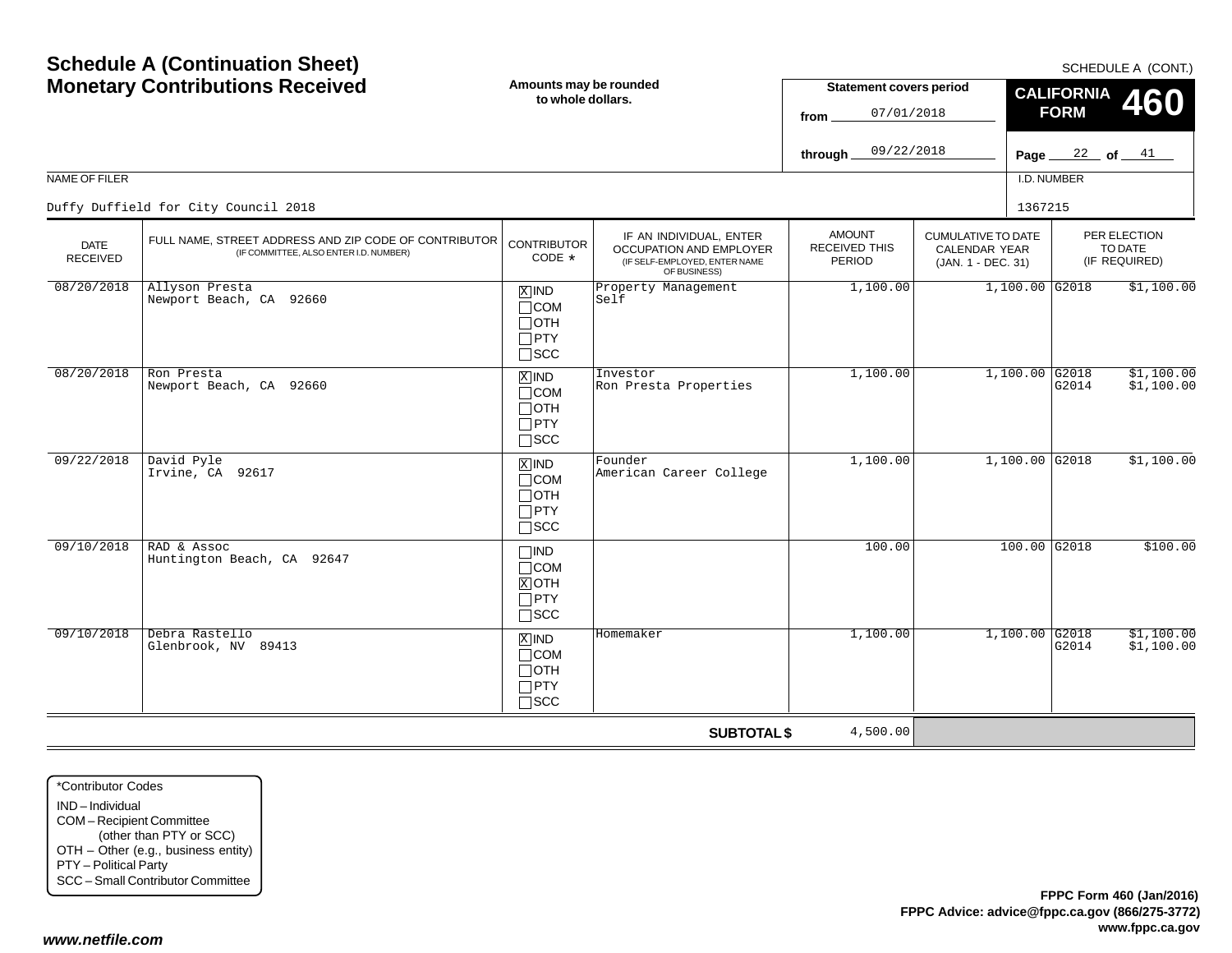| <b>Monetary Contributions Received</b> |                                                                                                 | Amounts may be rounded<br>to whole dollars.                                       |                                                                                                     | <b>Statement covers period</b><br>07/01/2018<br>from |                                                                  | <b>CALIFORNIA</b><br><b>460</b><br><b>FORM</b> |                                          |  |
|----------------------------------------|-------------------------------------------------------------------------------------------------|-----------------------------------------------------------------------------------|-----------------------------------------------------------------------------------------------------|------------------------------------------------------|------------------------------------------------------------------|------------------------------------------------|------------------------------------------|--|
|                                        |                                                                                                 |                                                                                   |                                                                                                     | 09/22/2018<br>through.                               |                                                                  |                                                | Page $\frac{23}{ }$ of $\frac{41}{ }$    |  |
| NAME OF FILER                          |                                                                                                 |                                                                                   |                                                                                                     |                                                      |                                                                  | I.D. NUMBER                                    |                                          |  |
|                                        | Duffy Duffield for City Council 2018                                                            |                                                                                   |                                                                                                     |                                                      |                                                                  | 1367215                                        |                                          |  |
| <b>DATE</b><br><b>RECEIVED</b>         | FULL NAME, STREET ADDRESS AND ZIP CODE OF CONTRIBUTOR<br>(IF COMMITTEE, ALSO ENTER I.D. NUMBER) | <b>CONTRIBUTOR</b><br>CODE *                                                      | IF AN INDIVIDUAL, ENTER<br>OCCUPATION AND EMPLOYER<br>(IF SELF-EMPLOYED, ENTER NAME<br>OF BUSINESS) | <b>AMOUNT</b><br>RECEIVED THIS<br>PERIOD             | <b>CUMULATIVE TO DATE</b><br>CALENDAR YEAR<br>(JAN. 1 - DEC. 31) |                                                | PER ELECTION<br>TO DATE<br>(IF REQUIRED) |  |
| 09/10/2018                             | Douglas Rastello<br>Glenbrook, NV 89413                                                         | $X$ IND<br>$\Box$ COM<br>$\Box$ OTH<br>$\Box$ PTY<br>$\square$ SCC                | Owner<br>Douglas Capital                                                                            | 1,100.00                                             |                                                                  | $1,100.00$ G2018<br>G2014                      | \$1,100.00<br>\$1,100.00                 |  |
| 08/05/2018                             | Janis Rhodes<br>Laguna Niguel, CA 92677                                                         | $X$ IND<br>$\Box$ COM<br>$\Box$ OTH<br>$\Box$ PTY<br>$\square$ scc                | Principal<br>JR Consultants                                                                         | 200.00                                               |                                                                  | $200.00$ G2018                                 | \$200.00                                 |  |
| 08/21/2018                             | Jeff Robertson<br>Los Alamitos, CA 90720                                                        | $X$ IND<br>$\Box$ COM<br>$\Box$ OTH<br>$\Box$ PTY<br>$\square$ SCC                | Owner<br>Grating Pacific                                                                            | 100.00                                               |                                                                  | $100.00$ G2018                                 | \$100.00                                 |  |
| 08/21/2018                             | Peter Rooney<br>Newport Beach, CA 92663                                                         | $\boxed{\text{X}}$ IND<br>$\Box$ COM<br>$\Box$ OTH<br>$\Box$ PTY<br>$\square$ SCC | Real Estate<br>Sares Regis Group                                                                    | 1,100.00                                             |                                                                  | $1,100.00$ G2018<br>G2014                      | \$1,100.00<br>\$1,100.00                 |  |
| 07/23/2018                             | Ronald Rus<br>Newport Beach, CA 92660                                                           | $X$ IND<br>$\Box$ COM<br>$\Box$ OTH<br>$\Box$ PTY<br>$\square$ SCC                | Attorney<br>Brown Rudrick                                                                           | 250.00                                               |                                                                  | $250.00$ G2018                                 | \$250.00                                 |  |
|                                        |                                                                                                 |                                                                                   | <b>SUBTOTAL \$</b>                                                                                  | 2,750.00                                             |                                                                  |                                                |                                          |  |

\*Contributor CodesIND – Individual COM – Recipient Committee (other than PTY or SCC) OTH – Other (e.g., business entity) PTY – Political Party SCC – Small Contributor Committee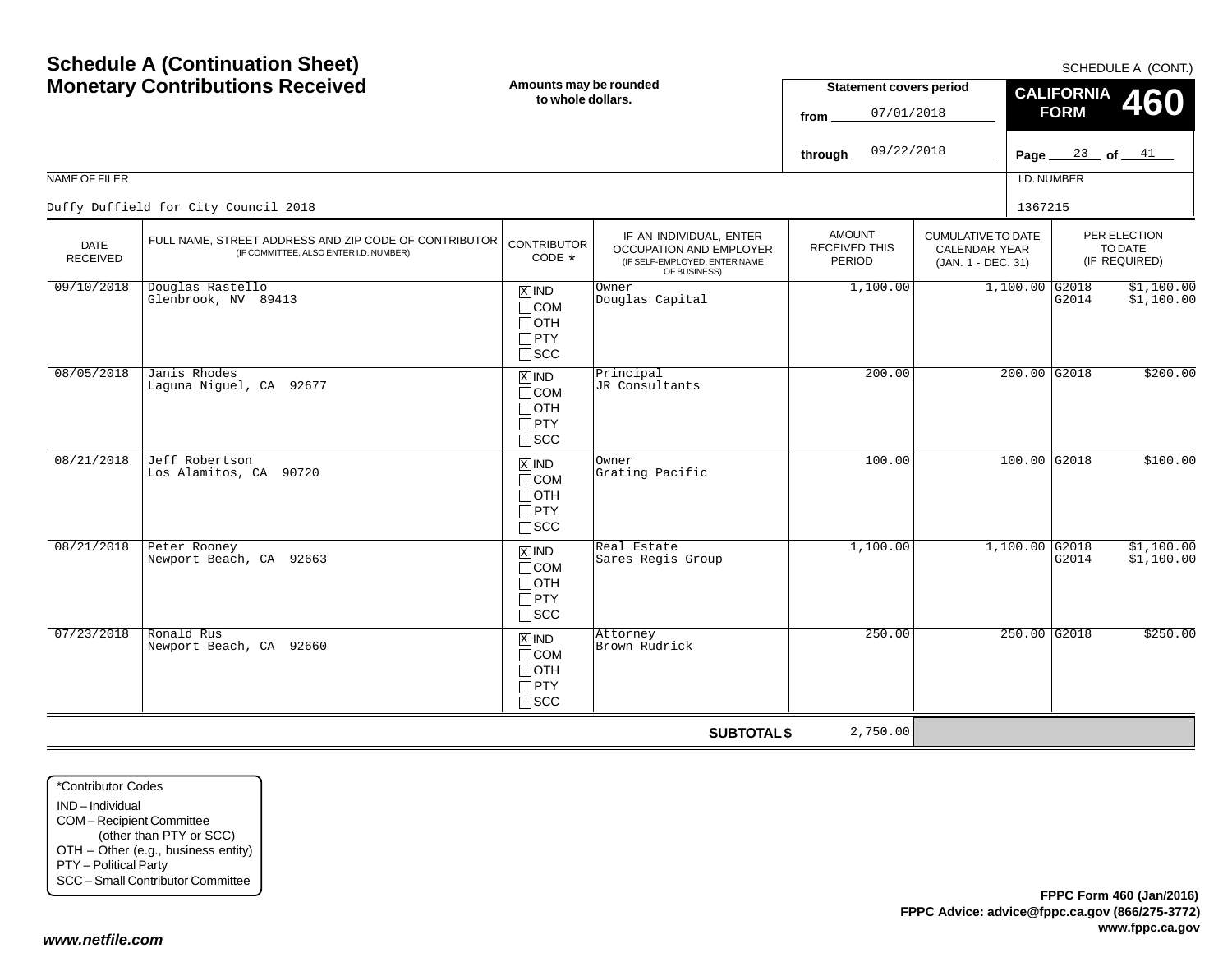|                                | <b>Monetary Contributions Received</b>                                                          | Amounts may be rounded<br>to whole dollars.                                   |                                                                                                     | <b>Statement covers period</b><br>07/01/2018<br>from |                                                                         | <b>CALIFORNIA</b><br>460<br><b>FORM</b> |                                          |  |
|--------------------------------|-------------------------------------------------------------------------------------------------|-------------------------------------------------------------------------------|-----------------------------------------------------------------------------------------------------|------------------------------------------------------|-------------------------------------------------------------------------|-----------------------------------------|------------------------------------------|--|
|                                |                                                                                                 |                                                                               |                                                                                                     | 09/22/2018<br>through.                               |                                                                         | Page $24$ of $41$                       |                                          |  |
| NAME OF FILER                  |                                                                                                 |                                                                               |                                                                                                     |                                                      |                                                                         | I.D. NUMBER                             |                                          |  |
|                                | Duffy Duffield for City Council 2018                                                            |                                                                               |                                                                                                     |                                                      |                                                                         | 1367215                                 |                                          |  |
| <b>DATE</b><br><b>RECEIVED</b> | FULL NAME, STREET ADDRESS AND ZIP CODE OF CONTRIBUTOR<br>(IF COMMITTEE, ALSO ENTER I.D. NUMBER) | <b>CONTRIBUTOR</b><br>CODE *                                                  | IF AN INDIVIDUAL, ENTER<br>OCCUPATION AND EMPLOYER<br>(IF SELF-EMPLOYED, ENTER NAME<br>OF BUSINESS) | <b>AMOUNT</b><br>RECEIVED THIS<br><b>PERIOD</b>      | <b>CUMULATIVE TO DATE</b><br><b>CALENDAR YEAR</b><br>(JAN. 1 - DEC. 31) |                                         | PER ELECTION<br>TO DATE<br>(IF REQUIRED) |  |
| 08/30/2018                     | Lisa Salisbury Salisbury Law Group/ Property<br>Group<br>Santa Ana, CA 92704                    | $\Box$ IND<br>$\Box$ COM<br>$X$ OTH<br>$\Box$ PTY<br>$\Box$ scc               |                                                                                                     | 100.00                                               |                                                                         | 489.17 G2018                            | \$689.17                                 |  |
| 08/30/2018                     | Robert Schrimmer<br>Newport Beach, CA 92661                                                     | $X$ IND<br>$\Box$ COM<br>$\Box$ OTH<br>$\Box$ PTY<br>$\square$ SCC            | Retired                                                                                             | 100.00                                               |                                                                         | $100.00$ G2018<br>G2014                 | \$100.00<br>\$200.00                     |  |
| 08/30/2018                     | John Sciarra<br>Newport Beach, CA 92660                                                         | $\overline{X}$ IND<br>$\Box$ COM<br>$\Box$ OTH<br>$\Box$ PTY<br>$\square$ SCC | Retired                                                                                             | 250.00                                               |                                                                         | 250.00 G2018<br>G2014                   | \$250.00<br>\$250.00                     |  |
| 08/05/2018                     | Jeffrey Scot<br>Newport Beach, CA 92663                                                         | $\overline{X}$ IND<br>$\Box$ COM<br>$\Box$ OTH<br>$\Box$ PTY<br>$\Box$ SCC    | Retired                                                                                             | 200.00                                               |                                                                         | $200.00$ G2018                          | \$200.00                                 |  |
| 07/16/2018                     | James Shepherdson<br>Newport Beach, CA 92663                                                    | $X$ IND<br>$\Box$ COM<br>$\Box$ OTH<br>$\Box$ PTY<br>$\Box$ SCC               | Principal<br>CR Capital Group                                                                       | 1,100.00                                             |                                                                         | $1,100.00$ G2018                        | \$1,100.00                               |  |
|                                |                                                                                                 |                                                                               | <b>SUBTOTAL \$</b>                                                                                  | 1,750.00                                             |                                                                         |                                         |                                          |  |

\*Contributor CodesIND – Individual COM – Recipient Committee (other than PTY or SCC) OTH – Other (e.g., business entity) PTY – Political Party SCC – Small Contributor Committee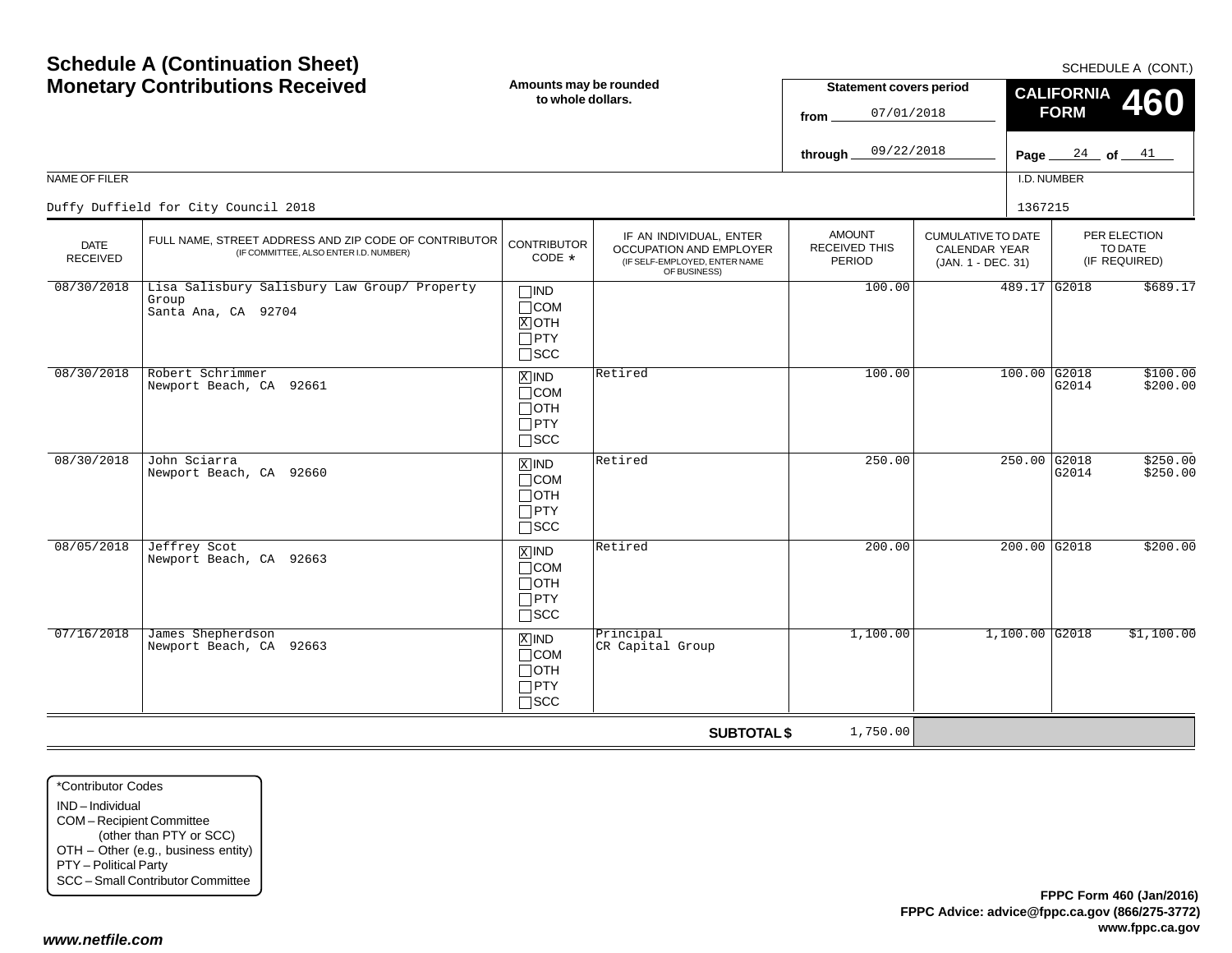| <b>Schedule A (Continuation Sheet)</b><br><b>Monetary Contributions Received</b><br>NAME OF FILER |                                                                                                 | Amounts may be rounded<br>to whole dollars.                            |                                                                                                            | <b>Statement covers period</b><br>07/01/2018<br>from<br>09/22/2018<br>through |                                                                         |         | SCHEDULE A (CONT.)<br><b>CALIFORNIA</b><br>460<br><b>FORM</b><br>$\frac{25}{ }$ of $\frac{41}{ }$<br>Page $\equiv$<br>I.D. NUMBER |                                          |                  |  |  |            |
|---------------------------------------------------------------------------------------------------|-------------------------------------------------------------------------------------------------|------------------------------------------------------------------------|------------------------------------------------------------------------------------------------------------|-------------------------------------------------------------------------------|-------------------------------------------------------------------------|---------|-----------------------------------------------------------------------------------------------------------------------------------|------------------------------------------|------------------|--|--|------------|
|                                                                                                   | Duffy Duffield for City Council 2018                                                            |                                                                        |                                                                                                            |                                                                               |                                                                         | 1367215 |                                                                                                                                   |                                          |                  |  |  |            |
| <b>DATE</b><br><b>RECEIVED</b>                                                                    | FULL NAME, STREET ADDRESS AND ZIP CODE OF CONTRIBUTOR<br>(IF COMMITTEE, ALSO ENTER I.D. NUMBER) | <b>CONTRIBUTOR</b><br>CODE *                                           | IF AN INDIVIDUAL, ENTER<br><b>OCCUPATION AND EMPLOYER</b><br>(IF SELF-EMPLOYED, ENTER NAME<br>OF BUSINESS) | <b>AMOUNT</b><br><b>RECEIVED THIS</b><br>PERIOD                               | <b>CUMULATIVE TO DATE</b><br><b>CALENDAR YEAR</b><br>(JAN. 1 - DEC. 31) |         |                                                                                                                                   | PER ELECTION<br>TO DATE<br>(IF REQUIRED) |                  |  |  |            |
| 09/17/2018                                                                                        | Silva for Senate 2022 (ID# 1397087)<br>Huntington Beach, CA 92649                               | $\Box$ IND<br>$X$ COM<br>$\Box$ OTH<br>$\Box$ PTY<br>$\square$ SCC     |                                                                                                            | 1,100.00                                                                      | 250.00 G2018                                                            |         |                                                                                                                                   |                                          | $1,100.00$ G2018 |  |  | \$1,100.00 |
| 09/17/2018                                                                                        | Slater Builders<br>Costa Mesa, CA 92626                                                         | $\Box$ IND<br>$\Box$ COM<br>$X$ OTH<br>$\Box$ PTY<br>$\Box$ scc        |                                                                                                            | 250.00                                                                        |                                                                         |         |                                                                                                                                   | \$250.00                                 |                  |  |  |            |
| 09/14/2018                                                                                        | Lawrence Somers<br>Newport Beach, CA 92661                                                      | $X$ IND<br>$\Box$ COM<br>$\Box$ OTH<br>$\Box$ PTY<br>$\square$ SCC     | Retired                                                                                                    | 250.00                                                                        |                                                                         |         | 250.00 G2018<br>G2014                                                                                                             | \$250.00<br>\$250.00                     |                  |  |  |            |
| 09/22/2018                                                                                        | Sherman Stacey<br>Corona Del Mar, CA 92625                                                      | $\sqrt{X}$ IND<br>$\Box$ COM<br>$\Box$ OTH<br>$\Box$ PTY<br>$\Box$ SCC | Lawyer<br>Gaines & Stacey                                                                                  | 1,100.00                                                                      |                                                                         |         | 1,100.00 G2018                                                                                                                    | \$1,100.00                               |                  |  |  |            |
| 07/29/2018                                                                                        | John Stanaland<br>Laguna Niguel, CA 92677                                                       | $X$ IND<br>$\Box$ COM<br>$\Box$ OTH<br>$\Box$ PTY<br>$\Box$ scc        | Broker<br>Villa                                                                                            | 500.00                                                                        |                                                                         |         | $500.00$ G2018                                                                                                                    | \$500.00                                 |                  |  |  |            |
|                                                                                                   |                                                                                                 |                                                                        | <b>SUBTOTAL \$</b>                                                                                         | 3,200.00                                                                      |                                                                         |         |                                                                                                                                   |                                          |                  |  |  |            |

\*Contributor CodesIND – Individual COM – Recipient Committee (other than PTY or SCC) OTH – Other (e.g., business entity) PTY – Political Party SCC – Small Contributor Committee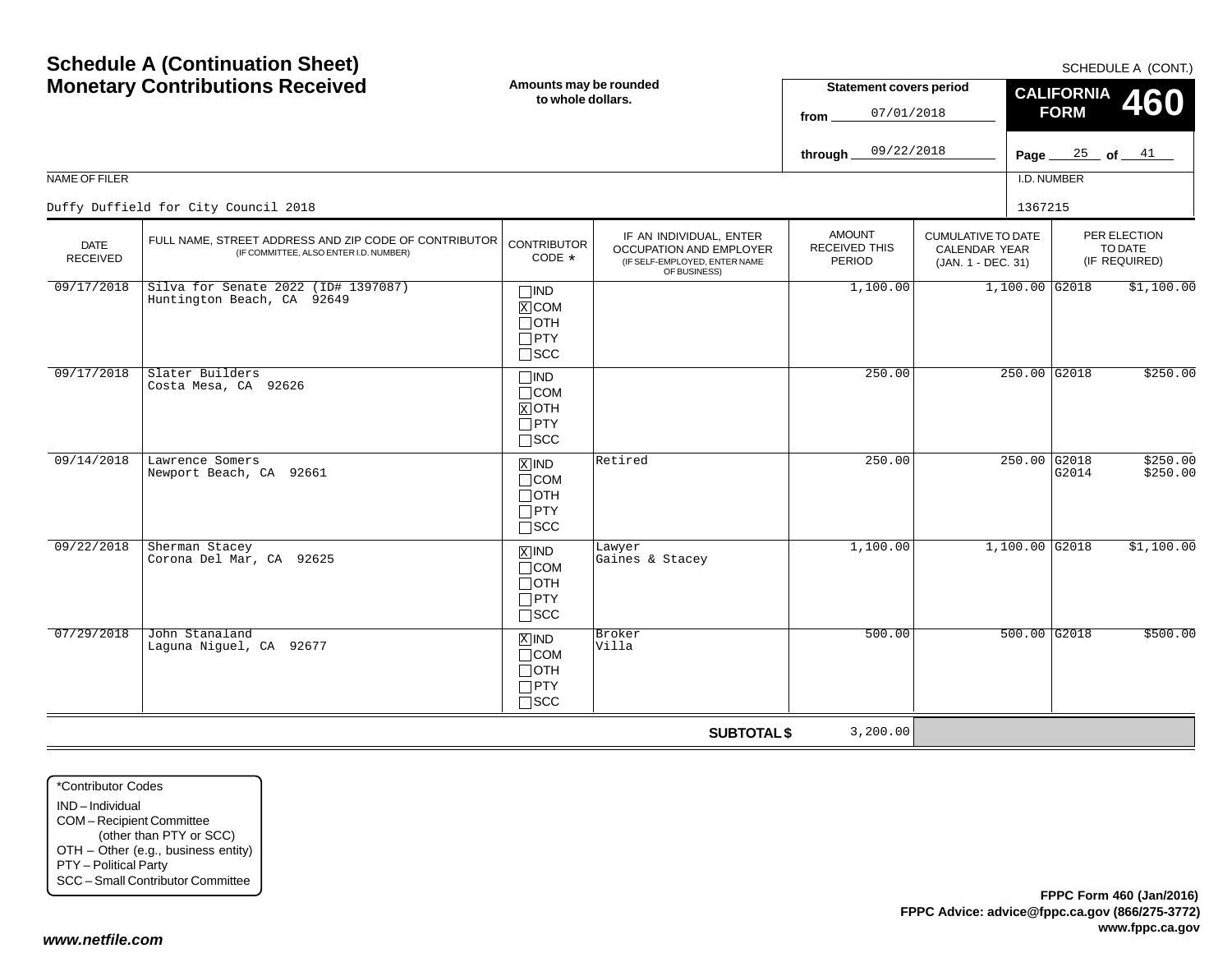| <b>Schedule A (Continuation Sheet)</b><br><b>Monetary Contributions Received</b><br>NAME OF FILER<br>Duffy Duffield for City Council 2018 |                                                                                                 | Amounts may be rounded<br>to whole dollars.                                       |                                                                                                                           | <b>Statement covers period</b><br>07/01/2018<br>from<br>09/22/2018<br>through |                                                                         | SCHEDULE A (CONT.)<br><b>CALIFORNIA</b><br>460<br><b>FORM</b><br>$\frac{26}{ }$ of $\frac{41}{ }$<br>Page $\_$<br>I.D. NUMBER<br>1367215 |                                          |  |
|-------------------------------------------------------------------------------------------------------------------------------------------|-------------------------------------------------------------------------------------------------|-----------------------------------------------------------------------------------|---------------------------------------------------------------------------------------------------------------------------|-------------------------------------------------------------------------------|-------------------------------------------------------------------------|------------------------------------------------------------------------------------------------------------------------------------------|------------------------------------------|--|
| DATE<br><b>RECEIVED</b>                                                                                                                   | FULL NAME, STREET ADDRESS AND ZIP CODE OF CONTRIBUTOR<br>(IF COMMITTEE, ALSO ENTER I.D. NUMBER) |                                                                                   | IF AN INDIVIDUAL, ENTER<br><b>CONTRIBUTOR</b><br>OCCUPATION AND EMPLOYER<br>(IF SELF-EMPLOYED, ENTER NAME<br>OF BUSINESS) | <b>AMOUNT</b><br>RECEIVED THIS<br>PERIOD                                      | <b>CUMULATIVE TO DATE</b><br><b>CALENDAR YEAR</b><br>(JAN. 1 - DEC. 31) |                                                                                                                                          | PER ELECTION<br>TO DATE<br>(IF REQUIRED) |  |
| 08/05/2018                                                                                                                                | Steven High Real Estate<br>Newport Beach, CA 92661                                              | $\Box$ IND<br>$\Box$ COM<br>$X$ OTH<br>$\Box$ PTY<br>$\Box$ SCC                   |                                                                                                                           | 500.00                                                                        |                                                                         | $500.00$ G2018                                                                                                                           | \$500.00                                 |  |
| 08/24/2018                                                                                                                                | Bradford Sublett<br>Westminster, CA 92683                                                       | $\boxed{\text{X}}$ IND<br>$\Box$ COM<br>$\Box$ OTH<br>$\Box$ PTY<br>$\square$ scc | Director of Operations<br>Los Alisos Ranch Co                                                                             | 100.00                                                                        |                                                                         | $100.00$ G2018                                                                                                                           | \$100.00                                 |  |
| 07/29/2018                                                                                                                                | Suresite Consulting Group<br>Gates Mills, OH 44040                                              | $\Box$ IND<br>$\Box$ COM<br>$X$ OTH<br>$\Box$ PTY<br>$\Box$ scc                   |                                                                                                                           | 100.00                                                                        |                                                                         | 100.00 G2018                                                                                                                             | \$100.00                                 |  |
| 08/30/2018                                                                                                                                | Ed Susolik<br>Newport Beach, CA 92660                                                           | $\boxed{\text{X}}$ IND<br>$\Box$ COM<br>$\Box$ OTH<br>$\Box$ PTY<br>$\square$ scc | Partner<br>Callahan & Blaine                                                                                              | 500.00                                                                        |                                                                         | 889.17 G2018                                                                                                                             | \$889.17                                 |  |
| 09/12/2018                                                                                                                                | Rudolph Svrcek<br>Newport Beach, CA 92660                                                       | $X$ IND<br>$\Box$ COM<br>$\Box$ OTH<br>$\Box$ PTY<br>$\Box$ SCC                   | Exec<br>South Bay Motors                                                                                                  | 1,100.00                                                                      |                                                                         | $1,100.00$ G2018                                                                                                                         | \$1,100.00                               |  |
|                                                                                                                                           |                                                                                                 |                                                                                   | <b>SUBTOTAL \$</b>                                                                                                        | 2,300.00                                                                      |                                                                         |                                                                                                                                          |                                          |  |

\*Contributor CodesIND – Individual COM – Recipient Committee (other than PTY or SCC) OTH – Other (e.g., business entity) PTY – Political Party SCC – Small Contributor Committee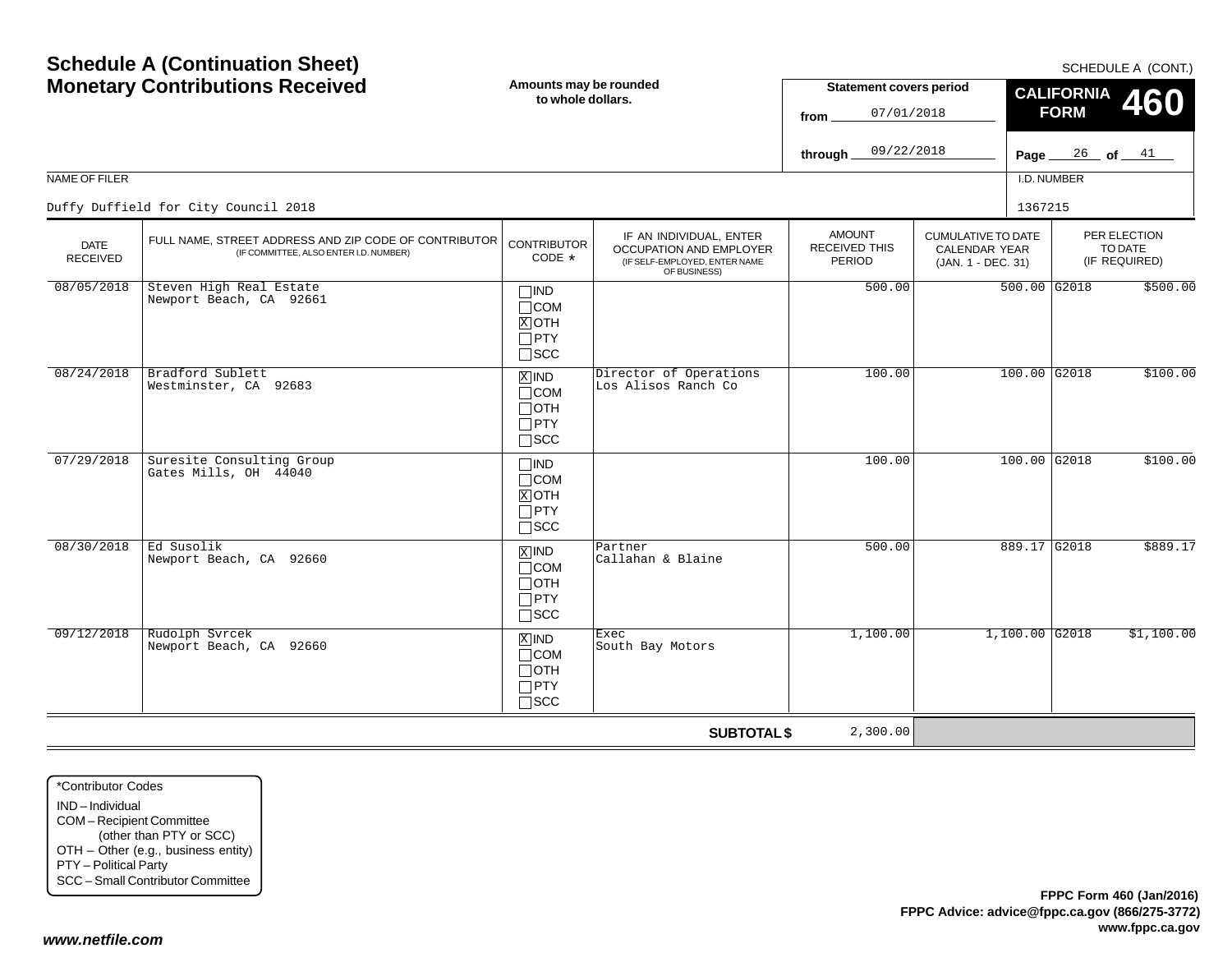| <b>Monetary Contributions Received</b> |                                                                                                 | Amounts may be rounded<br>to whole dollars.                                   |                                                                                                     | <b>Statement covers period</b><br>07/01/2018<br>from   |                                                                  | <b>CALIFORNIA</b><br>460<br><b>FORM</b> |                                          |  |
|----------------------------------------|-------------------------------------------------------------------------------------------------|-------------------------------------------------------------------------------|-----------------------------------------------------------------------------------------------------|--------------------------------------------------------|------------------------------------------------------------------|-----------------------------------------|------------------------------------------|--|
|                                        |                                                                                                 |                                                                               |                                                                                                     | 09/22/2018<br>through.                                 |                                                                  | Page $27$ of $41$                       |                                          |  |
| NAME OF FILER                          |                                                                                                 |                                                                               |                                                                                                     |                                                        |                                                                  | I.D. NUMBER                             |                                          |  |
|                                        | Duffy Duffield for City Council 2018                                                            |                                                                               |                                                                                                     |                                                        |                                                                  | 1367215                                 |                                          |  |
| <b>DATE</b><br><b>RECEIVED</b>         | FULL NAME, STREET ADDRESS AND ZIP CODE OF CONTRIBUTOR<br>(IF COMMITTEE, ALSO ENTER I.D. NUMBER) | <b>CONTRIBUTOR</b><br>CODE *                                                  | IF AN INDIVIDUAL, ENTER<br>OCCUPATION AND EMPLOYER<br>(IF SELF-EMPLOYED, ENTER NAME<br>OF BUSINESS) | <b>AMOUNT</b><br><b>RECEIVED THIS</b><br><b>PERIOD</b> | <b>CUMULATIVE TO DATE</b><br>CALENDAR YEAR<br>(JAN. 1 - DEC. 31) |                                         | PER ELECTION<br>TO DATE<br>(IF REQUIRED) |  |
| 09/11/2018                             | Thomas Tucker<br>Newport Beach, CA 92660                                                        | $X$ IND<br>$\Box$ COM<br>$\Box$ OTH<br>$\Box$ PTY<br>$\square$ SCC            | Owner<br>Penhill Land Co                                                                            | 500.00                                                 |                                                                  | $500.00$ G2018                          | \$1,500.00                               |  |
| 07/27/2018                             | Mary Lynn Turner<br>Newport Beach, CA 92663                                                     | $X$ IND<br>$\Box$ COM<br>$\Box$ OTH<br>$\Box$ PTY<br>$\square$ SCC            | Homemaker                                                                                           | 1,000.00                                               | $1,000.00$ G2018                                                 | G2014                                   | \$1,000.00<br>\$1,100.00                 |  |
| 07/27/2018                             | Rusty Turner<br>Newport Beach, CA 92663                                                         | $X$ IND<br>$\Box$ COM<br>$\Box$ OTH<br>$\Box$ PTY<br>$\square$ SCC            | President & CEO<br>Turner Real Estate<br>Investments                                                | 1,100.00                                               | $1,100.00$ G2018                                                 | G2014                                   | \$1,100.00<br>\$1,100.00                 |  |
| 09/20/2018                             | Kent Valley<br>La Puente, CA 91746                                                              | $\overline{X}$ IND<br>$\Box$ COM<br>$\Box$ OTH<br>$\Box$ PTY<br>$\square$ SCC | Real Estate Development<br>Majestic Realty                                                          | 1,100.00                                               | $1,100.00$ G2018                                                 | G2014                                   | \$1,100.00<br>\$1,100.00                 |  |
| 09/20/2018                             | Virginia Valley<br>Irvine, CA 92603                                                             | $X$ IND<br>$\Box$ COM<br>$\Box$ OTH<br>$\Box$ PTY<br>$\Box$ SCC               | Homemaker                                                                                           | 1,100.00                                               | $1,100.00$ G2018                                                 |                                         | \$1,100.00                               |  |
|                                        |                                                                                                 |                                                                               | <b>SUBTOTAL \$</b>                                                                                  | 4,800.00                                               |                                                                  |                                         |                                          |  |

\*Contributor CodesIND – Individual COM – Recipient Committee (other than PTY or SCC) OTH – Other (e.g., business entity) PTY – Political Party SCC – Small Contributor Committee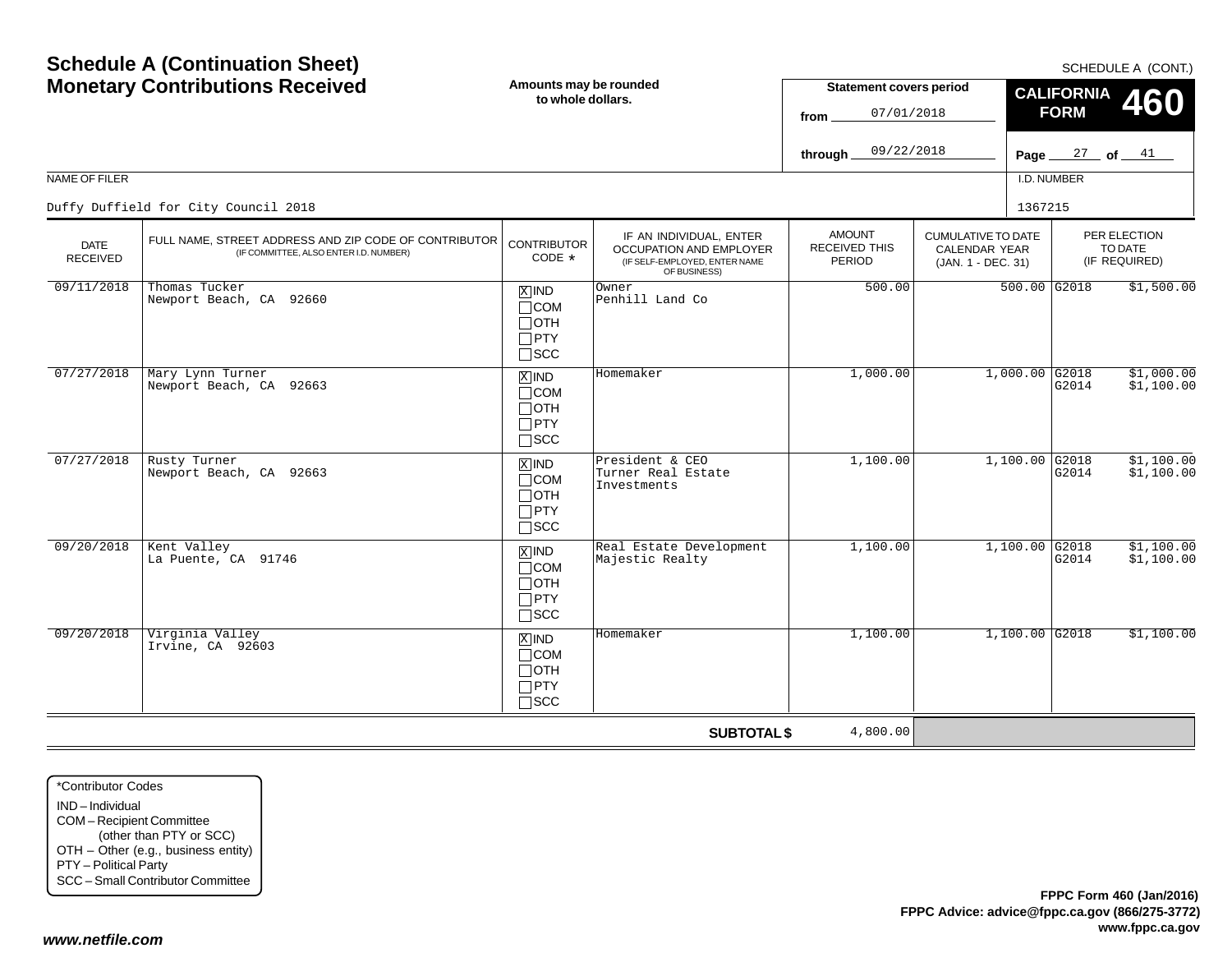|                                | <b>Monetary Contributions Received</b>                                                          | Amounts may be rounded<br>to whole dollars.                           |                                                                                                            | <b>Statement covers period</b><br>07/01/2018<br>from |                                                                         | <b>CALIFORNIA</b><br><b>460</b><br><b>FORM</b>  |  |  |
|--------------------------------|-------------------------------------------------------------------------------------------------|-----------------------------------------------------------------------|------------------------------------------------------------------------------------------------------------|------------------------------------------------------|-------------------------------------------------------------------------|-------------------------------------------------|--|--|
|                                |                                                                                                 |                                                                       |                                                                                                            | 09/22/2018<br>through.                               |                                                                         | Page $28$ of $41$                               |  |  |
| NAME OF FILER                  |                                                                                                 |                                                                       |                                                                                                            |                                                      |                                                                         | I.D. NUMBER                                     |  |  |
|                                | Duffy Duffield for City Council 2018                                                            |                                                                       |                                                                                                            |                                                      | 1367215                                                                 |                                                 |  |  |
| <b>DATE</b><br><b>RECEIVED</b> | FULL NAME, STREET ADDRESS AND ZIP CODE OF CONTRIBUTOR<br>(IF COMMITTEE, ALSO ENTER I.D. NUMBER) | <b>CONTRIBUTOR</b><br>CODE *                                          | IF AN INDIVIDUAL, ENTER<br><b>OCCUPATION AND EMPLOYER</b><br>(IF SELF-EMPLOYED, ENTER NAME<br>OF BUSINESS) | <b>AMOUNT</b><br><b>RECEIVED THIS</b><br>PERIOD      | <b>CUMULATIVE TO DATE</b><br><b>CALENDAR YEAR</b><br>(JAN. 1 - DEC. 31) | PER ELECTION<br>TO DATE<br>(IF REQUIRED)        |  |  |
| 08/30/2018                     | Robert Voit<br>Newport Beach, CA 92663                                                          | $X$ IND<br>$\Box$ COM<br>$\Box$ OTH<br>$\Box$ PTY<br>$\Box$ SCC       | President<br>The Voit Company                                                                              | 250.00                                               |                                                                         | 250.00 G2018<br>\$250.00                        |  |  |
| 07/09/2018                     | Robert Ward<br>Phoenix, AZ 85013                                                                | $X$ IND<br>$\Box$ COM<br>$\Box$ OTH<br>$\Box$ PTY<br>$\square$ SCC    | Retired                                                                                                    | 150.00                                               |                                                                         | 150.00 G2018<br>\$150.00<br>G2014<br>\$1,000.00 |  |  |
| 09/10/2018                     | Ward Investment Corp<br>Newport Beach, CA 92660                                                 | $\square$ IND<br>$\Box$ COM<br>$X$ OTH<br>$\Box$ PTY<br>$\square$ SCC |                                                                                                            | 200.00                                               |                                                                         | \$200.00<br>$200.00$ G2018                      |  |  |
| 09/07/2018                     | James P. Warmington<br>Costa Mesa, CA 92626                                                     | $X$ IND<br>$\Box$ COM<br>$\Box$ OTH<br>$\Box$ PTY<br>$\square$ SCC    | President<br>Warmington Group                                                                              | 1,100.00                                             | 1,100.00 G2018                                                          | \$1,100.00<br>G2014<br>\$900.00                 |  |  |
| 09/07/2018                     | Vicki Warmington<br>Costa Mesa, CA 92626                                                        | $\square$ ind<br>$\Box$ COM<br>$X$ OTH<br>$\Box$ PTY<br>$\Box$ scc    | Homemaker                                                                                                  | 1,100.00                                             | $1,100.00$ G2018                                                        | \$1,100.00                                      |  |  |
|                                |                                                                                                 |                                                                       | <b>SUBTOTAL \$</b>                                                                                         | 2,800.00                                             |                                                                         |                                                 |  |  |

\*Contributor CodesIND – Individual COM – Recipient Committee (other than PTY or SCC) OTH – Other (e.g., business entity) PTY – Political Party SCC – Small Contributor Committee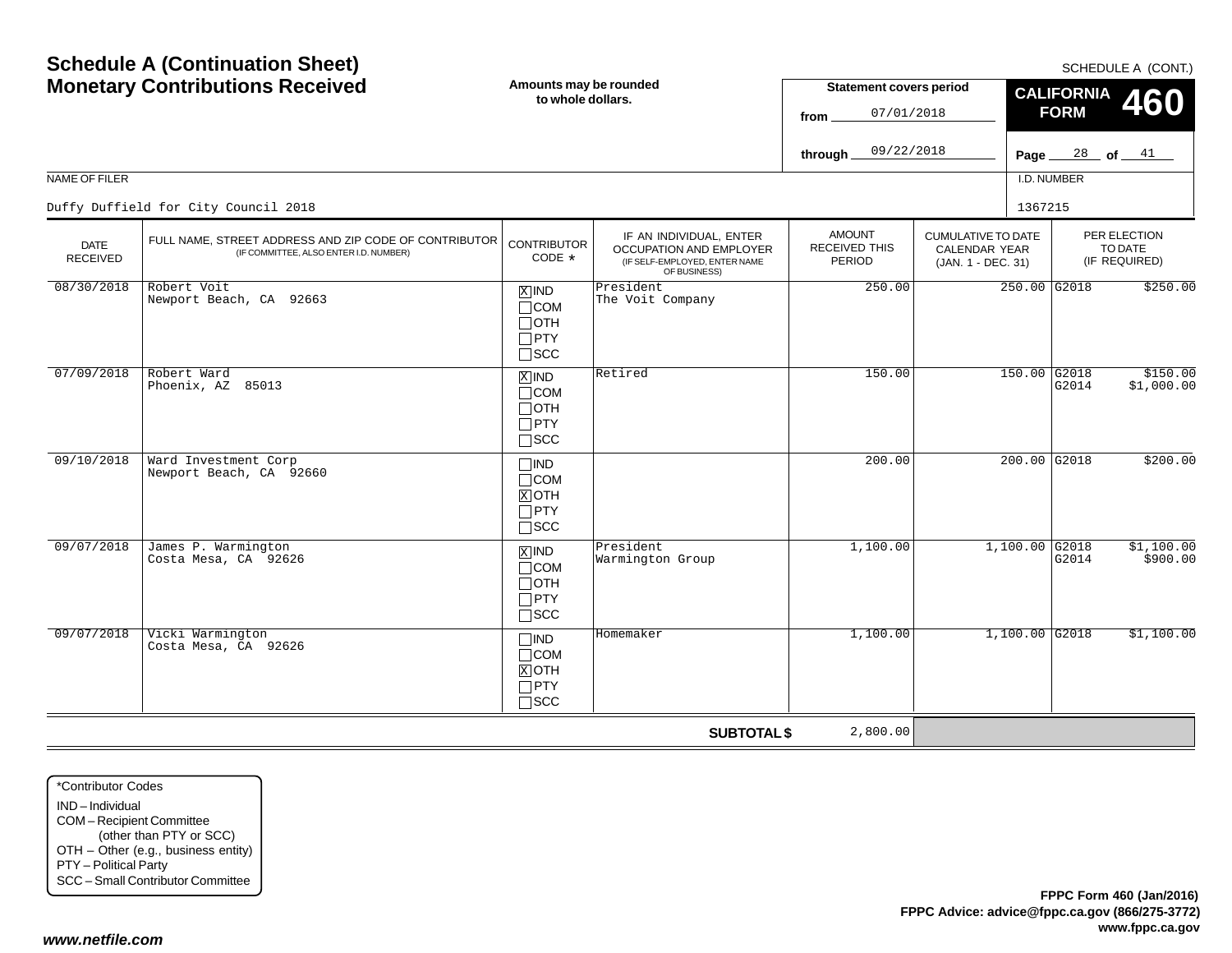| <b>Monetary Contributions Received</b> |                                                                                                 | Amounts may be rounded<br>to whole dollars.                                       |                                                                                                     | <b>Statement covers period</b><br>07/01/2018<br>from   |                                                                         | <b>CALIFORNIA</b><br><b>FORM</b> | $001$ ILDULL A (UUIVI.)<br>460           |
|----------------------------------------|-------------------------------------------------------------------------------------------------|-----------------------------------------------------------------------------------|-----------------------------------------------------------------------------------------------------|--------------------------------------------------------|-------------------------------------------------------------------------|----------------------------------|------------------------------------------|
|                                        |                                                                                                 |                                                                                   |                                                                                                     | 09/22/2018<br>through_                                 |                                                                         | Page $29$ of $41$                |                                          |
| NAME OF FILER                          |                                                                                                 |                                                                                   |                                                                                                     |                                                        |                                                                         | I.D. NUMBER                      |                                          |
|                                        | Duffy Duffield for City Council 2018                                                            |                                                                                   |                                                                                                     |                                                        |                                                                         | 1367215                          |                                          |
| <b>DATE</b><br><b>RECEIVED</b>         | FULL NAME, STREET ADDRESS AND ZIP CODE OF CONTRIBUTOR<br>(IF COMMITTEE, ALSO ENTER I.D. NUMBER) | <b>CONTRIBUTOR</b><br>CODE $*$                                                    | IF AN INDIVIDUAL, ENTER<br>OCCUPATION AND EMPLOYER<br>(IF SELF-EMPLOYED, ENTER NAME<br>OF BUSINESS) | <b>AMOUNT</b><br><b>RECEIVED THIS</b><br><b>PERIOD</b> | <b>CUMULATIVE TO DATE</b><br><b>CALENDAR YEAR</b><br>(JAN. 1 - DEC. 31) |                                  | PER ELECTION<br>TO DATE<br>(IF REQUIRED) |
| 08/30/2018                             | John Warner<br>Newport Beach, CA 92660                                                          | $X$ IND<br>$\Box$ COM<br>$\Box$ OTH<br>$\Box$ PTY<br>$\square$ SCC                | Exec<br>Lincoln Club of OC                                                                          | 250.00                                                 |                                                                         | 639.17 G2018                     | \$639.17                                 |
| 08/30/2018                             | Kent Wilken<br>Newport Beach, CA 92660                                                          | $\overline{X}$ IND<br>$\Box$ COM<br>$\Box$ OTH<br>$\Box$ PTY<br>$\square$ SCC     | Retired                                                                                             | 1,000.00                                               |                                                                         | $1,000.00$ G2018<br>G2014        | \$1,000.00<br>\$500.00                   |
| 09/15/2018                             | Douglas Wood<br>Newport Beach, CA 92661                                                         | $X$ IND<br>$\Box$ COM<br>$\Box$ OTH<br>$\Box$ PTY<br>$\Box$ SCC                   | Retired                                                                                             | 250.00                                                 |                                                                         | 250.00 G2018<br>G2014            | \$250.00<br>\$100.00                     |
| 09/19/2018                             | Anne Worrell<br>Newport Beach, CA 92663                                                         | $\boxed{\text{X}}$ IND<br>$\Box$ COM<br>$\Box$ OTH<br>$\Box$ PTY<br>$\square$ SCC | Retired                                                                                             | 250.00                                                 |                                                                         | $250.00$ G2018                   | \$250.00                                 |
| 09/15/2018                             | William Wren<br>Newport Beach, CA 92661                                                         | $X$ IND<br>$\Box$ COM<br>$\Box$ OTH<br>$\Box$ PTY<br>$\square$ SCC                | Retired                                                                                             | 100.00                                                 |                                                                         | $100.00$ G2018                   | \$100.00                                 |
|                                        |                                                                                                 |                                                                                   | <b>SUBTOTAL \$</b>                                                                                  | 1,850.00                                               |                                                                         |                                  |                                          |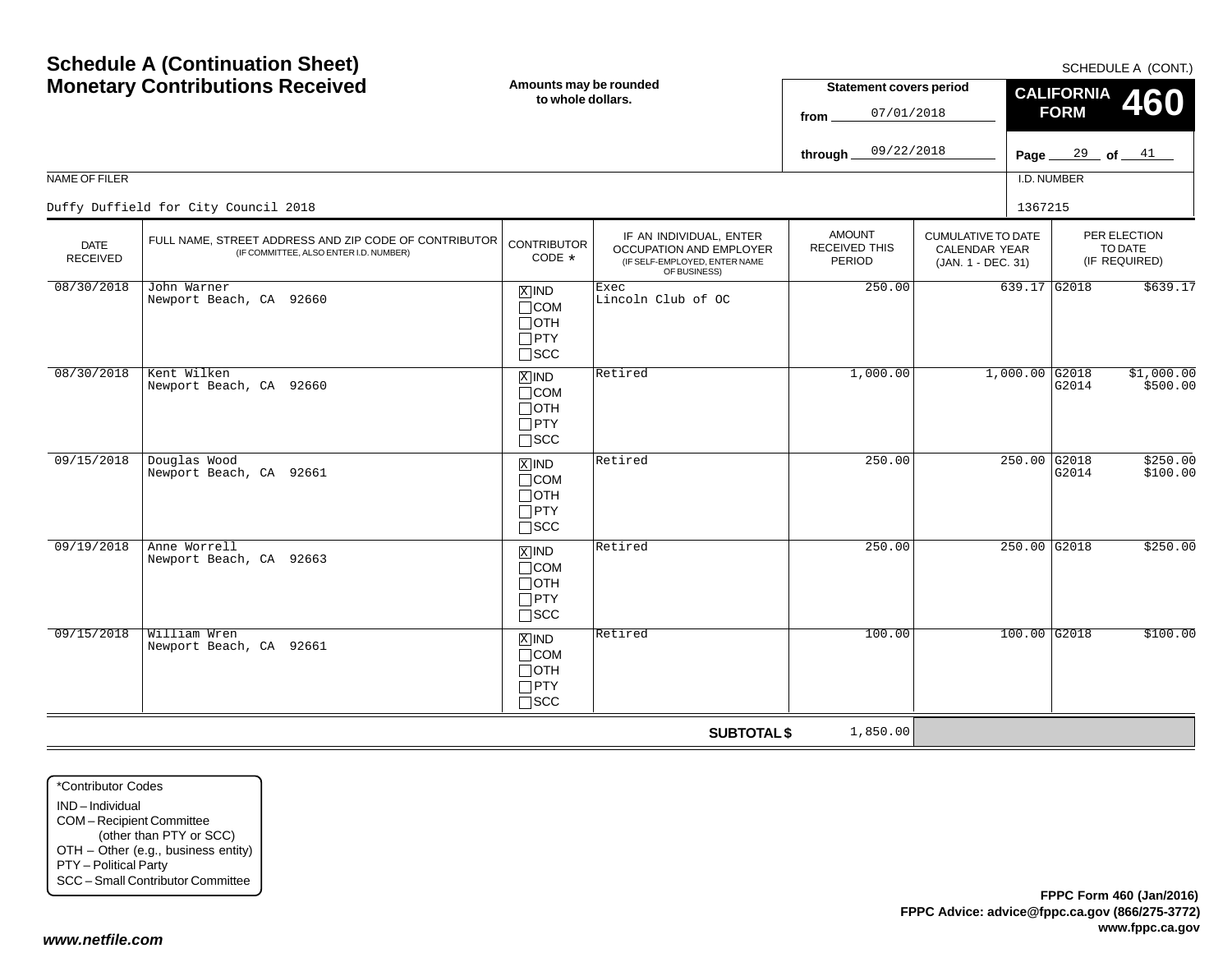| <b>Monetary Contributions Received</b> |                                                                                                 | Amounts may be rounded<br>to whole dollars.                                  |                                                                                                     | <b>Statement covers period</b><br>07/01/2018<br>from |                                                                  | $0011$ LDULLA (UUIVI.)<br>CALIFORNIA 460<br><b>FORM</b> |                   |                                          |
|----------------------------------------|-------------------------------------------------------------------------------------------------|------------------------------------------------------------------------------|-----------------------------------------------------------------------------------------------------|------------------------------------------------------|------------------------------------------------------------------|---------------------------------------------------------|-------------------|------------------------------------------|
|                                        |                                                                                                 |                                                                              |                                                                                                     | 09/22/2018<br>through $\equiv$                       |                                                                  |                                                         | Page $30$ of $41$ |                                          |
| NAME OF FILER                          |                                                                                                 |                                                                              |                                                                                                     |                                                      |                                                                  | I.D. NUMBER                                             |                   |                                          |
|                                        | Duffy Duffield for City Council 2018                                                            |                                                                              |                                                                                                     |                                                      |                                                                  | 1367215                                                 |                   |                                          |
| <b>DATE</b><br><b>RECEIVED</b>         | FULL NAME, STREET ADDRESS AND ZIP CODE OF CONTRIBUTOR<br>(IF COMMITTEE, ALSO ENTER I.D. NUMBER) | <b>CONTRIBUTOR</b><br>CODE *                                                 | IF AN INDIVIDUAL, ENTER<br>OCCUPATION AND EMPLOYER<br>(IF SELF-EMPLOYED, ENTER NAME<br>OF BUSINESS) | <b>AMOUNT</b><br>RECEIVED THIS<br><b>PERIOD</b>      | <b>CUMULATIVE TO DATE</b><br>CALENDAR YEAR<br>(JAN. 1 - DEC. 31) |                                                         |                   | PER ELECTION<br>TO DATE<br>(IF REQUIRED) |
| 09/14/2018                             | John Yonkers<br>Newport Beach, CA 92661                                                         | $X$ IND<br>$\Box$ COM<br>$\Box$ OTH<br>$\Box$ PTY<br>$\sqcap$ scc            | Invesment Banker<br>41 North                                                                        | 250.00                                               |                                                                  | $250.00$ G2018                                          |                   | \$250.00                                 |
| 08/21/2018                             | John Zinsmeyer<br>Newport Beach, CA 92663                                                       | $\overline{X}$ IND<br>$\Box$ COM<br>$\sqcap$ OTH<br>$\Box$ PTY<br>$\Box$ SCC | Retired                                                                                             | 100.00                                               |                                                                  | 100.00 G2018                                            |                   | \$100.00                                 |
|                                        |                                                                                                 | $\square$ IND<br>$\Box$ COM<br>$\Box$ OTH<br>$\Box$ PTY<br>$\square$ scc     |                                                                                                     |                                                      |                                                                  |                                                         |                   |                                          |
|                                        |                                                                                                 | $\neg$ IND<br>$\Box$ COM<br>$\sqcap$ OTH<br>$\Box$ PTY<br>$\sqcap$ scc       |                                                                                                     |                                                      |                                                                  |                                                         |                   |                                          |
|                                        |                                                                                                 | $\Box$ IND<br>$\Box$ COM<br>$\Box$ OTH<br>$\Box$ PTY<br>$\square$ SCC        |                                                                                                     |                                                      |                                                                  |                                                         |                   |                                          |
|                                        |                                                                                                 |                                                                              | <b>SUBTOTAL \$</b>                                                                                  | 350.00                                               |                                                                  |                                                         |                   |                                          |

\*Contributor CodesIND – Individual COM – Recipient Committee (other than PTY or SCC) OTH – Other (e.g., business entity) PTY – Political Party SCC – Small Contributor Committee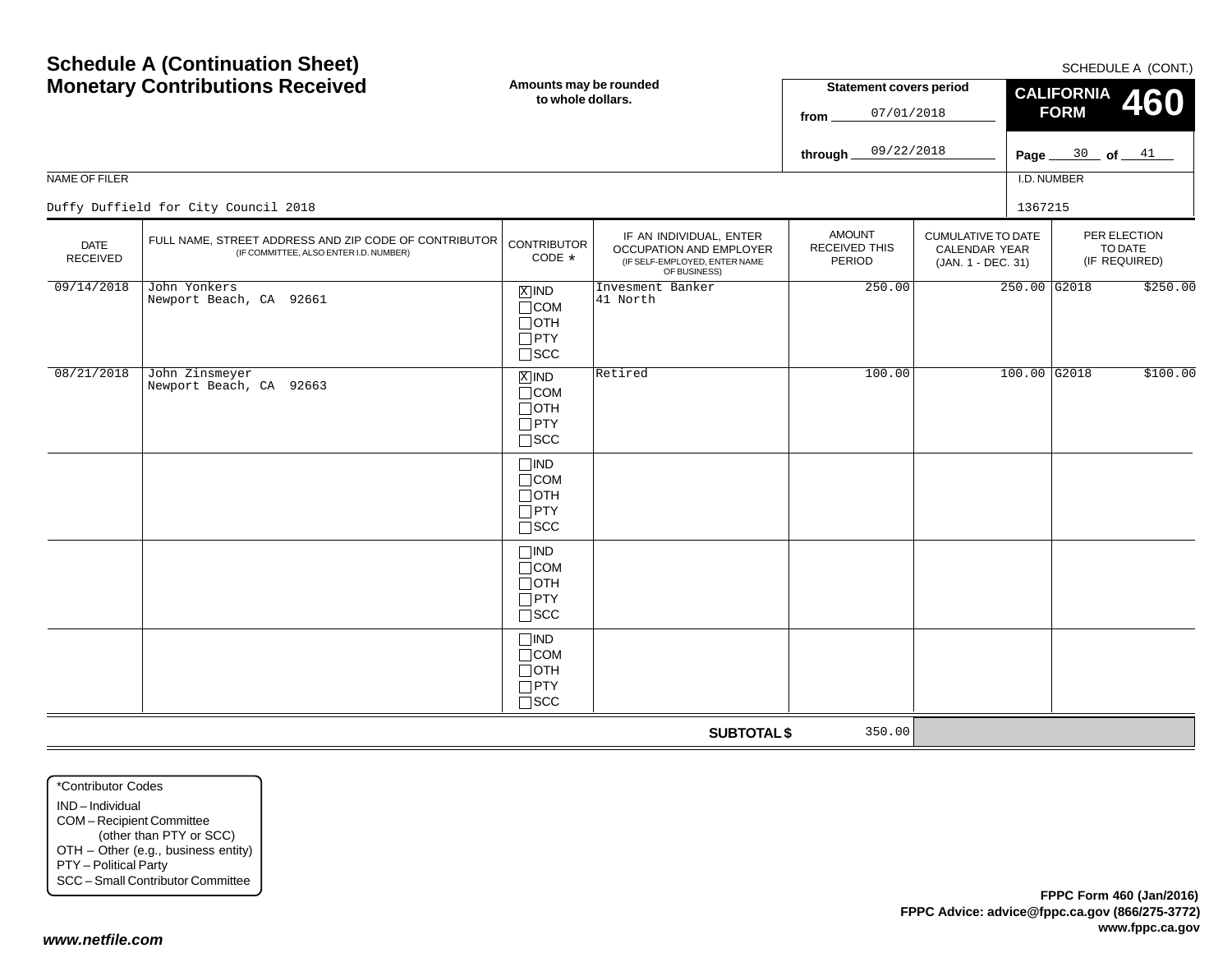#### **Schedule CNonmonetary Contributions Received** I.D. NUMBERCUMULATIVE TODATE CALENDAR YEAR (JAN 1 - DEC 31) AMOUNT/FAIR MARKETVALUEPER ELECTIONTO DATE (IF REQUIRED) DATE RECEIVED**Amounts may be rounded to whole dollars.**DESCRIPTION OF GOODS OR SERVICESSCHEDULE CREE INSTRUCTIONS ON REVERSE **Page**  $\frac{31}{4}$  of  $\frac{1}{2}$ NAME OF FILER**Statement covers period fromthrough** IF AN INDIVIDUAL, ENTER OCCUPATION AND EMPLOYER (IF SELF-EMPLOYED, ENTER NAME OF BUSINESS) FULL NAME, STREET ADDRESS AND ZIP CODE OF CONTRIBUTOR (IF COMMITTEE, ALSO ENTER I.D. NUMBER) **CONTRIBUTOR** CODE\* $\overline{X}$  IND  $\Box$ COM  $\Box$ OTH PTY SCC **CALIFORNIAFORM 460**  $\overline{\mathbb{X}}$ ind COM OTH  $\Box$ PTY  $\Box$ SCC  $\mathbb{Z}$ IND  $\left| \begin{smallmatrix} \text{Sales} \ \text{Fidel} \end{smallmatrix} \right|$  $\Box$ COM OTH PTY  $\frac{31}{ }$  of  $\frac{41}{ }$ 07/01/201809/22/2018Duffy Duffield for City Council 2018 <sup>1367215</sup> 08/14/2018 Burleigh Brewer Irvine, CA 92603 $\begin{array}{|l|c|c|c|c|}\hline \text{X} \text{IND} & \text{Lawyer} & \text{FND} & \text{389.17} \ \hline \text{COM} & \text{self} & & \text{I.163} \ \hline \end{array}$ 08/14/2018 Dan Callahan Santa Ana, CA 92707Partner<br>Callahan & Blaine e FND 389.17 889.17 889.17 889.17 08/14/2018 Virginia Cully Newport Beach, CA 92663 Fidelity NationalTitleFND389.17 889.17 G2018 \$989.17

| <b>Schedule C Summary</b>                                                                                                                                            | *Contributor Codes                  |
|----------------------------------------------------------------------------------------------------------------------------------------------------------------------|-------------------------------------|
| 1. Amount received this period - itemized nonmonetary contributions.                                                                                                 | IND-Individual                      |
| 4,280.87                                                                                                                                                             | COM-Recipient Committee             |
|                                                                                                                                                                      | (other than PTY or SCC)             |
| 2. Amount received this period – unitemized nonmonetary contributions of less than \$100 \$                                                                          | OTH - Other (e.g., business entity) |
| 0.00                                                                                                                                                                 | PTY - Political Party               |
| 3. Total nonmonetary contributions received this period.<br>(Add Lines 1 and 2. Enter here and on the Summary Page, Column A, Lines 4 and 10.)  TOTAL \$<br>4,280.87 | SCC - Small Contributor Committee   |

**SUBTOTAL \$**

1,556.68

<sup>X</sup> Real Estate Economos DeWolf FND 389.17 389.17 G2018 \$389.17

08/14/2018 Steve Economos

Irvine, CA 92612

*Attach additional information on appropriately labeled continuation sheets.*

SCC **IX IND**  $\Box$ COM  $\Box$ OTH PTY  $\Box$ SCC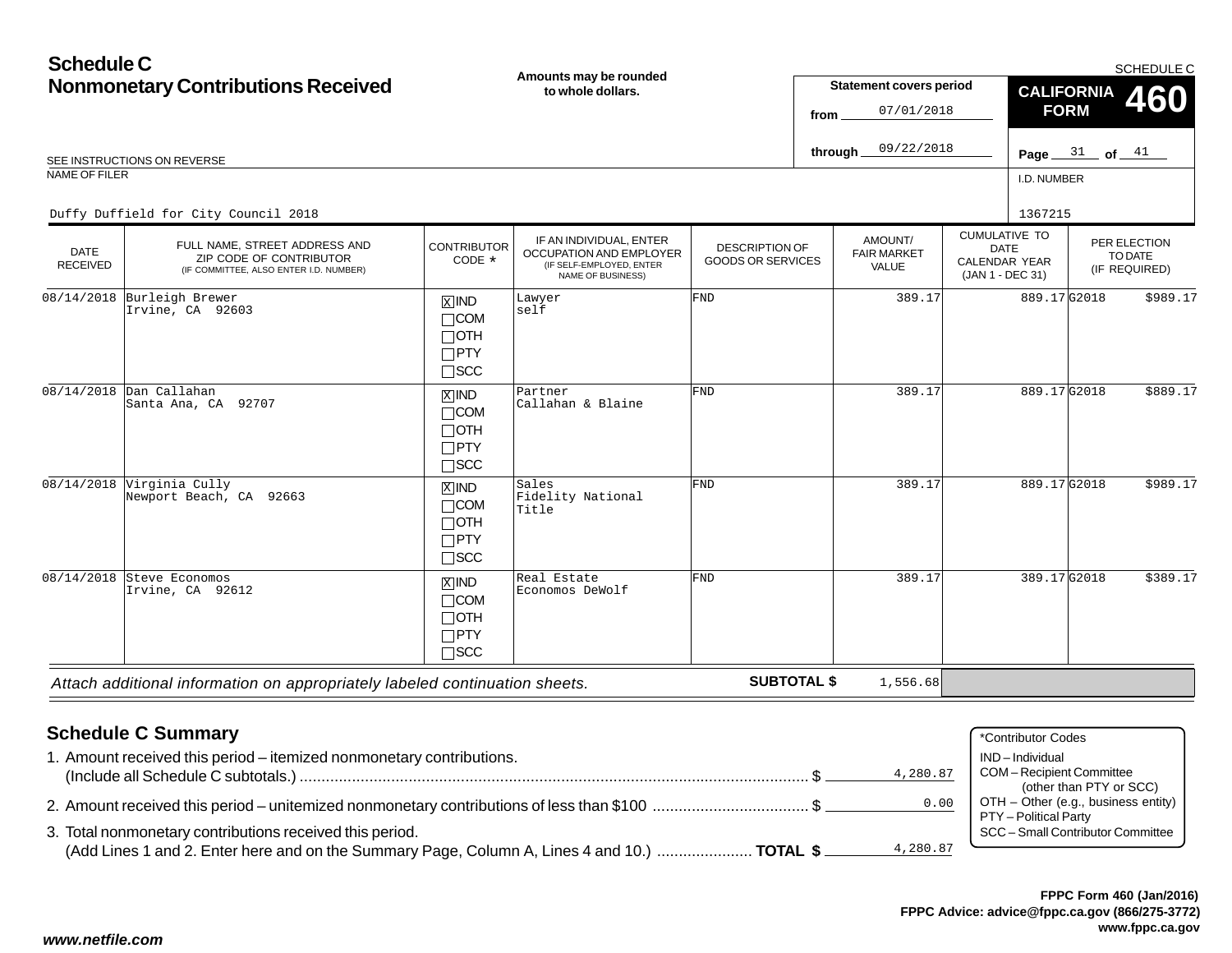# **Schedule C (Continuation Sheet) Nonmonetary Contributions Received Amounts may be rounded to whole dollars.**

SCHEDULE C (CONT.)

| <b>Nonmonetary Contributions Received</b> |                                                                                                                                            |                                                                               | Amounts may be rounded<br>to whole dollars.                                                         |                                                   | from               | <b>Statement covers period</b><br>07/01/2018 |                                                                          |             | <b>CALIFORNIA</b><br>460<br><b>FORM</b> |                                          |  |
|-------------------------------------------|--------------------------------------------------------------------------------------------------------------------------------------------|-------------------------------------------------------------------------------|-----------------------------------------------------------------------------------------------------|---------------------------------------------------|--------------------|----------------------------------------------|--------------------------------------------------------------------------|-------------|-----------------------------------------|------------------------------------------|--|
|                                           | SEE INSTRUCTIONS ON REVERSE                                                                                                                |                                                                               |                                                                                                     |                                                   | through_           | 09/22/2018                                   |                                                                          |             | Page $32$ of $41$                       |                                          |  |
| <b>NAME OF FILER</b>                      |                                                                                                                                            |                                                                               |                                                                                                     |                                                   |                    |                                              |                                                                          | I.D. NUMBER |                                         |                                          |  |
| <b>DATE</b><br><b>RECEIVED</b>            | Duffy Duffield for City Council 2018<br>FULL NAME, STREET ADDRESS AND<br>ZIP CODE OF CONTRIBUTOR<br>(IF COMMITTEE, ALSO ENTER I.D. NUMBER) | <b>CONTRIBUTOR</b><br>CODE $*$                                                | IF AN INDIVIDUAL, ENTER<br>OCCUPATION AND EMPLOYER<br>(IF SELF-EMPLOYED, ENTER<br>NAME OF BUSINESS) | <b>DESCRIPTION OF</b><br><b>GOODS OR SERVICES</b> |                    | AMOUNT/<br><b>FAIR MARKET</b><br>VALUE       | <b>CUMULATIVE TO</b><br><b>DATE</b><br>CALENDAR YEAR<br>(JAN 1 - DEC 31) | 1367215     |                                         | PER ELECTION<br>TO DATE<br>(IF REQUIRED) |  |
| 08/14/2018                                | Robert Loewen<br>Laquna Beach, CA 92651                                                                                                    | $\overline{X}$ IND<br>$\Box$ COM<br>$\Box$ OTH<br>$\Box$ PTY<br>$\square$ SCC | Exec<br>Lincoln Club of OC                                                                          | <b>FND</b>                                        |                    | 389.17                                       |                                                                          | 639.17G2018 |                                         | \$639.17                                 |  |
| 08/14/2018                                | Sean Matsler<br>Newport Beach, CA 92660                                                                                                    | $\overline{X}$ IND<br>$\Box$ COM<br>$\Box$ OTH<br>$\Box$ PTY<br>$\square$ SCC | Partner<br>Cox Castle Nicholson                                                                     | FND                                               |                    | 389.17                                       |                                                                          | 889.17G2018 |                                         | \$889.17                                 |  |
|                                           | $08/14/2018$ Mark Osgood<br>Newport Beach, CA 92660                                                                                        | $X$ IND<br>$\Box$ COM<br>$\Box$ OTH<br>$\Box$ PTY<br>$\Box$ SCC               | Principal<br>MDO Capital                                                                            | FND                                               |                    | 389.17                                       |                                                                          | 889.17G2018 |                                         | \$889.17                                 |  |
|                                           | 08/14/2018 Lisa Salisbury Salisbury Law Group/<br>Property Group<br>Santa Ana, CA 92704                                                    | $\Box$ IND<br>$\Box$ COM<br>$[X]$ OTH<br>$\Box$ PTY<br>$\square$ SCC          |                                                                                                     | <b>FND</b>                                        |                    | 389.17                                       |                                                                          | 489.17G2018 |                                         | \$689.17                                 |  |
|                                           | $08/14/2018$ Eric Smyth<br>Irvine, CA 92612                                                                                                | $X$ IND<br>$\Box$ COM<br>$\Box$ OTH<br>$\Box$ PTY<br>$\Box$ SCC               | Principal<br>CIP Real Estate                                                                        | FND                                               |                    | 389.17                                       |                                                                          | 389.17G2018 |                                         | \$389.17                                 |  |
|                                           | Attach additional information on appropriately labeled continuation sheets.                                                                |                                                                               |                                                                                                     |                                                   | <b>SUBTOTAL \$</b> | 1,945.85                                     |                                                                          |             |                                         |                                          |  |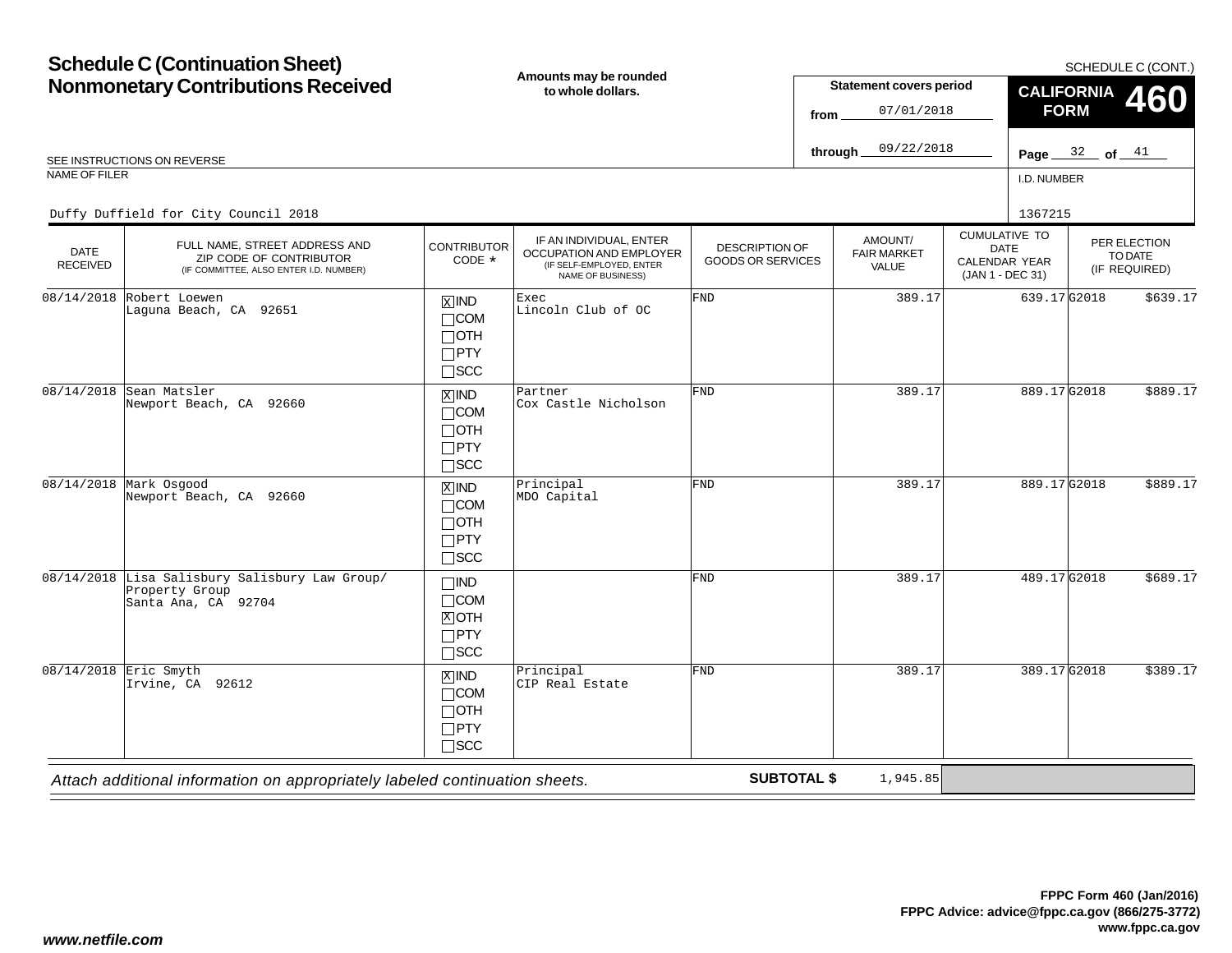#### **Schedule C (Continuation Sheet) Nonmonetary Contributions Received** I.D. NUMBERCUMULATIVE TODATE CALENDAR YEAR (JAN 1 - DEC 31) AMOUNT/FAIR MARKETVALUEPER ELECTIONTO DATE(IF REQUIRED) DATE RECEIVED**Amounts may be rounded to whole dollars.**DESCRIPTION OF GOODS OR SERVICESSCHEDULE C (CONT.) REE INSTRUCTIONS ON REVERSE **Page** the set of a set of a set of a set of a set of a set of a set of a set of a set of a set of a set of a set of a set of a set of a set of a set of a set of a set of a set of a set of a set NAME OF FILER**Statement covers period fromthrough** IF AN INDIVIDUAL, ENTER OCCUPATION AND EMPLOYER (IF SELF-EMPLOYED, ENTER NAME OF BUSINESS) FULL NAME, STREET ADDRESS AND ZIP CODE OF CONTRIBUTOR (IF COMMITTEE, ALSO ENTER I.D. NUMBER) **CONTRIBUTOR** CODE\* $\overline{X}$  IND  $\Box$ COM  $\Box$ OTH PTY SCC **CALIFORNIA FORM 460** IND COM OTH PTY SCC  $\Box$ IND  $\Box$ COM OTH PTY SCC  $\Box$ IND COM  $\Box$ OTH PTY SCC  $\Box$ IND  $\Box$ COM OTH  $\Box$ PTY  $\Box$ SCC  $\frac{33}{ }$  of  $\frac{41}{ }$ 07/01/201809/22/2018Duffy Duffield for City Council 2018 <sup>1367215</sup> 08/14/2018 Ed Susolik Newport Beach, CA 92660 <sup>X</sup> Partner Callahan & Blaine FND 389.17 889.17 G2018 \$889.17 08/14/2018 John Warner Newport Beach, CA 92660 $\begin{array}{c|c|c|c|c|c} \hline \text{X} & \text{IND} & \text{Exec} & \text{FND} & \text{389.17} & \text{639.17} \ \hline \text{COM} & \text{Linear Club of } \text{OC} & & & \end{array}$

*Attach additional information on appropriately labeled continuation sheets.*

**SUBTOTAL \$**

778.34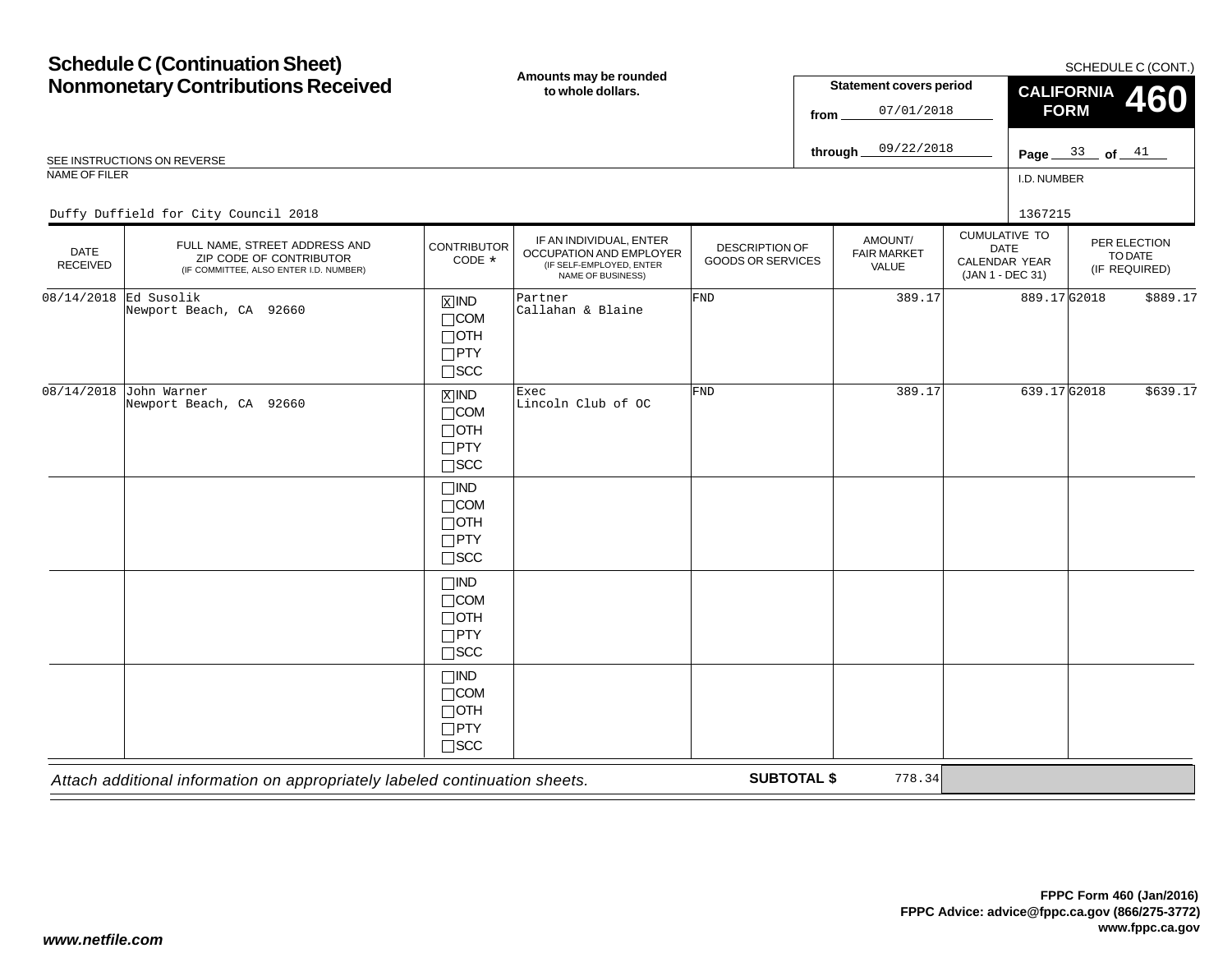|                                           |                        | SCHEDULE E              |                              |  |  |  |  |
|-------------------------------------------|------------------------|-------------------------|------------------------------|--|--|--|--|
| <b>Schedule E</b><br><b>Payments Made</b> | Amounts may be rounded | Statement covers period | CALIFORNIA 460               |  |  |  |  |
|                                           | to whole dollars.      | 07/01/2018<br>from      | <b>FORM</b>                  |  |  |  |  |
| SEE INSTRUCTIONS ON REVERSE               |                        | 09/22/2018<br>through.  | Page $34$<br>of $\_\_\_\_41$ |  |  |  |  |
| NAME OF FILER                             |                        |                         | I.D. NUMBER                  |  |  |  |  |
| Duffy Duffield for City Council 2018      |                        |                         | 1367215                      |  |  |  |  |

**CODES:** If one of the following codes accurately describes the payment, you may enter the code. Otherwise, describe the payment.

| <b>CMP</b> | campaign paraphernalia/misc.                                  | MBR        | member communications                        |      | RAD radio airtime and production costs                    |
|------------|---------------------------------------------------------------|------------|----------------------------------------------|------|-----------------------------------------------------------|
|            | CNS campaign consultants                                      |            | MTG meetings and appearances                 | RFD. | returned contributions                                    |
|            | CTB contribution (explain nonmonetary)*                       |            | OFC office expenses                          |      | SAL campaign workers' salaries                            |
|            | CVC civic donations                                           | PEI        | petition circulating                         | TEL  | t.v. or cable airtime and production costs                |
| - FIL      | candidate filing/ballot fees                                  | PHO        | phone banks                                  |      | TRC candidate travel, lodging, and meals                  |
| <b>FND</b> | fundraising events                                            | <b>POL</b> | polling and survey research                  |      | TRS staff/spouse travel, lodging, and meals               |
| IND.       | independent expenditure supporting/opposing others (explain)* |            | POS postage, delivery and messenger services | TSF  | transfer between committees of the same candidate/sponsor |
|            | LEG legal defense                                             |            | professional services (legal, accounting)    |      | VOT voter registration                                    |
|            | campaign literature and mailings                              | PRT        | print ads                                    |      | WEB information technology costs (internet, e-mail)       |

|                                 | NAME AND ADDRESS OF PAYEE<br>(IF COMMITTEE, ALSO ENTER I.D. NUMBER)                                  | CODE | <b>OR</b>     | DESCRIPTION OF PAYMENT | AMOUNT PAID |
|---------------------------------|------------------------------------------------------------------------------------------------------|------|---------------|------------------------|-------------|
| Anedot<br>Baton Rouge, LA 70808 |                                                                                                      |      | cc Processing |                        | 10.30       |
| Anedot<br>Baton Rouge, LA 70808 |                                                                                                      |      | cc Processing |                        | 41.80       |
| Anedot<br>Baton Rouge, LA 70808 |                                                                                                      |      | cc Processing |                        | 1.50        |
|                                 | * Payments that are contributions or independent expenditures must also be summarized on Schedule D. |      |               | <b>SUBTOTAL \$</b>     | 53.60       |
| <b>Schedule E Summary</b>       |                                                                                                      |      |               |                        |             |

|                                                                                                            | 25,462.39 |
|------------------------------------------------------------------------------------------------------------|-----------|
| 2. Unitemized payments made this period of under \$100 macuum macuum macuum macuum macuum macuum macuum \$ | 25.00     |
|                                                                                                            | 0.00      |
|                                                                                                            |           |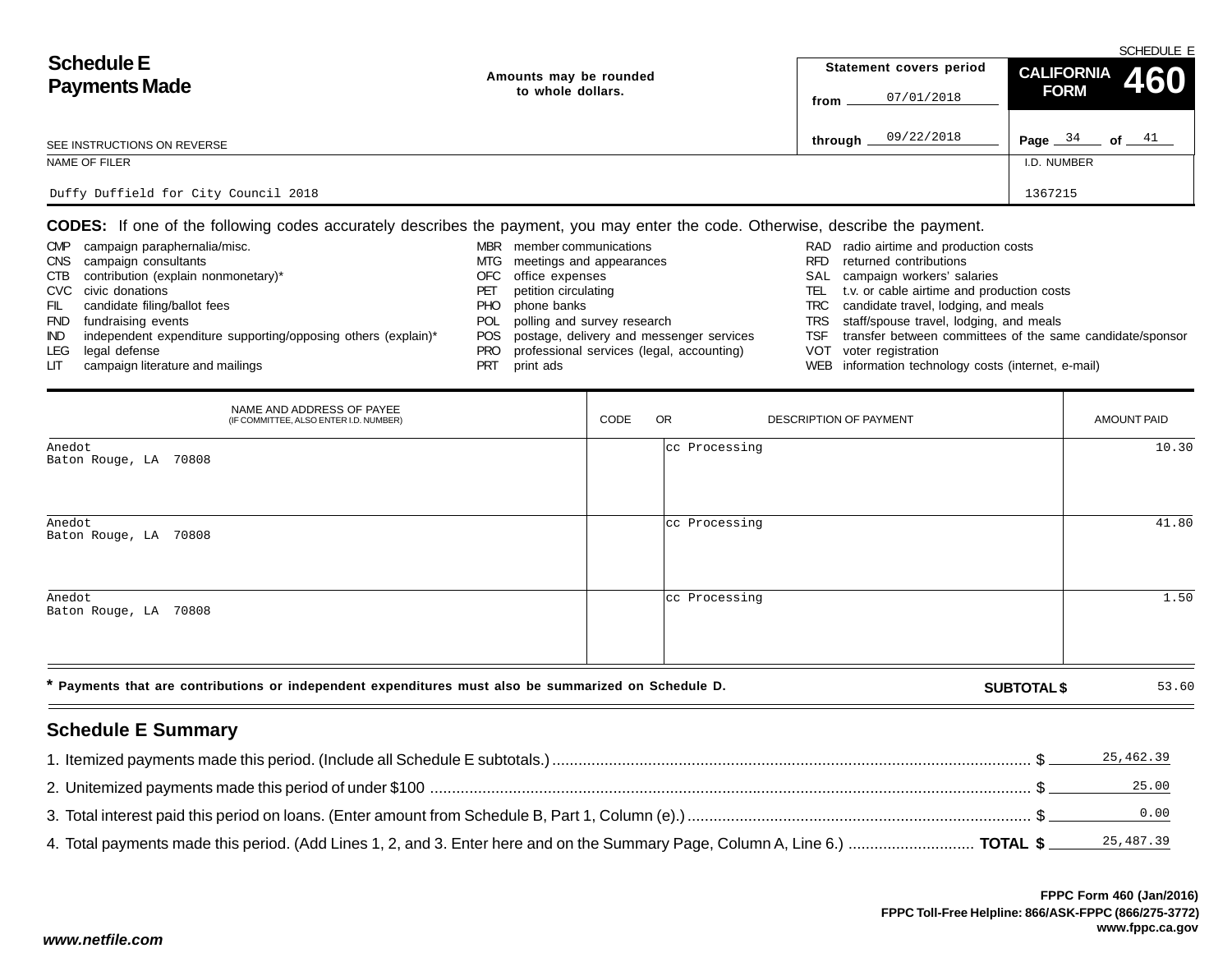| <b>Schedule E</b><br>(Continuation Sheet)<br><b>Payments Made</b>                                                                                                                                                                                                                                                                                                                                                                                                                                                                 | Amounts may be rounded<br>to whole dollars.                                                                                                                                                                                                               |      | <b>Statement covers period</b><br>07/01/2018<br>from                                  | SCHEDULE E (CONT.)<br><b>CALIFORNIA</b><br><b>FORM</b>                                                                                                                                                                                                                                                                                                                                                                |                                                           |  |
|-----------------------------------------------------------------------------------------------------------------------------------------------------------------------------------------------------------------------------------------------------------------------------------------------------------------------------------------------------------------------------------------------------------------------------------------------------------------------------------------------------------------------------------|-----------------------------------------------------------------------------------------------------------------------------------------------------------------------------------------------------------------------------------------------------------|------|---------------------------------------------------------------------------------------|-----------------------------------------------------------------------------------------------------------------------------------------------------------------------------------------------------------------------------------------------------------------------------------------------------------------------------------------------------------------------------------------------------------------------|-----------------------------------------------------------|--|
| SEE INSTRUCTIONS ON REVERSE                                                                                                                                                                                                                                                                                                                                                                                                                                                                                                       |                                                                                                                                                                                                                                                           |      |                                                                                       | 09/22/2018<br>through_                                                                                                                                                                                                                                                                                                                                                                                                | Page $35$ of $41$                                         |  |
| NAME OF FILER                                                                                                                                                                                                                                                                                                                                                                                                                                                                                                                     |                                                                                                                                                                                                                                                           |      |                                                                                       |                                                                                                                                                                                                                                                                                                                                                                                                                       | I.D. NUMBER                                               |  |
| Duffy Duffield for City Council 2018                                                                                                                                                                                                                                                                                                                                                                                                                                                                                              |                                                                                                                                                                                                                                                           |      |                                                                                       |                                                                                                                                                                                                                                                                                                                                                                                                                       | 1367215                                                   |  |
| <b>CODES:</b> If one of the following codes accurately describes the payment, you may enter the code. Otherwise, describe the payment.<br>campaign paraphernalia/misc.<br><b>CMP</b><br>campaign consultants<br><b>CNS</b><br>contribution (explain nonmonetary)*<br>CTB.<br>civic donations<br><b>CVC</b><br>candidate filing/ballot fees<br>FIL.<br>fundraising events<br>FND<br>independent expenditure supporting/opposing others (explain)*<br>IND.<br><b>LEG</b><br>legal defense<br>campaign literature and mailings<br>LП | member communications<br>MBR<br>MTG<br>meetings and appearances<br><b>OFC</b><br>office expenses<br>PET<br>petition circulating<br><b>PHO</b><br>phone banks<br>polling and survey research<br>POL<br><b>POS</b><br><b>PRO</b><br><b>PRT</b><br>print ads |      | postage, delivery and messenger services<br>professional services (legal, accounting) | radio airtime and production costs<br><b>RAD</b><br>returned contributions<br><b>RFD</b><br>campaign workers' salaries<br>SAL<br>t.v. or cable airtime and production costs<br>TEL.<br>candidate travel, lodging, and meals<br><b>TRC</b><br>staff/spouse travel, lodging, and meals<br><b>TRS</b><br><b>TSF</b><br><b>VOT</b><br>voter registration<br><b>WEB</b><br>information technology costs (internet, e-mail) | transfer between committees of the same candidate/sponsor |  |
| NAME AND ADDRESS OF PAYEE<br>(IF COMMITTEE, ALSO ENTER I.D. NUMBER)                                                                                                                                                                                                                                                                                                                                                                                                                                                               |                                                                                                                                                                                                                                                           | CODE | <b>OR</b>                                                                             | <b>DESCRIPTION OF PAYMENT</b>                                                                                                                                                                                                                                                                                                                                                                                         | AMOUNT PAID                                               |  |
| Anedot<br>Baton Rouge, LA 70808                                                                                                                                                                                                                                                                                                                                                                                                                                                                                                   |                                                                                                                                                                                                                                                           |      | cc Processing                                                                         |                                                                                                                                                                                                                                                                                                                                                                                                                       | 5.30                                                      |  |
| Anedot<br>Baton Rouge, LA 70808                                                                                                                                                                                                                                                                                                                                                                                                                                                                                                   |                                                                                                                                                                                                                                                           |      | cc Processing                                                                         |                                                                                                                                                                                                                                                                                                                                                                                                                       | 121.80                                                    |  |
| Anedot<br>Baton Rouge, LA 70808                                                                                                                                                                                                                                                                                                                                                                                                                                                                                                   |                                                                                                                                                                                                                                                           |      | cc Processing                                                                         |                                                                                                                                                                                                                                                                                                                                                                                                                       | 8.60                                                      |  |

Anedot

**SUBTOTAL \$ \* Payments that are contributions or independent expenditures must also be summarized on Schedule D.** Baton Rouge, LA 70808cc Processing  $\sim$  54.60 Anedot Baton Rouge, LA 70808cc Processing  $\sigma$  10.30 200.60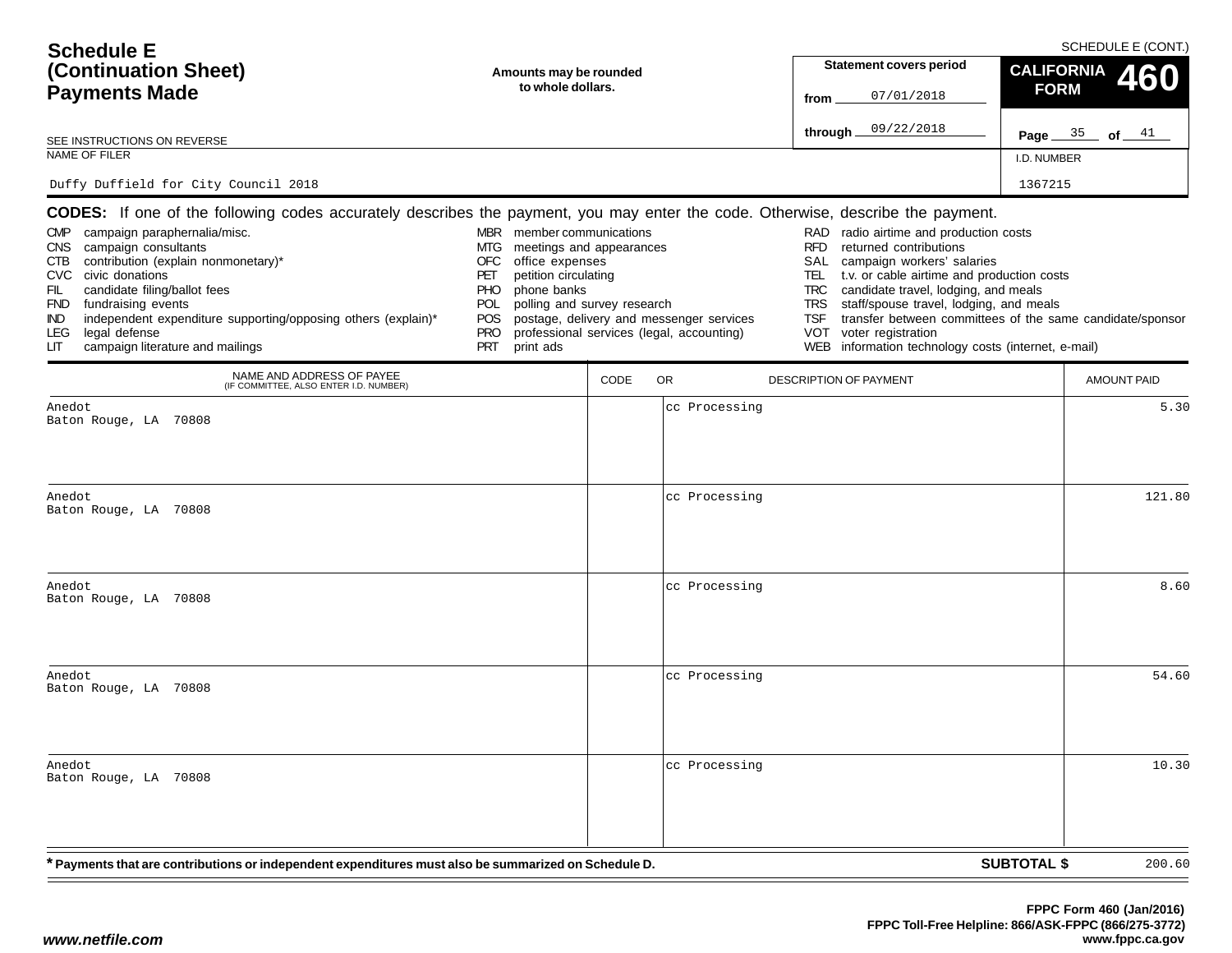| <b>Schedule E</b><br>(Continuation Sheet)<br><b>Payments Made</b><br>SEE INSTRUCTIONS ON REVERSE<br><b>NAME OF FILER</b>                                                                                                                                                                                                                                                                                                                                                                                                                                                                                                                                           | Amounts may be rounded<br>to whole dollars.                                                      |                                                                                                      |                                          | from<br>through.                                                                                       | <b>Statement covers period</b><br>07/01/2018<br>09/22/2018                                                                                                                                                                                                                                                                                                            | <b>CALIFORNIA</b><br><b>FORM</b><br>I.D. NUMBER | SCHEDULE E (CONT.)<br><b>Page</b> $36$ of $41$ |
|--------------------------------------------------------------------------------------------------------------------------------------------------------------------------------------------------------------------------------------------------------------------------------------------------------------------------------------------------------------------------------------------------------------------------------------------------------------------------------------------------------------------------------------------------------------------------------------------------------------------------------------------------------------------|--------------------------------------------------------------------------------------------------|------------------------------------------------------------------------------------------------------|------------------------------------------|--------------------------------------------------------------------------------------------------------|-----------------------------------------------------------------------------------------------------------------------------------------------------------------------------------------------------------------------------------------------------------------------------------------------------------------------------------------------------------------------|-------------------------------------------------|------------------------------------------------|
| Duffy Duffield for City Council 2018<br>CODES: If one of the following codes accurately describes the payment, you may enter the code. Otherwise, describe the payment.<br><b>CMP</b><br>campaign paraphernalia/misc.<br><b>CNS</b><br>campaign consultants<br>MTG.<br>contribution (explain nonmonetary)*<br><b>OFC</b><br>CTB<br><b>CVC</b><br>civic donations<br>PET<br>PHO<br>candidate filing/ballot fees<br>FIL<br>fundraising events<br><b>POL</b><br><b>FND</b><br>independent expenditure supporting/opposing others (explain)*<br>POS<br><b>IND</b><br>legal defense<br><b>LEG</b><br><b>PRO</b><br>campaign literature and mailings<br><b>PRT</b><br>LП | MBR member communications<br>office expenses<br>petition circulating<br>phone banks<br>print ads | meetings and appearances<br>polling and survey research<br>professional services (legal, accounting) | postage, delivery and messenger services | <b>RFD</b><br><b>SAL</b><br>TEL.<br><b>TRC</b><br><b>TRS</b><br><b>TSF</b><br><b>VOT</b><br><b>WEB</b> | RAD radio airtime and production costs<br>returned contributions<br>campaign workers' salaries<br>t.v. or cable airtime and production costs<br>candidate travel, lodging, and meals<br>staff/spouse travel, lodging, and meals<br>transfer between committees of the same candidate/sponsor<br>voter registration<br>information technology costs (internet, e-mail) | 1367215                                         |                                                |
| NAME AND ADDRESS OF PAYEE<br>(IF COMMITTEE, ALSO ENTER I.D. NUMBER)                                                                                                                                                                                                                                                                                                                                                                                                                                                                                                                                                                                                |                                                                                                  | <b>OR</b><br>CODE                                                                                    |                                          |                                                                                                        | <b>DESCRIPTION OF PAYMENT</b>                                                                                                                                                                                                                                                                                                                                         |                                                 | <b>AMOUNT PAID</b>                             |
| Anedot<br>Baton Rouge, LA 70808<br>Anedot.<br>Baton Rouge, LA 70808                                                                                                                                                                                                                                                                                                                                                                                                                                                                                                                                                                                                |                                                                                                  |                                                                                                      | cc Processing<br>cc Processing           |                                                                                                        |                                                                                                                                                                                                                                                                                                                                                                       |                                                 | 10.30<br>20.30                                 |

cc Processing

cc Processing

cc Processing

**SUBTOTAL \$**

279.00

g and  $119.20$ 

g 108.90

 $\sigma$  20.30

Anedot

Anedot

Anedot

Baton Rouge, LA 70808

Baton Rouge, LA 70808

Baton Rouge, LA 70808

**\* Payments that are contributions or independent expenditures must also be summarized on Schedule D.**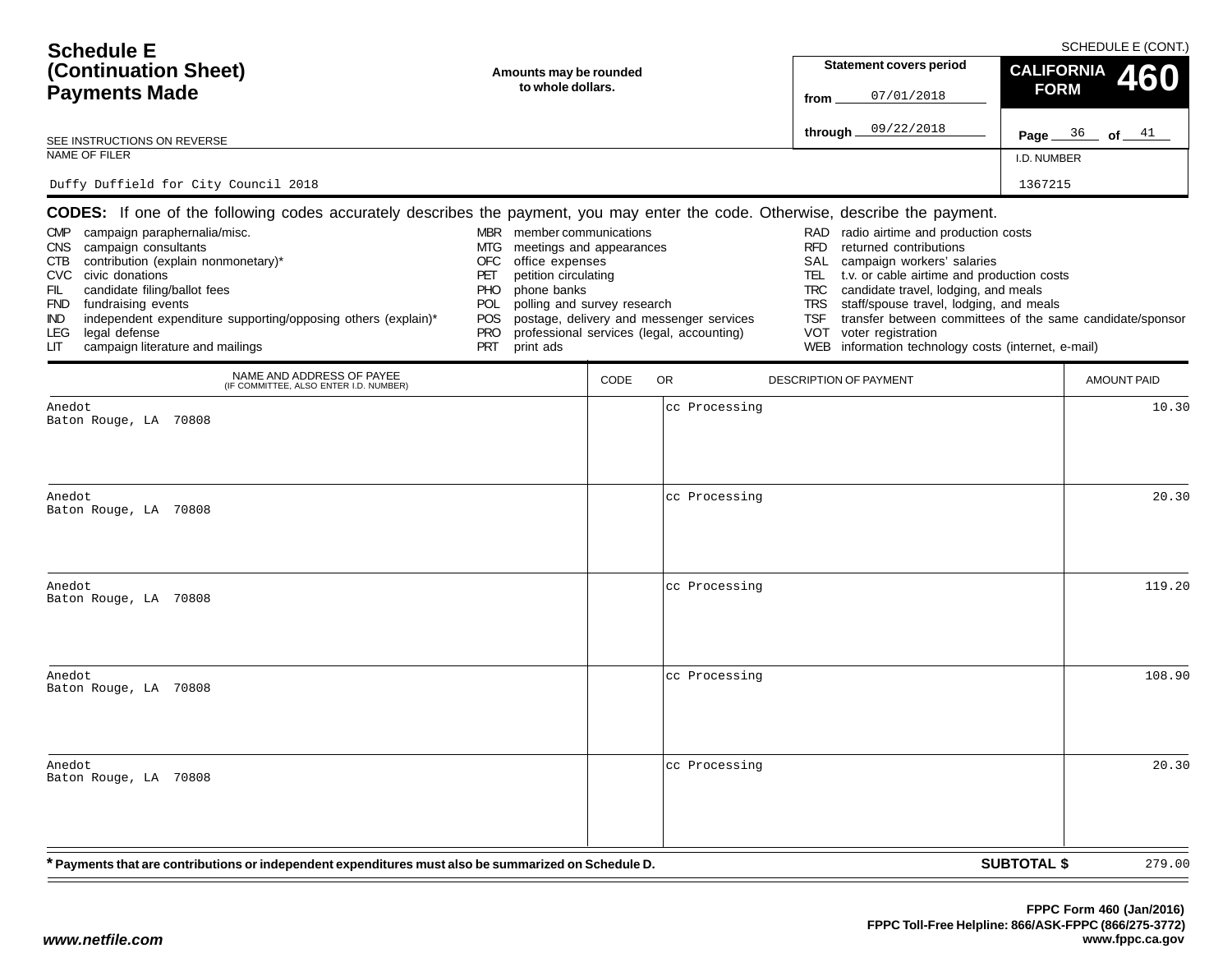| <b>Schedule E</b><br>(Continuation Sheet)<br><b>Payments Made</b>                                                                                                                                                                                                                                                                                                                                                                                                                                                                      | Amounts may be rounded<br>to whole dollars.                                                                                                                                                                                                                    |      |                                                                                       | from                                                                                | <b>Statement covers period</b><br>07/01/2018                                                                                                                                                                                                                                                                                                                              | SCHEDULE E (CONT.)<br><b>CALIFORNIA</b><br><b>FORM</b> |                    |  |
|----------------------------------------------------------------------------------------------------------------------------------------------------------------------------------------------------------------------------------------------------------------------------------------------------------------------------------------------------------------------------------------------------------------------------------------------------------------------------------------------------------------------------------------|----------------------------------------------------------------------------------------------------------------------------------------------------------------------------------------------------------------------------------------------------------------|------|---------------------------------------------------------------------------------------|-------------------------------------------------------------------------------------|---------------------------------------------------------------------------------------------------------------------------------------------------------------------------------------------------------------------------------------------------------------------------------------------------------------------------------------------------------------------------|--------------------------------------------------------|--------------------|--|
| SEE INSTRUCTIONS ON REVERSE                                                                                                                                                                                                                                                                                                                                                                                                                                                                                                            |                                                                                                                                                                                                                                                                |      |                                                                                       | through _                                                                           | 09/22/2018                                                                                                                                                                                                                                                                                                                                                                |                                                        | Page $37$ of $41$  |  |
| NAME OF FILER                                                                                                                                                                                                                                                                                                                                                                                                                                                                                                                          |                                                                                                                                                                                                                                                                |      |                                                                                       |                                                                                     |                                                                                                                                                                                                                                                                                                                                                                           | I.D. NUMBER                                            |                    |  |
| Duffy Duffield for City Council 2018                                                                                                                                                                                                                                                                                                                                                                                                                                                                                                   |                                                                                                                                                                                                                                                                |      |                                                                                       |                                                                                     |                                                                                                                                                                                                                                                                                                                                                                           | 1367215                                                |                    |  |
| <b>CODES:</b> If one of the following codes accurately describes the payment, you may enter the code. Otherwise, describe the payment.<br>campaign paraphernalia/misc.<br><b>CMP</b><br><b>CNS</b><br>campaign consultants<br>contribution (explain nonmonetary)*<br>CTB<br>civic donations<br><b>CVC</b><br>candidate filing/ballot fees<br>FIL<br><b>FND</b><br>fundraising events<br>independent expenditure supporting/opposing others (explain)*<br>IND.<br>legal defense<br><b>LEG</b><br>campaign literature and mailings<br>LГ | MBR member communications<br>meetings and appearances<br>MTG.<br>office expenses<br><b>OFC</b><br>petition circulating<br>PET<br>phone banks<br><b>PHO</b><br>polling and survey research<br><b>POL</b><br><b>POS</b><br><b>PRO</b><br><b>PRT</b><br>print ads |      | postage, delivery and messenger services<br>professional services (legal, accounting) | RFD.<br><b>SAL</b><br>TEL 1<br><b>TRC</b><br><b>TRS</b><br><b>TSF</b><br><b>VOT</b> | RAD radio airtime and production costs<br>returned contributions<br>campaign workers' salaries<br>t.v. or cable airtime and production costs<br>candidate travel, lodging, and meals<br>staff/spouse travel, lodging, and meals<br>transfer between committees of the same candidate/sponsor<br>voter registration<br>WEB information technology costs (internet, e-mail) |                                                        |                    |  |
| NAME AND ADDRESS OF PAYEE<br>(IF COMMITTEE, ALSO ENTER I.D. NUMBER)                                                                                                                                                                                                                                                                                                                                                                                                                                                                    |                                                                                                                                                                                                                                                                | CODE | <b>OR</b>                                                                             |                                                                                     | <b>DESCRIPTION OF PAYMENT</b>                                                                                                                                                                                                                                                                                                                                             |                                                        | <b>AMOUNT PAID</b> |  |
| Anedot<br>Baton Rouge, LA 70808                                                                                                                                                                                                                                                                                                                                                                                                                                                                                                        |                                                                                                                                                                                                                                                                |      | cc Processing                                                                         |                                                                                     |                                                                                                                                                                                                                                                                                                                                                                           |                                                        | 75.50              |  |
| Anedot<br>Baton Rouge, LA 70808                                                                                                                                                                                                                                                                                                                                                                                                                                                                                                        |                                                                                                                                                                                                                                                                |      | cc Processing                                                                         |                                                                                     |                                                                                                                                                                                                                                                                                                                                                                           |                                                        | 54.60              |  |
| Anedot<br>Baton Rouge, LA 70808                                                                                                                                                                                                                                                                                                                                                                                                                                                                                                        |                                                                                                                                                                                                                                                                |      | cc Processing                                                                         |                                                                                     |                                                                                                                                                                                                                                                                                                                                                                           |                                                        | 48.60              |  |

| * Payments that are contributions or independent expenditures must also be summarized on Schedule D. |     | <b>SUBTOTAL \$</b> | 6,328.94 |
|------------------------------------------------------------------------------------------------------|-----|--------------------|----------|
| Bieber Communications<br>Santa Ana, CA 92704                                                         | LIT |                    | 2,235.40 |
| Bieber Communications<br>Santa Ana, CA 92704                                                         | LIT |                    | 3,914.84 |
|                                                                                                      |     |                    |          |

6,328.94

 $\equiv$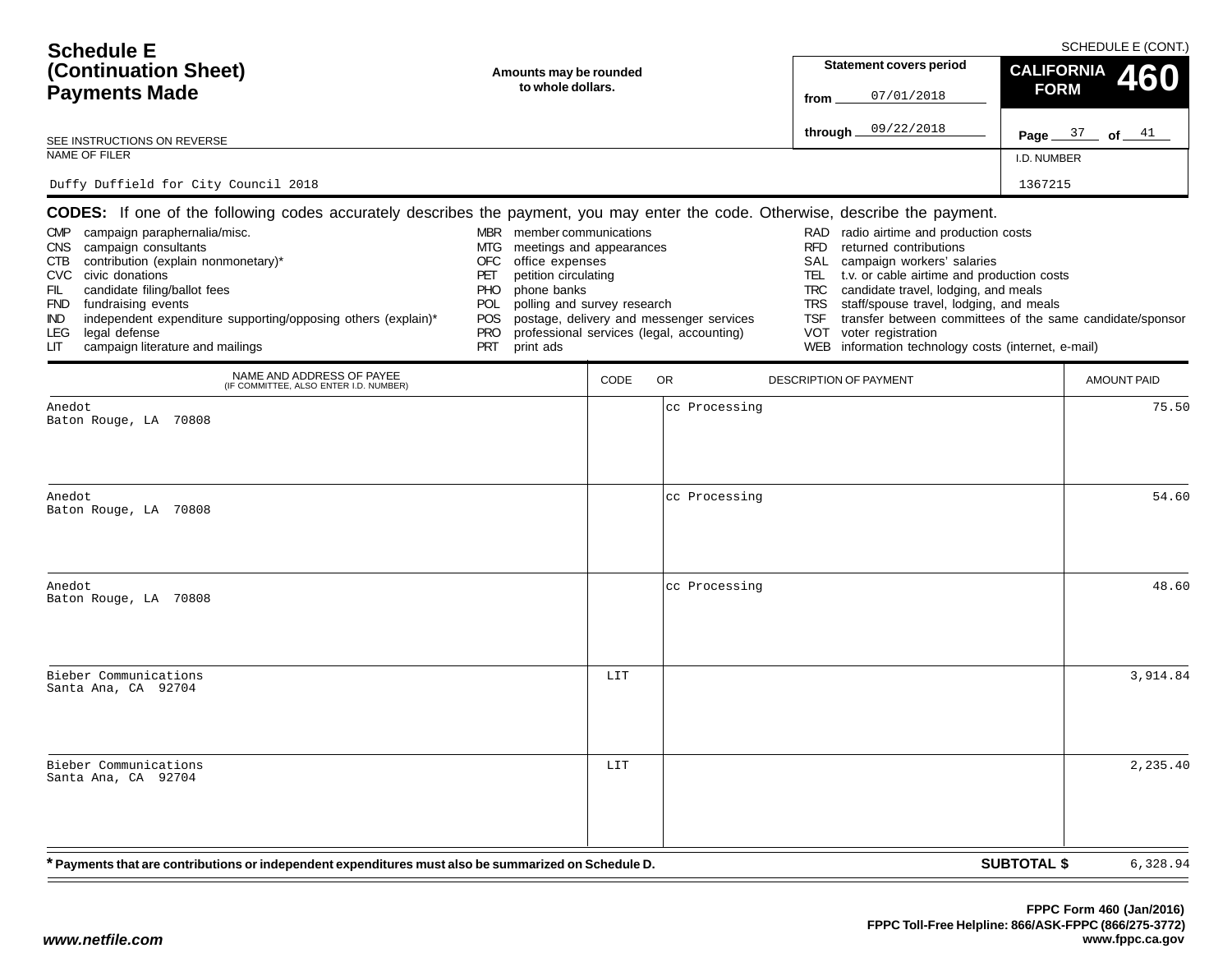| <b>Schedule E</b>                                                                                                                                                                                                                                                                                                                                                                                                                                                                          |                                                                                                                                                                                                                                              |                        |                                                                                       |                                                                                                  | SCHEDULE E (CONT.)                                                                                                                                                                                                                                                                                                                                                |                    |                          |  |  |
|--------------------------------------------------------------------------------------------------------------------------------------------------------------------------------------------------------------------------------------------------------------------------------------------------------------------------------------------------------------------------------------------------------------------------------------------------------------------------------------------|----------------------------------------------------------------------------------------------------------------------------------------------------------------------------------------------------------------------------------------------|------------------------|---------------------------------------------------------------------------------------|--------------------------------------------------------------------------------------------------|-------------------------------------------------------------------------------------------------------------------------------------------------------------------------------------------------------------------------------------------------------------------------------------------------------------------------------------------------------------------|--------------------|--------------------------|--|--|
| (Continuation Sheet)                                                                                                                                                                                                                                                                                                                                                                                                                                                                       |                                                                                                                                                                                                                                              | Amounts may be rounded |                                                                                       |                                                                                                  | <b>Statement covers period</b>                                                                                                                                                                                                                                                                                                                                    |                    | <b>CALIFORNIA</b><br>460 |  |  |
| to whole dollars.<br><b>Payments Made</b>                                                                                                                                                                                                                                                                                                                                                                                                                                                  |                                                                                                                                                                                                                                              |                        |                                                                                       | from                                                                                             | 07/01/2018                                                                                                                                                                                                                                                                                                                                                        | <b>FORM</b>        |                          |  |  |
| SEE INSTRUCTIONS ON REVERSE                                                                                                                                                                                                                                                                                                                                                                                                                                                                |                                                                                                                                                                                                                                              |                        |                                                                                       | through.                                                                                         | 09/22/2018                                                                                                                                                                                                                                                                                                                                                        |                    | Page $38$ of $41$        |  |  |
| NAME OF FILER                                                                                                                                                                                                                                                                                                                                                                                                                                                                              |                                                                                                                                                                                                                                              |                        |                                                                                       |                                                                                                  |                                                                                                                                                                                                                                                                                                                                                                   | I.D. NUMBER        |                          |  |  |
| Duffy Duffield for City Council 2018                                                                                                                                                                                                                                                                                                                                                                                                                                                       |                                                                                                                                                                                                                                              |                        |                                                                                       |                                                                                                  |                                                                                                                                                                                                                                                                                                                                                                   | 1367215            |                          |  |  |
| <b>CODES:</b> If one of the following codes accurately describes the payment, you may enter the code. Otherwise, describe the payment.<br>CMP campaign paraphernalia/misc.<br>campaign consultants<br>CNS<br>contribution (explain nonmonetary)*<br>CTB<br>CVC civic donations<br>candidate filing/ballot fees<br>FIL<br>FND fundraising events<br>independent expenditure supporting/opposing others (explain)*<br>IND<br>legal defense<br>LEG.<br>campaign literature and mailings<br>LГ | member communications<br>MBR<br>MTG<br>meetings and appearances<br>OFC<br>office expenses<br>petition circulating<br>PET<br>phone banks<br>PHO<br>polling and survey research<br><b>POL</b><br>POS.<br><b>PRO</b><br><b>PRT</b><br>print ads |                        | postage, delivery and messenger services<br>professional services (legal, accounting) | RAD.<br><b>RFD</b><br>SAL<br>TEL.<br><b>TRC</b><br><b>TRS</b><br>TSF<br><b>VOT</b><br><b>WEB</b> | radio airtime and production costs<br>returned contributions<br>campaign workers' salaries<br>t.v. or cable airtime and production costs<br>candidate travel, lodging, and meals<br>staff/spouse travel, lodging, and meals<br>transfer between committees of the same candidate/sponsor<br>voter registration<br>information technology costs (internet, e-mail) |                    |                          |  |  |
| NAME AND ADDRESS OF PAYEE<br>(IF COMMITTEE, ALSO ENTER I.D. NUMBER)                                                                                                                                                                                                                                                                                                                                                                                                                        |                                                                                                                                                                                                                                              | CODE                   | <b>OR</b>                                                                             | DESCRIPTION OF PAYMENT                                                                           |                                                                                                                                                                                                                                                                                                                                                                   |                    | <b>AMOUNT PAID</b>       |  |  |
| Budget Watchdogs (ID# 1345115)<br>Torrance, CA 90505                                                                                                                                                                                                                                                                                                                                                                                                                                       |                                                                                                                                                                                                                                              | LIT                    |                                                                                       |                                                                                                  |                                                                                                                                                                                                                                                                                                                                                                   |                    | 2,630.00                 |  |  |
| California Voter Guide (ID# 595004)<br>Torrance, CA 90505                                                                                                                                                                                                                                                                                                                                                                                                                                  |                                                                                                                                                                                                                                              | LIT                    |                                                                                       |                                                                                                  |                                                                                                                                                                                                                                                                                                                                                                   |                    | 1,353.00                 |  |  |
| CALSAL Voter Guide<br>Torrance, CA 90505                                                                                                                                                                                                                                                                                                                                                                                                                                                   |                                                                                                                                                                                                                                              | LIT                    |                                                                                       |                                                                                                  |                                                                                                                                                                                                                                                                                                                                                                   |                    | 1,042.00                 |  |  |
| COGS<br>Santa Ana, CA 92707                                                                                                                                                                                                                                                                                                                                                                                                                                                                |                                                                                                                                                                                                                                              | $\texttt{CMP}$         |                                                                                       |                                                                                                  |                                                                                                                                                                                                                                                                                                                                                                   |                    | 4,252.00                 |  |  |
| COPS Voter Guide (ID# 599014)<br>Folsom, CA 95630                                                                                                                                                                                                                                                                                                                                                                                                                                          |                                                                                                                                                                                                                                              | LIT                    |                                                                                       |                                                                                                  |                                                                                                                                                                                                                                                                                                                                                                   |                    | 1,597.00                 |  |  |
| * Payments that are contributions or independent expenditures must also be summarized on Schedule D.                                                                                                                                                                                                                                                                                                                                                                                       |                                                                                                                                                                                                                                              |                        |                                                                                       |                                                                                                  |                                                                                                                                                                                                                                                                                                                                                                   | <b>SUBTOTAL \$</b> | 10,874.00                |  |  |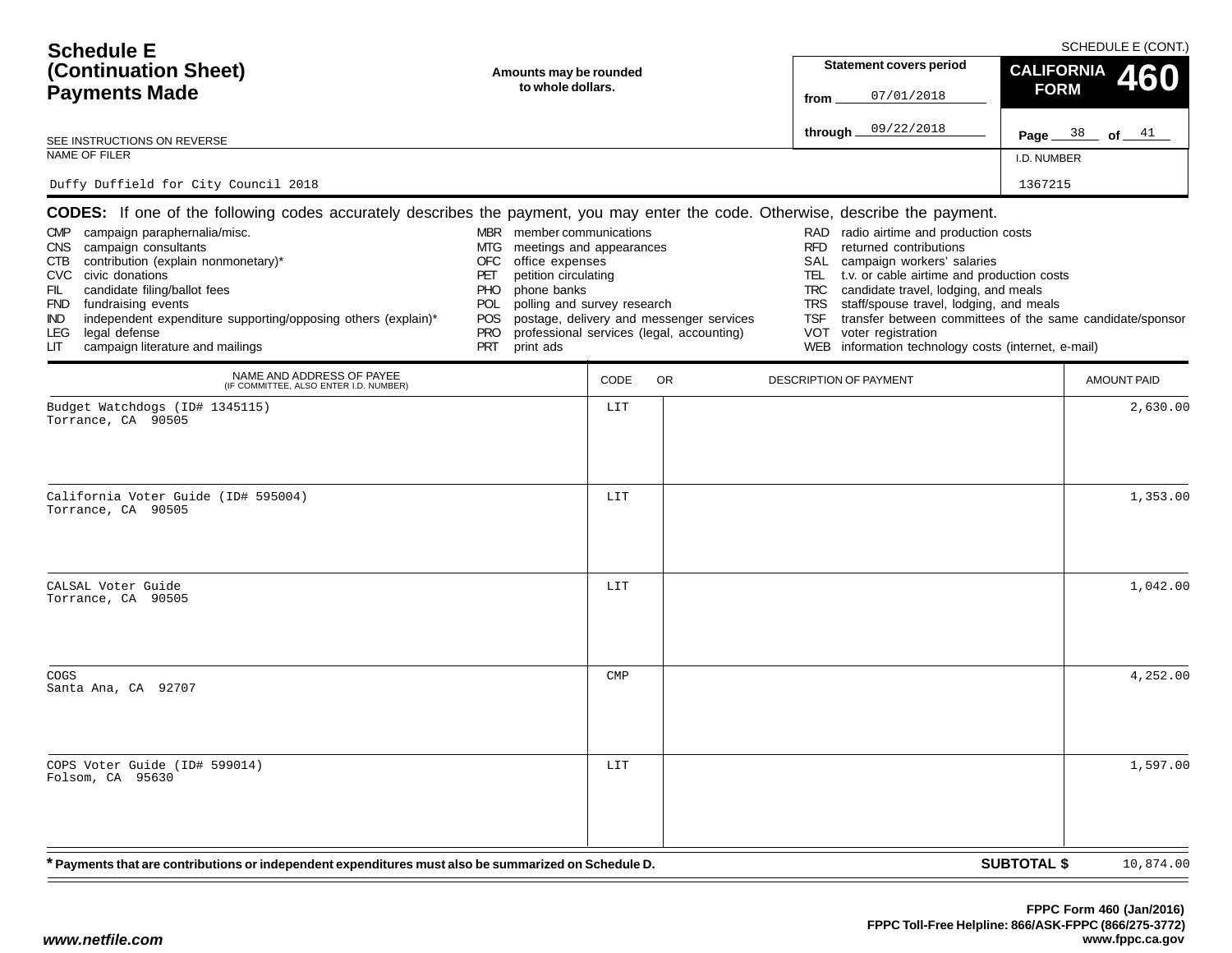| <b>Schedule E</b>                                                                                                                                                                                                                                                                                                                                                                                                                                                                                   |                                                                                                                                                                                                                             |                                             |                                                                                       |                                                                                  |                                                                                                                                                                                                                                                                                                                                                                           |                                  | SCHEDULE E (CONT.) |
|-----------------------------------------------------------------------------------------------------------------------------------------------------------------------------------------------------------------------------------------------------------------------------------------------------------------------------------------------------------------------------------------------------------------------------------------------------------------------------------------------------|-----------------------------------------------------------------------------------------------------------------------------------------------------------------------------------------------------------------------------|---------------------------------------------|---------------------------------------------------------------------------------------|----------------------------------------------------------------------------------|---------------------------------------------------------------------------------------------------------------------------------------------------------------------------------------------------------------------------------------------------------------------------------------------------------------------------------------------------------------------------|----------------------------------|--------------------|
| (Continuation Sheet)                                                                                                                                                                                                                                                                                                                                                                                                                                                                                |                                                                                                                                                                                                                             | Amounts may be rounded<br>to whole dollars. |                                                                                       |                                                                                  | <b>Statement covers period</b>                                                                                                                                                                                                                                                                                                                                            | <b>CALIFORNIA</b><br><b>FORM</b> |                    |
| <b>Payments Made</b>                                                                                                                                                                                                                                                                                                                                                                                                                                                                                |                                                                                                                                                                                                                             |                                             |                                                                                       | from                                                                             | 07/01/2018                                                                                                                                                                                                                                                                                                                                                                |                                  |                    |
| SEE INSTRUCTIONS ON REVERSE                                                                                                                                                                                                                                                                                                                                                                                                                                                                         |                                                                                                                                                                                                                             |                                             |                                                                                       | through                                                                          | 09/22/2018                                                                                                                                                                                                                                                                                                                                                                |                                  | Page $39$ of $41$  |
| NAME OF FILER                                                                                                                                                                                                                                                                                                                                                                                                                                                                                       |                                                                                                                                                                                                                             |                                             |                                                                                       |                                                                                  |                                                                                                                                                                                                                                                                                                                                                                           | I.D. NUMBER                      |                    |
| Duffy Duffield for City Council 2018                                                                                                                                                                                                                                                                                                                                                                                                                                                                |                                                                                                                                                                                                                             |                                             |                                                                                       |                                                                                  |                                                                                                                                                                                                                                                                                                                                                                           | 1367215                          |                    |
| <b>CODES:</b> If one of the following codes accurately describes the payment, you may enter the code. Otherwise, describe the payment.<br>CMP campaign paraphernalia/misc.<br>campaign consultants<br><b>CNS</b><br>contribution (explain nonmonetary)*<br>CTB<br>CVC civic donations<br>FIL<br>candidate filing/ballot fees<br>FND fundraising events<br>independent expenditure supporting/opposing others (explain)*<br>IND.<br>legal defense<br>LEG.<br>campaign literature and mailings<br>LІТ | MBR member communications<br>meetings and appearances<br>MTG<br>OFC<br>office expenses<br>PET<br>petition circulating<br>phone banks<br>PHO.<br>polling and survey research<br>POL<br>POS<br><b>PRO</b><br>PRT<br>print ads |                                             | postage, delivery and messenger services<br>professional services (legal, accounting) | <b>RFD</b><br>SAL<br>TEL<br><b>TRC</b><br><b>TRS</b><br><b>TSF</b><br><b>VOT</b> | RAD radio airtime and production costs<br>returned contributions<br>campaign workers' salaries<br>t.v. or cable airtime and production costs<br>candidate travel, lodging, and meals<br>staff/spouse travel, lodging, and meals<br>transfer between committees of the same candidate/sponsor<br>voter registration<br>WEB information technology costs (internet, e-mail) |                                  |                    |
| NAME AND ADDRESS OF PAYEE<br>(IF COMMITTEE, ALSO ENTER I.D. NUMBER)                                                                                                                                                                                                                                                                                                                                                                                                                                 |                                                                                                                                                                                                                             | CODE                                        | <b>OR</b>                                                                             | DESCRIPTION OF PAYMENT                                                           |                                                                                                                                                                                                                                                                                                                                                                           |                                  | <b>AMOUNT PAID</b> |
| Election Digest (ID# 1345303)<br>Torrance, CA 90505                                                                                                                                                                                                                                                                                                                                                                                                                                                 |                                                                                                                                                                                                                             | LIT                                         |                                                                                       |                                                                                  |                                                                                                                                                                                                                                                                                                                                                                           |                                  | 972.00             |
| Impact Placements<br>Santa Ana, CA 92707                                                                                                                                                                                                                                                                                                                                                                                                                                                            |                                                                                                                                                                                                                             | $\texttt{CMP}$                              |                                                                                       |                                                                                  |                                                                                                                                                                                                                                                                                                                                                                           |                                  | 1,650.00           |
| Lysa Ray Campaign Services<br>Santa Ana, CA 92704                                                                                                                                                                                                                                                                                                                                                                                                                                                   |                                                                                                                                                                                                                             | PRO                                         |                                                                                       |                                                                                  |                                                                                                                                                                                                                                                                                                                                                                           |                                  | 250.00             |
| Lysa Ray Campaign Services<br>Santa Ana, CA 92704                                                                                                                                                                                                                                                                                                                                                                                                                                                   |                                                                                                                                                                                                                             | PRO                                         |                                                                                       |                                                                                  |                                                                                                                                                                                                                                                                                                                                                                           |                                  | 250.00             |
| Lysa Ray Campaign Services<br>Santa Ana, CA 92704                                                                                                                                                                                                                                                                                                                                                                                                                                                   |                                                                                                                                                                                                                             | PRO                                         |                                                                                       |                                                                                  |                                                                                                                                                                                                                                                                                                                                                                           |                                  | 250.00             |
| * Payments that are contributions or independent expenditures must also be summarized on Schedule D.                                                                                                                                                                                                                                                                                                                                                                                                |                                                                                                                                                                                                                             |                                             |                                                                                       |                                                                                  |                                                                                                                                                                                                                                                                                                                                                                           | <b>SUBTOTAL \$</b>               | 3,372.00           |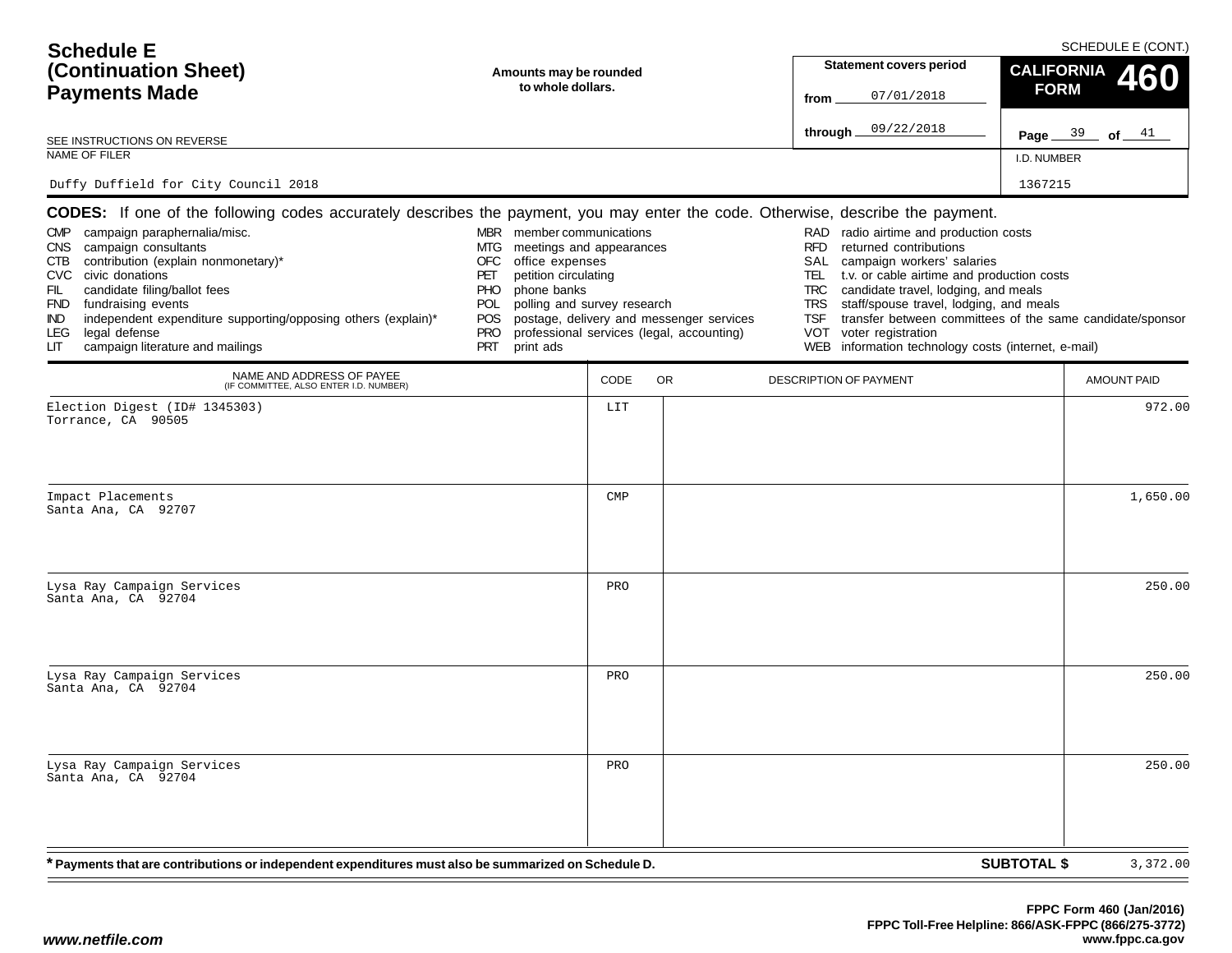| <b>Schedule E</b>                                                                                                                                                                                                                                                                                                                                                                                                                                                                                                                                                                                                                                                                      |                                                                                                                                                                                                                                                                                                                                                                                                                                                                |                                |  |
|----------------------------------------------------------------------------------------------------------------------------------------------------------------------------------------------------------------------------------------------------------------------------------------------------------------------------------------------------------------------------------------------------------------------------------------------------------------------------------------------------------------------------------------------------------------------------------------------------------------------------------------------------------------------------------------|----------------------------------------------------------------------------------------------------------------------------------------------------------------------------------------------------------------------------------------------------------------------------------------------------------------------------------------------------------------------------------------------------------------------------------------------------------------|--------------------------------|--|
| (Continuation Sheet)<br>Amounts may be rounded                                                                                                                                                                                                                                                                                                                                                                                                                                                                                                                                                                                                                                         | <b>Statement covers period</b>                                                                                                                                                                                                                                                                                                                                                                                                                                 | <b>CALIFORNIA</b><br>460       |  |
| to whole dollars.<br><b>Payments Made</b>                                                                                                                                                                                                                                                                                                                                                                                                                                                                                                                                                                                                                                              | 07/01/2018<br>from                                                                                                                                                                                                                                                                                                                                                                                                                                             | <b>FORM</b>                    |  |
| SEE INSTRUCTIONS ON REVERSE                                                                                                                                                                                                                                                                                                                                                                                                                                                                                                                                                                                                                                                            | 09/22/2018<br>through.                                                                                                                                                                                                                                                                                                                                                                                                                                         | Page $40$ of $41$              |  |
| NAME OF FILER                                                                                                                                                                                                                                                                                                                                                                                                                                                                                                                                                                                                                                                                          |                                                                                                                                                                                                                                                                                                                                                                                                                                                                | I.D. NUMBER                    |  |
| Duffy Duffield for City Council 2018                                                                                                                                                                                                                                                                                                                                                                                                                                                                                                                                                                                                                                                   |                                                                                                                                                                                                                                                                                                                                                                                                                                                                | 1367215                        |  |
| <b>CODES:</b> If one of the following codes accurately describes the payment, you may enter the code. Otherwise, describe the payment.                                                                                                                                                                                                                                                                                                                                                                                                                                                                                                                                                 |                                                                                                                                                                                                                                                                                                                                                                                                                                                                |                                |  |
| CMP campaign paraphernalia/misc.<br>MBR member communications<br>CNS campaign consultants<br>MTG<br>meetings and appearances<br>contribution (explain nonmonetary)*<br><b>OFC</b><br>office expenses<br>CTB<br>petition circulating<br>CVC civic donations<br>PET<br>candidate filing/ballot fees<br>phone banks<br>FIL<br>PHO.<br>polling and survey research<br>FND fundraising events<br>POL<br>independent expenditure supporting/opposing others (explain)*<br>postage, delivery and messenger services<br>POS.<br>IND.<br>professional services (legal, accounting)<br>legal defense<br><b>PRO</b><br>LEG.<br>campaign literature and mailings<br><b>PRT</b><br>print ads<br>LІТ | RAD radio airtime and production costs<br><b>RFD</b><br>returned contributions<br>SAL<br>campaign workers' salaries<br>t.v. or cable airtime and production costs<br>TEL.<br><b>TRC</b><br>candidate travel, lodging, and meals<br>staff/spouse travel, lodging, and meals<br><b>TRS</b><br>transfer between committees of the same candidate/sponsor<br><b>TSF</b><br><b>VOT</b><br>voter registration<br>WEB information technology costs (internet, e-mail) |                                |  |
| NAME AND ADDRESS OF PAYEE<br>CODE<br><b>OR</b><br>(IF COMMITTEE, ALSO ENTER I.D. NUMBER)                                                                                                                                                                                                                                                                                                                                                                                                                                                                                                                                                                                               | <b>DESCRIPTION OF PAYMENT</b>                                                                                                                                                                                                                                                                                                                                                                                                                                  | <b>AMOUNT PAID</b>             |  |
| OC Flyer Depot<br>$\texttt{CMP}$<br>Mission Viejo, CA 92691                                                                                                                                                                                                                                                                                                                                                                                                                                                                                                                                                                                                                            |                                                                                                                                                                                                                                                                                                                                                                                                                                                                | 3,600.00                       |  |
| Parallel Printing<br>$\text{CMP}$<br>Huntington Beach, CA 92647                                                                                                                                                                                                                                                                                                                                                                                                                                                                                                                                                                                                                        |                                                                                                                                                                                                                                                                                                                                                                                                                                                                | 754.25                         |  |
| * Payments that are contributions or independent expenditures must also be summarized on Schedule D.                                                                                                                                                                                                                                                                                                                                                                                                                                                                                                                                                                                   |                                                                                                                                                                                                                                                                                                                                                                                                                                                                | <b>SUBTOTAL \$</b><br>4,354.25 |  |